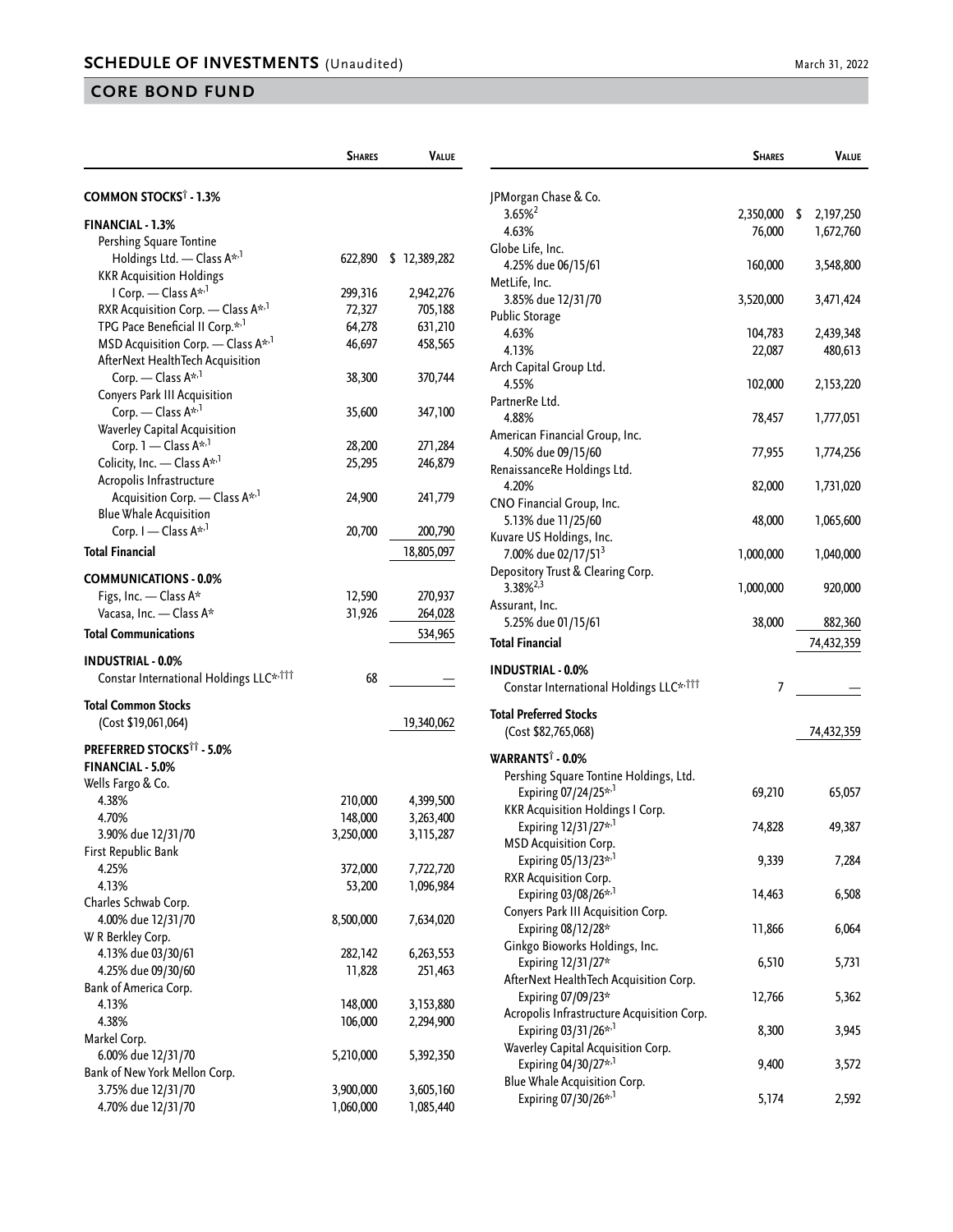|                                                                          | <b>SHARES</b>  | VALUE       |
|--------------------------------------------------------------------------|----------------|-------------|
| Colicity, Inc.                                                           |                |             |
| Expiring 12/31/27* <sup>,1</sup>                                         | 5,057          | \$<br>1,972 |
| <b>Total Warrants</b>                                                    |                |             |
| (Cost \$554,301)                                                         |                | 157,474     |
| CLOSED-END FUNDS <sup>†</sup> - 0.2%                                     |                |             |
| <b>BlackRock MuniHoldings</b>                                            |                |             |
| California Quality Fund, Inc.<br>BlackRock MuniYield California          | 118,541        | 1,550,516   |
| Quality Fund, Inc.                                                       | 102,571        | 1,347,783   |
| <b>Total Closed-End Funds</b>                                            |                |             |
| (Cost \$3,273,258)                                                       |                | 2,898,299   |
| <b>MONEY MARKET FUNDS<sup>†</sup> - 1.2%</b>                             |                |             |
| <b>Dreyfus Treasury Securities</b>                                       |                |             |
| Cash Management Fund -                                                   |                |             |
| Institutional Shares, 0.12% <sup>4</sup><br>Dreyfus Treasury Obligations | 12,625,134     | 12,625,134  |
| Cash Management Fund -                                                   |                |             |
| Institutional Shares, 0.15% <sup>4</sup>                                 | 5,522,876      | 5,522,876   |
| <b>Total Money Market Funds</b>                                          |                |             |
| (Cost \$18,148,010)                                                      |                | 18,148,010  |
|                                                                          | <b>FACE</b>    |             |
|                                                                          | <b>A</b> MOUNT |             |
|                                                                          |                |             |
| <b>CORPORATE BONDS<sup>11</sup> - 41.6%</b>                              |                |             |
| FINANCIAL - 19.0%                                                        |                |             |
| Pershing Square Holdings Ltd.<br>3.25% due 10/01/31                      | 6,200,000      | 5,592,400   |
| 3.25% due 11/15/30 <sup>3</sup>                                          | 4,500,000      | 4,129,110   |
| 5.50% due 07/15/22 <sup>3</sup>                                          | 2,000,000      | 2,012,252   |
| JPMorgan Chase & Co.                                                     |                |             |
| 3.11% due 04/22/41 <sup>2</sup>                                          | 3,530,000      | 3,190,196   |
| 2.52% due 04/22/31 <sup>2</sup>                                          | 2,210,000      | 2,048,712   |
| 2.96% due 05/13/31 <sup>2</sup>                                          | 1,870,000      | 1,749,753   |
| 4.49% due 03/24/31 <sup>2</sup>                                          | 1,600,000      | 1,695,901   |
| Bank of America Corp.                                                    |                |             |
| 2.59% due 04/29/31 <sup>2</sup>                                          | 6,900,000      | 6,365,709   |
| 2.68% due 06/19/41 <sup>2</sup>                                          | 2,650,000      | 2,237,549   |
| Wells Fargo & Co.<br>3.07% due 04/30/41 <sup>2</sup>                     | 8,550,000      | 7,686,237   |
| Liberty Mutual Group, Inc.                                               |                |             |
| 4.13% due 12/15/51 <sup>2,3</sup>                                        | 5,800,000      | 5,466,500   |
| 3.95% due 05/15/60 <sup>3</sup>                                          | 2,150,000      | 1,956,175   |
| Nationwide Mutual Insurance Co.                                          |                |             |
| 4.35% due 04/30/50 <sup>3</sup>                                          | 7,410,000      | 7,372,299   |
| Nippon Life Insurance Co.                                                |                |             |
| 2.75% due 01/21/51 <sup>2,3</sup>                                        | 8,150,000      | 7,314,625   |
| BPCE S.A.                                                                |                |             |
| 2.28% due 01/20/32 <sup>2,3</sup><br>Macquarie Bank Ltd.                 | 8,200,000      | 7,200,723   |
| 3.62% due 06/03/30 <sup>3</sup>                                          | 7,470,000      | 7,040,396   |
| Teachers Insurance & Annuity                                             |                |             |
| <b>Association of America</b>                                            |                |             |
| 3.30% due 05/15/50 <sup>3</sup>                                          | 7,750,000      | 6,861,322   |

|                                             | <b>FACE</b><br><b>A</b> MOUNT | Value           |
|---------------------------------------------|-------------------------------|-----------------|
|                                             |                               |                 |
| <b>GLP Capital Limited Partnership</b>      |                               |                 |
| / GLP Financing II, Inc.                    |                               |                 |
| 4.00% due 01/15/31<br>5.30% due 01/15/29    | 4,650,000                     | \$<br>4,509,942 |
| Wilton RE Ltd.                              | 1,900,000                     | 1,996,083       |
| 6.00% 111,2,3,5                             | 6,350,000                     | 6,113,780       |
| Reliance Standard Life Global Funding II    |                               |                 |
| 2.75% due 05/07/25 <sup>3</sup>             | 6,170,000                     | 6,050,060       |
| American Equity Investment Life Holding Co. |                               |                 |
| 5.00% due 06/15/27                          | 5,036,000                     | 5,254,177       |
| Reinsurance Group of America, Inc.          |                               |                 |
| 3.15% due 06/15/30                          | 5,350,000                     | 5, 153, 134     |
| <b>GA Global Funding Trust</b>              |                               |                 |
| 1.63% due 01/15/26 <sup>3</sup>             | 5,450,000                     | 5,067,708       |
| American International Group, Inc.          |                               |                 |
| 4.38% due 06/30/50                          | 4,280,000                     | 4,690,962       |
| Fidelity National Financial, Inc.           |                               |                 |
| 3.40% due 06/15/30                          | 3,630,000                     | 3,495,683       |
| 2.45% due 03/15/31                          | 1,210,000                     | 1,071,668       |
| Allianz SE                                  |                               |                 |
| 3.20% 2,3,5                                 | 5,000,000                     | 4,337,500       |
| Citigroup, Inc.                             |                               |                 |
| 2.57% due 06/03/31 <sup>2</sup>             | 4,690,000                     | 4,296,543       |
| Maple Grove Funding Trust I                 |                               |                 |
| 4.16% due 08/15/51 <sup>3</sup>             | 4,750,000                     | 4,282,613       |
| Intercontinental Exchange, Inc.             |                               |                 |
| 3.00% due 06/15/50                          | 2,430,000                     | 2,128,320       |
| 2.65% due 09/15/40                          | 2,400,000                     | 2,047,848       |
| Iron Mountain, Inc.                         |                               |                 |
| 5.25% due 07/15/30 <sup>3</sup>             | 1,719,000                     | 1,684,620       |
| 4.50% due 02/15/31 <sup>3</sup>             | 1,481,000                     | 1,367,718       |
| 5.63% due 07/15/32 <sup>3</sup>             | 1,000,000                     | 985,280         |
| Fairfax Financial Holdings Ltd.             |                               |                 |
| 3.38% due 03/03/31                          | 4,300,000                     | 4,010,419       |
| PartnerRe Finance B LLC                     |                               |                 |
| 4.50% due 10/01/50 <sup>2</sup>             | 4,040,000                     | 3,898,600       |
| Safehold Operating Partnership, LP          |                               |                 |
| 2.85% due 01/15/32                          | 2,428,000                     | 2,139,176       |
| 2.80% due 06/15/31                          | 1,931,000                     | 1,695,668       |
| Old Republic International Corp.            |                               |                 |
| 3.85% due 06/11/51                          | 4,020,000                     | 3,730,452       |
| Macquarie Group Ltd.                        |                               |                 |
| 2.87% due 01/14/33 <sup>2,3</sup>           | 2,150,000                     | 1,908,269       |
| 2.69% due 06/23/32 <sup>2,3</sup>           | 2,000,000                     | 1,760,312       |
| Standard Chartered plc                      |                               |                 |
| 4.64% due 04/01/31 <sup>2,3</sup>           | 3,550,000                     | 3,660,424       |
| FS KKR Capital Corp.                        |                               |                 |
| 2.63% due 01/15/27                          | 2,150,000                     | 1,968,922       |
| 3.25% due 07/15/27                          | 1,800,000                     | 1,661,538       |
| Massachusetts Mutual Life Insurance Co.     |                               |                 |
| 3.38% due 04/15/50 <sup>3</sup>             | 2,450,000                     | 2,200,836       |
| 3.20% due 12/01/61 <sup>3</sup>             | 1,650,000                     | 1,347,102       |
| Host Hotels & Resorts, LP                   |                               |                 |
| 3.50% due 09/15/30                          | 3,685,000                     | 3,513,501       |
| Ares Finance Company II LLC                 |                               |                 |
| 3.25% due 06/15/30 <sup>3</sup>             | 3,660,000                     | 3,509,641       |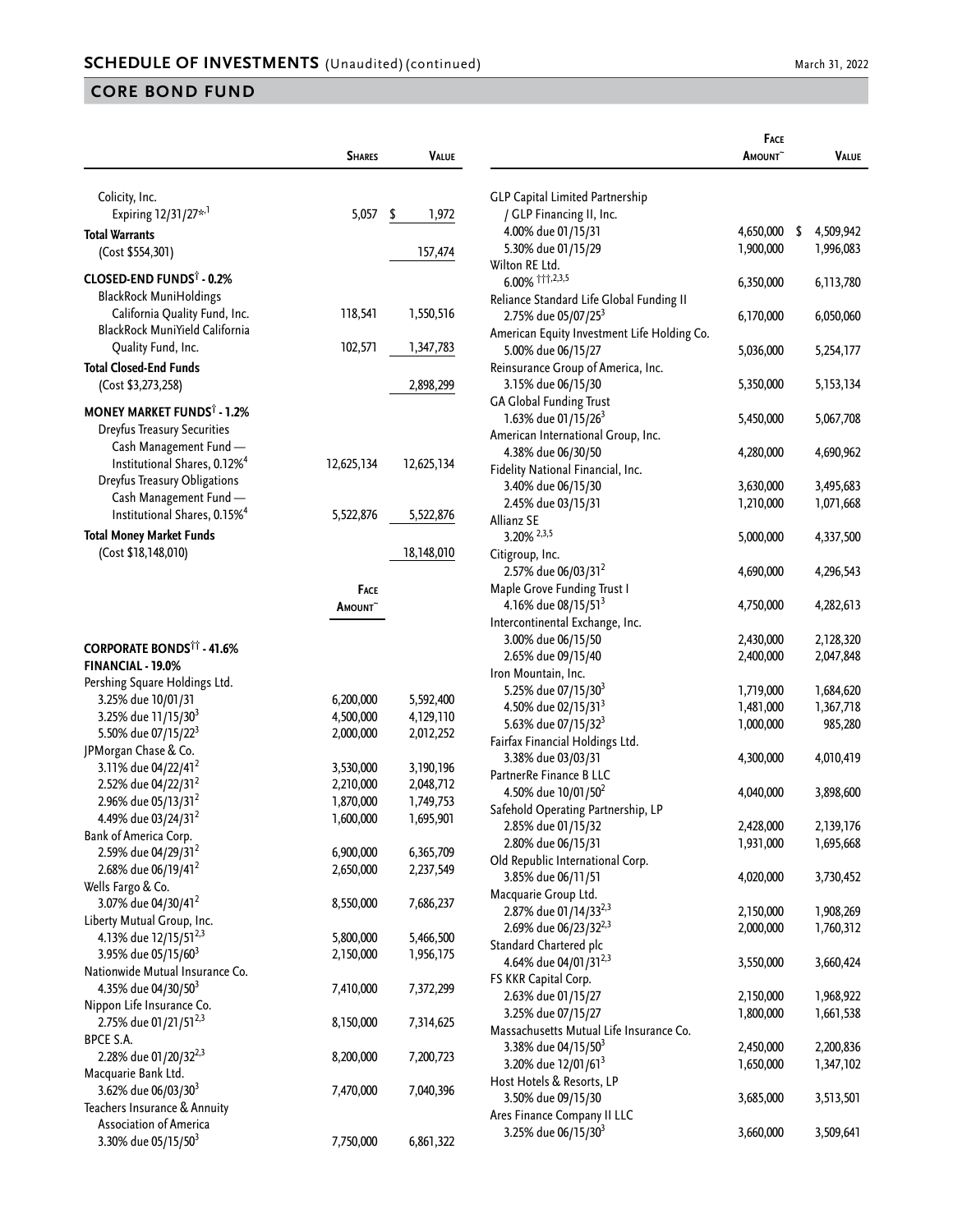|                                                                 | FACE<br>AMOUNT <sup>~</sup> |      | <b>VALUE</b> |                                                   | FACE<br><b>AMOUNT</b> | <b>VALUE</b>    |
|-----------------------------------------------------------------|-----------------------------|------|--------------|---------------------------------------------------|-----------------------|-----------------|
| OneAmerica Financial Partners, Inc.                             |                             |      |              | Westpac Banking Corp.                             |                       |                 |
| 4.25% due 10/15/50 <sup>3</sup>                                 | 3,620,000                   | - \$ | 3,484,791    | 3.02% due 11/18/36 <sup>2</sup>                   | 1,200,000             | \$<br>1,066,258 |
| National Australia Bank Ltd.                                    |                             |      |              | 2.96% due 11/16/40                                | 1,100,000             | 924,361         |
| 2.99% due 05/21/31 <sup>3</sup>                                 | 2,350,000                   |      | 2,132,432    | Americo Life, Inc.                                |                       |                 |
| 2.33% due 08/21/30 <sup>3</sup>                                 | 1,500,000                   |      | 1,304,830    | 3.45% due 04/15/31 <sup>3</sup>                   | 2,060,000             | 1,857,125       |
| Crown Castle International Corp.                                |                             |      |              | <b>HS Wildcat LLC</b>                             |                       |                 |
| 2.90% due 04/01/41                                              | 2,800,000                   |      | 2,317,731    | 3.83% due 12/31/50 <sup>†††</sup>                 | 2,000,000             | 1,814,047       |
| 3.30% due 07/01/30                                              | 1,149,000                   |      | 1,098,821    | QBE Insurance Group Ltd.                          |                       |                 |
| Five Corners Funding Trust II                                   |                             |      |              | $5.88\%$ $^{2,3,5}$                               | 1,750,000             | 1,791,562       |
| 2.85% due 05/15/30 <sup>3</sup>                                 | 3,532,000                   |      | 3,347,187    | Trustage Financial Group, Inc.                    |                       |                 |
| <b>KKR Group Finance Company VI LLC</b>                         |                             |      |              | 4.63% due 04/15/32 <sup>3</sup>                   | 1,750,000             | 1,755,928       |
| 3.75% due 07/01/29 <sup>3</sup>                                 | 3,230,000                   |      | 3,307,716    | Manulife Financial Corp.                          |                       |                 |
| First American Financial Corp.                                  |                             |      |              | 2.48% due 05/19/27                                | 1,800,000             | 1,731,441       |
| 4.00% due 05/15/30                                              | 3,180,000                   |      | 3,184,897    | Fifth Third Bancorp                               |                       |                 |
| Brookfield Finance, Inc.                                        |                             |      |              | 2.55% due 05/05/27                                | 1,750,000             | 1,690,785       |
| 3.50% due 03/30/51                                              | 2,550,000                   |      | 2,267,535    | Dyal Capital Partners III                         |                       |                 |
| 4.70% due 09/20/47                                              | 650,000                     |      | 688,933      | 4.40% due 06/15/40 <sup>ttt</sup>                 | 1,750,000             | 1,630,218       |
| Rocket Mortgage LLC / Rocket                                    |                             |      |              | Lincoln National Corp.                            |                       |                 |
| Mortgage Company-Issuer, Inc.                                   |                             |      |              | 4.38% due 06/15/50                                | 1,580,000             | 1,626,464       |
| 3.88% due 03/01/31 <sup>3</sup>                                 | 3,150,000                   |      | 2,850,750    | AmFam Holdings, Inc.                              |                       |                 |
| Arch Capital Group Ltd.                                         |                             |      |              | 2.81% due 03/11/31 <sup>3</sup>                   | 1,750,000             | 1,615,685       |
| 3.64% due 06/30/50                                              | 2,900,000                   |      | 2,656,522    | Primerica, Inc.                                   |                       |                 |
| <b>UBS Group AG</b>                                             |                             |      |              | 2.80% due 11/19/31                                | 1,750,000             | 1,614,430       |
| 2.10% due 02/11/32 <sup>2,3</sup>                               | 2,950,000                   |      | 2,579,296    | Global Atlantic Finance Co.                       |                       |                 |
| <b>Belrose Funding Trust</b>                                    |                             |      |              | 3.13% due 06/15/31 <sup>3</sup>                   | 1,800,000             | 1,610,586       |
| 2.33% due 08/15/30 <sup>3</sup>                                 | 2,780,000                   |      | 2,434,882    | Australia & New Zealand Banking Group Ltd.        |                       |                 |
| Jefferies Group LLC                                             |                             |      |              | 2.57% due 11/25/35 <sup>2,3</sup>                 | 1,800,000             | 1,570,563       |
| 2.75% due 10/15/32                                              | 2,720,000                   |      | 2,434,060    | Kemper Corp.                                      |                       |                 |
| Sumitomo Life Insurance Co.                                     |                             |      |              | 2.40% due 09/30/30                                | 1,510,000             | 1,316,094       |
| 3.38% due 04/15/81 <sup>2,3</sup>                               | 2,500,000                   |      | 2,403,000    | Raymond James Financial, Inc.                     |                       |                 |
| ABN AMRO Bank N.V.                                              |                             |      |              | 3.75% due 04/01/51                                | 1,300,000             | 1,270,439       |
| 2.47% due 12/13/29 <sup>2,3</sup>                               | 2,600,000                   |      | 2,376,391    |                                                   |                       |                 |
| Equitable Holdings, Inc.                                        |                             |      |              | Jefferies Group LLC / Jefferies                   |                       |                 |
|                                                                 | 2,050,000                   |      | 2,375,115    | Group Capital Finance, Inc.<br>2.63% due 10/15/31 | 1,400,000             | 1,262,156       |
| 7.00% due 04/01/28                                              |                             |      |              | Prudential Financial, Inc.                        |                       |                 |
| Corebridge Financial, Inc.<br>3.90% due 04/05/32 <sup>3</sup>   | 1,600,000                   |      | 1,597,632    | 3.70% due 10/01/50 <sup>2</sup>                   | 1,160,000             | 1,063,024       |
|                                                                 |                             |      |              | Sumitomo Mitsui Financial Group, Inc.             |                       |                 |
| 4.35% due 04/05/42 <sup>3</sup><br>Jefferies Finance LLC / JFIN | 750,000                     |      | 749,798      |                                                   | 1,050,000             |                 |
|                                                                 |                             |      |              | 2.22% due 09/17/31                                |                       | 928,928         |
| Company-Issuer Corp.                                            |                             |      |              | Apollo Management Holdings, LP                    |                       |                 |
| 5.00% due 08/15/28 <sup>3</sup>                                 | 2,450,000                   |      | 2,345,826    | 2.65% due 06/05/30 <sup>3</sup>                   | 930,000               | 867,863         |
| <b>KKR Group Finance Company VIII LLC</b>                       |                             |      |              | Central Storage Safety Project Trust              |                       |                 |
| 3.50% due 08/25/50 <sup>3</sup>                                 | 2,660,000                   |      | 2,320,287    | 4.82% due 02/01/38 <sup>6</sup>                   | 941,120               | 844,234         |
| Everest Reinsurance Holdings, Inc.                              |                             |      |              | Penn Mutual Life Insurance Co.                    |                       |                 |
| 3.50% due 10/15/50                                              | 2,560,000                   |      | 2,282,608    | 3.80% due 04/29/61 <sup>3</sup>                   | 950,000               | 843,871         |
| Goldman Sachs Group, Inc.                                       |                             |      |              | W R Berkley Corp.                                 |                       |                 |
| 3.50% due 04/01/25                                              | 2,250,000                   |      | 2,266,781    | 4.00% due 05/12/50                                | 850,000               | 824,627         |
| Societe Generale S.A.                                           |                             |      |              | Western & Southern Life Insurance Co.             |                       |                 |
| 2.89% due 06/09/32 <sup>2,3</sup>                               | 2,500,000                   |      | 2,240,153    | 3.75% due 04/28/61 <sup>3</sup>                   | 850,000               | 767,627         |
| Assured Guaranty US Holdings, Inc.                              |                             |      |              | Weyerhaeuser Co.                                  |                       |                 |
| 3.15% due 06/15/31                                              | 1,450,000                   |      | 1,367,689    | 4.00% due 04/15/30                                | 722,000               | 743,494         |
| 3.60% due 09/15/51                                              | 800,000                     |      | 690,195      | CNO Financial Group, Inc.                         |                       |                 |
| Stewart Information Services Corp.                              |                             |      |              | 5.25% due 05/30/29                                | 700,000               | 736,397         |
| 3.60% due 11/15/31                                              | 2,250,000                   |      | 2,047,760    | Nasdaq, Inc.                                      |                       |                 |
| Assurant, Inc.                                                  |                             |      |              | 3.25% due 04/28/50                                | 850,000               | 733,694         |
| 2.65% due 01/15/32                                              | 2,300,000                   |      | 2,007,792    | Protective Life Corp.                             |                       |                 |
|                                                                 |                             |      |              | 3.40% due 01/15/30 <sup>3</sup>                   | 740,000               | 731,338         |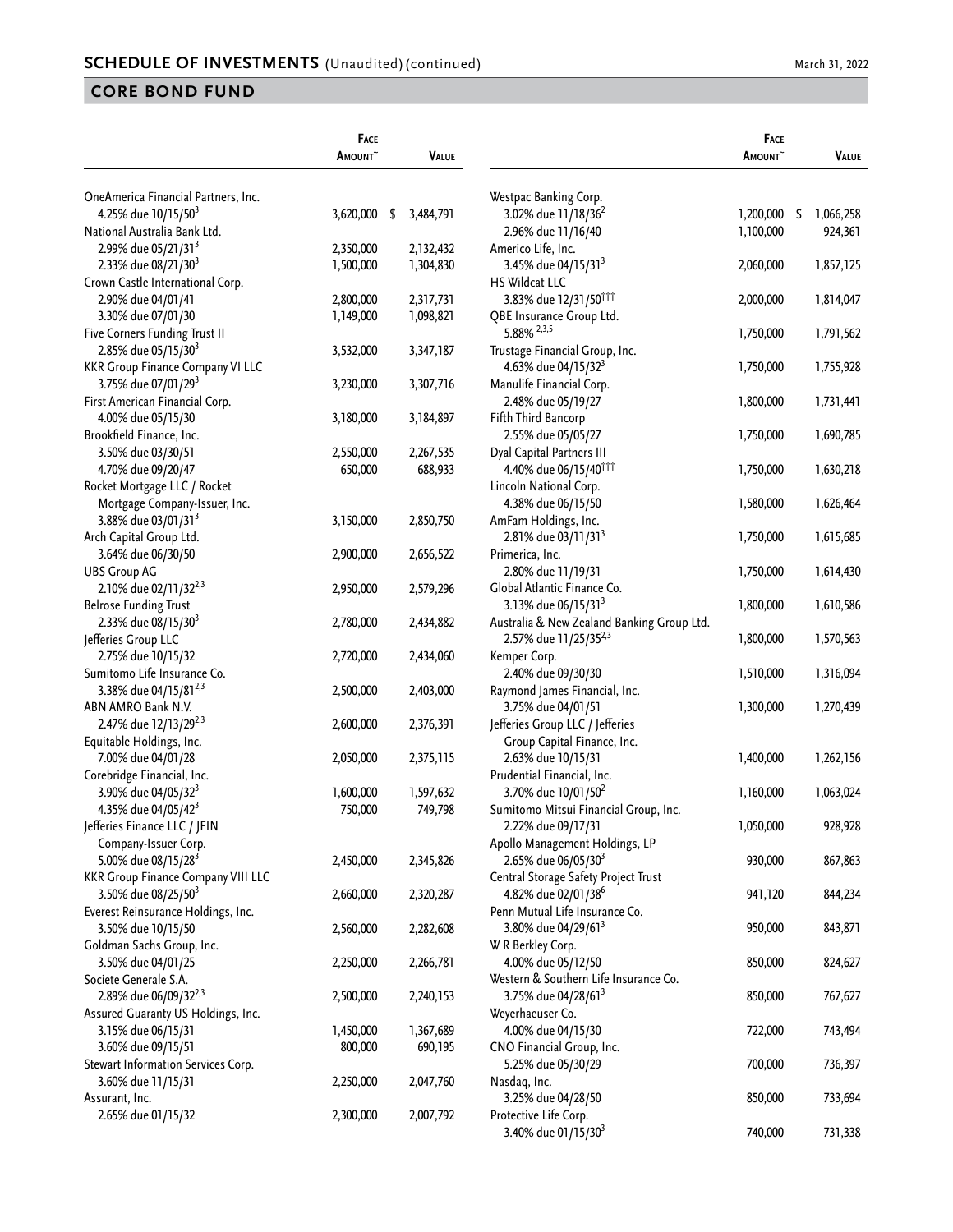|                                             | FACE<br><b>A</b> mount~ |      | <b>VALUE</b> |                                     | FACE<br>AMOUNT~ | <b>VALUE</b> |
|---------------------------------------------|-------------------------|------|--------------|-------------------------------------|-----------------|--------------|
| Brown & Brown, Inc.                         |                         |      |              | American Airlines Class AA          |                 |              |
| 2.38% due 03/15/31                          | 800,000                 | - \$ | 702,819      | Pass Through Trust                  |                 |              |
| New York Life Insurance Co.                 |                         |      |              | 3.20% due 06/15/28                  | 764,500 \$      | 725,498      |
| 3.75% due 05/15/50 <sup>3</sup>             | 600,000                 |      | 581,614      | Lowe's Companies, Inc.              |                 |              |
| Hanover Insurance Group, Inc.               |                         |      |              | 1.70% due 09/15/28                  | 450,000         | 407,265      |
| 2.50% due 09/01/30                          | 480,000                 |      | 436,292      | JB Poindexter & Company, Inc.       |                 |              |
| Fidelity & Guaranty Life Holdings, Inc.     |                         |      |              | 7.13% due 04/15/26 <sup>3</sup>     | 200,000         | 203,250      |
| 5.50% due 05/01/25 <sup>3</sup>             | 400,000                 |      | 418,784      |                                     |                 |              |
| <b>Brookfield Finance LLC</b>               |                         |      |              | <b>Total Consumer, Cyclical</b>     |                 | 72,350,250   |
| 3.45% due 04/15/50                          | 470,000                 |      | 412,702      | <b>INDUSTRIAL - 4.8%</b>            |                 |              |
| Cushman & Wakefield US Borrower LLC         |                         |      |              | Boeing Co.                          |                 |              |
| 6.75% due 05/15/28 <sup>3</sup>             | 296,000                 |      | 309,320      | 5.15% due 05/01/30                  | 8,000,000       | 8,531,663    |
| <b>KKR Group Finance Company III LLC</b>    |                         |      |              | 5.71% due 05/01/40                  | 4,380,000       | 4,894,433    |
| 5.13% due 06/01/44 <sup>3</sup>             | 100,000                 |      | 111,602      | 5.81% due 05/01/50                  | 3,440,000       | 3,972,295    |
|                                             |                         |      |              | 5.04% due 05/01/27                  | 2,150,000       | 2,263,977    |
| <b>Total Financial</b>                      |                         |      | 282,826,140  | 3.63% due 02/01/31                  | 1,450,000       | 1,411,351    |
| <b>CONSUMER, CYCLICAL - 4.9%</b>            |                         |      |              | 2.20% due 02/04/26                  | 1,000,000       | 945,417      |
| Marriott International, Inc.                |                         |      |              | Textron, Inc.                       |                 |              |
| 3.50% due 10/15/32                          | 3,300,000               |      | 3,141,167    | 2.45% due 03/15/31                  | 3,600,000       | 3,259,296    |
| 4.63% due 06/15/30                          | 2,830,000               |      | 2,931,005    | 3.00% due 06/01/30                  | 1,355,000       | 1,293,086    |
| 2.85% due 04/15/31                          | 2,320,000               |      | 2,117,448    | FLNG Liquefaction 3 LLC             |                 |              |
|                                             |                         |      |              | 3.08% due 06/30/39 <sup>ttt</sup>   |                 |              |
| 5.75% due 05/01/25                          | 1,900,000               |      | 2,017,297    | National Basketball Association     | 4,407,585       | 4,008,924    |
| 2.75% due 10/15/33<br>Delta Air Lines, Inc. | 1,000,000               |      | 882,523      |                                     |                 |              |
|                                             |                         |      |              | 2.51% due 12/16/24 <sup>†††</sup>   | 4,000,000       | 3,893,213    |
| 7.00% due 05/01/25 <sup>3</sup>             | 8,800,000               |      | 9,425,812    | Berry Global, Inc.                  |                 |              |
| Hyatt Hotels Corp.                          |                         |      |              | 1.57% due 01/15/26                  | 4,100,000       | 3,819,471    |
| 5.38% due 04/23/25                          | 3,950,000               |      | 4,146,340    | TD SYNNEX Corp.                     |                 |              |
| 5.75% due 04/23/30                          | 3,010,000               |      | 3,325,862    | 2.65% due 08/09/31 <sup>3</sup>     | 2,550,000       | 2,189,795    |
| Choice Hotels International, Inc.           |                         |      |              | 2.38% due 08/09/28 <sup>3</sup>     | 1,600,000       | 1,440,112    |
| 3.70% due 01/15/31                          | 7,340,000               |      | 7,137,122    | Howmet Aerospace, Inc.              |                 |              |
| Whirlpool Corp.                             |                         |      |              | 3.00% due 01/15/29                  | 3,800,000       | 3,469,875    |
| 4.60% due 05/15/50                          | 6,145,000               |      | 6,448,117    | Cellnex Finance Company S.A.        |                 |              |
| Magallanes, Inc.                            |                         |      |              | 3.88% due 07/07/41 <sup>3</sup>     | 4,150,000       | 3,371,128    |
| 4.28% due 03/15/32 <sup>3</sup>             | 3,350,000               |      | 3,364,903    | Vontier Corp.                       |                 |              |
| 5.14% due 03/15/52 <sup>3</sup>             | 1,650,000               |      | 1,688,106    | 2.95% due 04/01/31                  | 3,450,000       | 3,063,772    |
| Alt-2 Structured Trust                      |                         |      |              | Flowserve Corp.                     |                 |              |
| 2.95% due 05/14/31 <sup>6,†††</sup>         | 3,739,066               |      | 3,477,266    | 3.50% due 10/01/30                  | 1,810,000       | 1,714,172    |
| Smithsonian Institution                     |                         |      |              | 2.80% due 01/15/32                  | 1,150,000       | 1,017,127    |
| 2.70% due 09/01/44                          | 4,000,000               |      | 3,459,712    | Acuity Brands Lighting, Inc.        |                 |              |
| Delta Air Lines Inc. / SkyMiles IP Ltd.     |                         |      |              | 2.15% due 12/15/30                  | 3,000,000       | 2,634,028    |
| 4.50% due 10/20/25 <sup>3</sup>             | 3,150,000               |      | 3,168,300    | <b>Owens Corning</b>                |                 |              |
| British Airways Class A Pass Through Trust  |                         |      |              | 3.88% due 06/01/30                  | 2,380,000       | 2,403,356    |
| 4.25% due 11/15/32 <sup>3</sup>             | 2,195,929               |      | 2,193,697    | IP Lending II Ltd.                  |                 |              |
| 2.90% due 03/15/35 <sup>3</sup>             | 849,434                 |      | 780,458      | 3.65% due 07/15/25 <sup>†††,3</sup> | 2,450,000       | 2,402,412    |
| Mileage Plus Holdings LLC / Mileage         |                         |      |              | GATX Corp.                          |                 |              |
| Plus Intellectual Property Assets Ltd.      |                         |      |              | 4.00% due 06/30/30                  | 2,110,000       | 2,138,985    |
| 6.50% due 06/20/27 <sup>3</sup>             | 2,550,000               |      | 2,658,375    | Stadco LA, LLC                      |                 |              |
| Steelcase, Inc.                             |                         |      |              | 3.75% due 05/15/56 <sup>†††</sup>   | 2,000,000       | 1,781,227    |
| 5.13% due 01/18/29                          | 2,224,000               |      | 2,330,056    | CNH Industrial Capital LLC          |                 |              |
| BorgWarner, Inc.                            |                         |      |              | 1.88% due 01/15/26                  | 1,880,000       | 1,779,825    |
| 2.65% due 07/01/27                          | 2,310,000               |      | 2,230,607    | Ryder System, Inc.                  |                 |              |
| Walgreens Boots Alliance, Inc.              |                         |      |              | 3.35% due 09/01/25                  | 1,470,000       | 1,470,193    |
| 4.10% due 04/15/50                          | 1,541,000               |      | 1,501,062    | Amcor Flexibles North America, Inc. |                 |              |
| Northern Group Housing LLC                  |                         |      |              | 2.63% due 06/19/30                  | 1,230,000       | 1,133,511    |
| 6.80% due 08/15/53 <sup>3</sup>             | 1,100,000               |      | 1,443,120    | Norfolk Southern Corp.              |                 |              |
| Ferguson Finance plc                        |                         |      |              | 4.10% due 05/15/21                  | 600,000         | 558,384      |
| 3.25% due 06/02/30 <sup>3</sup>             | 1,204,000               |      | 1,145,882    |                                     |                 |              |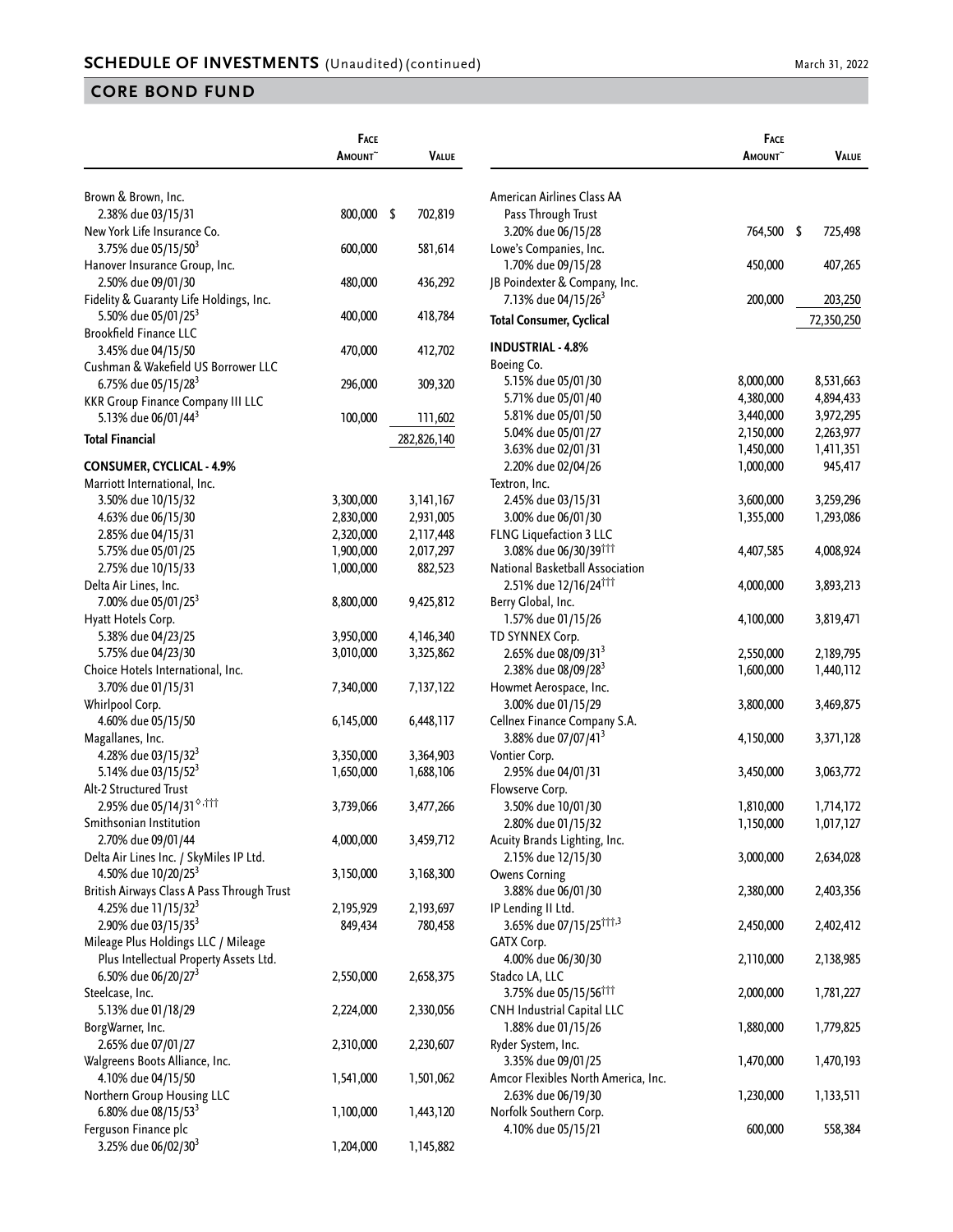|                                                                        | <b>FACE</b>     |               |
|------------------------------------------------------------------------|-----------------|---------------|
|                                                                        | <b>A</b> MOUNT~ | <b>VALUE</b>  |
|                                                                        |                 |               |
| Sonoco Products Co.                                                    |                 |               |
| 5.75% due 11/01/40                                                     | 150,000         | \$<br>177,729 |
| <b>Total Industrial</b>                                                |                 | 71,038,757    |
| <b>CONSUMER, NON-CYCLICAL - 4.2%</b>                                   |                 |               |
| Altria Group, Inc.                                                     |                 |               |
| 3.70% due 02/04/51                                                     | 4,650,000       | 3,755,951     |
| 3.40% due 05/06/30                                                     | 3,110,000       | 2,991,005     |
| 2.35% due 05/06/25                                                     | 1,180,000       | 1,146,082     |
| 4.45% due 05/06/50                                                     | 390,000         | 353,906       |
| CoStar Group, Inc.                                                     |                 |               |
| 2.80% due 07/15/30 <sup>3</sup>                                        | 5,810,000       | 5,310,168     |
| Quanta Services, Inc.                                                  |                 |               |
| 2.90% due 10/01/30                                                     | 4,175,000       | 3,862,774     |
| <b>BAT Capital Corp.</b>                                               |                 |               |
| 3.98% due 09/25/50                                                     | 2,800,000       | 2,269,087     |
| 4.70% due 04/02/27                                                     | 1,410,000       | 1,446,162     |
| Royalty Pharma plc                                                     |                 |               |
| 3.55% due 09/02/50                                                     | 2,690,000       | 2,234,533     |
| 2.20% due 09/02/30                                                     | 1,410,000       | 1,232,753     |
| Global Payments, Inc.                                                  |                 |               |
| 2.90% due 11/15/31                                                     | 1,650,000       | 1,503,261     |
| 2.90% due 05/15/30                                                     | 1,620,000       | 1,495,167     |
| Smithfield Foods, Inc.                                                 |                 |               |
| 2.63% due 09/13/31 <sup>3</sup>                                        | 2,400,000       | 2,107,334     |
| 3.00% due 10/15/30 <sup>3</sup>                                        | 970,000         | 880,335       |
| Becle, SAB de CV                                                       |                 |               |
| 2.50% due 10/14/31 <sup>3</sup>                                        | 2,700,000       | 2,395,170     |
| Kraft Heinz Foods Co.                                                  |                 |               |
| 5.50% due 06/01/50                                                     | 1,250,000       | 1,419,413     |
| 7.13% due 08/01/39 <sup>3</sup>                                        | 650,000         | 821,294       |
| JBS USA LUX S.A. / JBS USA Food                                        |                 |               |
| Company / JBS USA Finance, Inc.                                        |                 |               |
| 3.00% due 05/15/32 <sup>3</sup>                                        | 1,750,000       | 1,575,017     |
| 4.38% due 02/02/52 <sup>3</sup>                                        | 600,000         | 521,930       |
| Triton Container International Ltd.                                    |                 |               |
| 3.15% due 06/15/31 <sup>3</sup>                                        | 2,100,000       | 1,919,999     |
| <b>Emory University</b>                                                |                 |               |
| 2.97% due 09/01/50                                                     | 2,000,000       | 1,774,195     |
| Yale-New Haven Health Services Corp.                                   |                 |               |
| 2.50% due 07/01/50                                                     | 2,250,000       | 1,760,195     |
| California Institute of Technology                                     |                 |               |
| 3.65% due 09/01/19                                                     | 2,000,000       | 1,715,291     |
| Anheuser-Busch InBev Worldwide, Inc.                                   |                 |               |
| 6.63% due 08/15/33                                                     | 1,100,000       | 1,363,959     |
| Kimberly-Clark de Mexico SAB de CV                                     |                 |               |
| 2.43% due 07/01/31 <sup>3</sup>                                        | 1,500,000       | 1,358,310     |
| Health Care Service Corporation                                        |                 |               |
| A Mutual Legal Reserve Co.                                             |                 |               |
| 3.20% due 06/01/50 <sup>3</sup>                                        | 1,480,000       | 1,294,327     |
| Johnson & Johnson                                                      |                 |               |
| 2.45% due 09/01/60                                                     | 1,500,000       | 1,214,749     |
| Universal Health Services, Inc.                                        |                 |               |
|                                                                        |                 |               |
| 2.65% due 10/15/30 <sup>3</sup><br>Transurban Finance Company Pty Ltd. | 1,320,000       | 1,198,312     |
|                                                                        |                 |               |
| 2.45% due 03/16/31 <sup>3</sup>                                        | 1,300,000       | 1,152,688     |

|                                                               | <b>FACE</b>   |                 |
|---------------------------------------------------------------|---------------|-----------------|
|                                                               | <b>AMOUNT</b> | <b>VALUE</b>    |
| Cheplapharm Arzneimittel GmbH                                 |               |                 |
| 4.38% due 01/15/28                                            | EUR1,000,000  | \$<br>1,092,774 |
| Wisconsin Alumni Research Foundation                          |               |                 |
| 3.56% due 10/01/49                                            | 1,000,000     | 971,254         |
| OhioHealth Corp.                                              |               |                 |
| 3.04% due 11/15/50                                            | 1,000,000     | 890,816         |
| Memorial Sloan-Kettering Cancer Center                        |               |                 |
| 2.96% due 01/01/50                                            | 1,000,000     | 861,755         |
| <b>Prime Security Services Borrower</b>                       |               |                 |
| LLC / Prime Finance, Inc.                                     |               |                 |
| 3.38% due 08/31/27 <sup>3</sup>                               | 925,000       | 846,273         |
| Johns Hopkins University                                      |               |                 |
| 2.81% due 01/01/60<br>Children's Hospital Corp.               | 1,000,000     | 833,480         |
| 2.59% due 02/01/50                                            | 1,000,000     | 799,982         |
| Children's Health System of Texas                             |               |                 |
| 2.51% due 08/15/50                                            | 1,000,000     | 783,686         |
| Bimbo Bakeries USA, Inc.                                      |               |                 |
| 4.00% due 05/17/51 <sup>3</sup>                               | 800,000       | 746,499         |
| GXO Logistics, Inc.                                           |               |                 |
| 2.65% due 07/15/31 <sup>3</sup>                               | 850,000       | 737,035         |
| Moody's Corp.                                                 |               |                 |
| 3.25% due 05/20/50                                            | 700,000       | 625,841         |
| Duke University                                               |               |                 |
| 2.83% due 10/01/55                                            | 506,000       | 444,114         |
| Triton Container International Limited                        |               |                 |
| / TAL International Container Corp.                           |               |                 |
| 3.25% due 03/15/32                                            | 200,000       | 184,226         |
| Total Consumer, Non-cyclical                                  |               | 61,891,102      |
| <b>COMMUNICATIONS - 2.6%</b>                                  |               |                 |
| Paramount Global                                              |               |                 |
| 4.95% due 01/15/31                                            | 4,478,000     | 4,760,026       |
| 4.95% due 05/19/50                                            | 2,490,000     | 2,602,421       |
| 4.75% due 05/15/25                                            | 2,260,000     | 2,347,937       |
| 2.90% due 01/15/27<br><b>Charter Communications Operating</b> | 450,000       | 438,873         |
| LLC / Charter Communications                                  |               |                 |
| <b>Operating Capital</b>                                      |               |                 |
| 2.80% due 04/01/31                                            | 4,525,000     | 4,078,355       |
| 3.90% due 06/01/52                                            | 3,350,000     | 2,825,089       |
| 2.25% due 01/15/29                                            | 2,400,000     | 2,159,684       |
| British Telecommunications plc                                |               |                 |
| 4.88% due 11/23/81 <sup>2,3</sup>                             | 2,900,000     | 2,755,000       |
| 4.25% due 11/23/81 <sup>2,3</sup>                             | 500,000       | 477,285         |
| 9.63% due 12/15/30                                            | 150,000       | 204,655         |
| Level 3 Financing, Inc.                                       |               |                 |
| 4.25% due 07/01/28 <sup>3</sup>                               | 2,175,000     | 1,996,666       |
| 3.88% due 11/15/29 <sup>3</sup>                               | 1,150,000     | 1,058,000       |
| AT&T, Inc.                                                    |               |                 |
| 2.75% due 06/01/31                                            | 3,200,000     | 3,000,572       |
| Vodafone Group plc<br>4.13% due 06/04/81 <sup>2</sup>         | 2,550,000     | 2,315,247       |
| Virgin Media Secured Finance plc                              |               |                 |
| 4.50% due 08/15/30 <sup>3</sup>                               | 2,350,000     | 2,191,375       |
| Walt Disney Co.                                               |               |                 |
| 3.80% due 05/13/60                                            | 2,000,000     | 2,012,510       |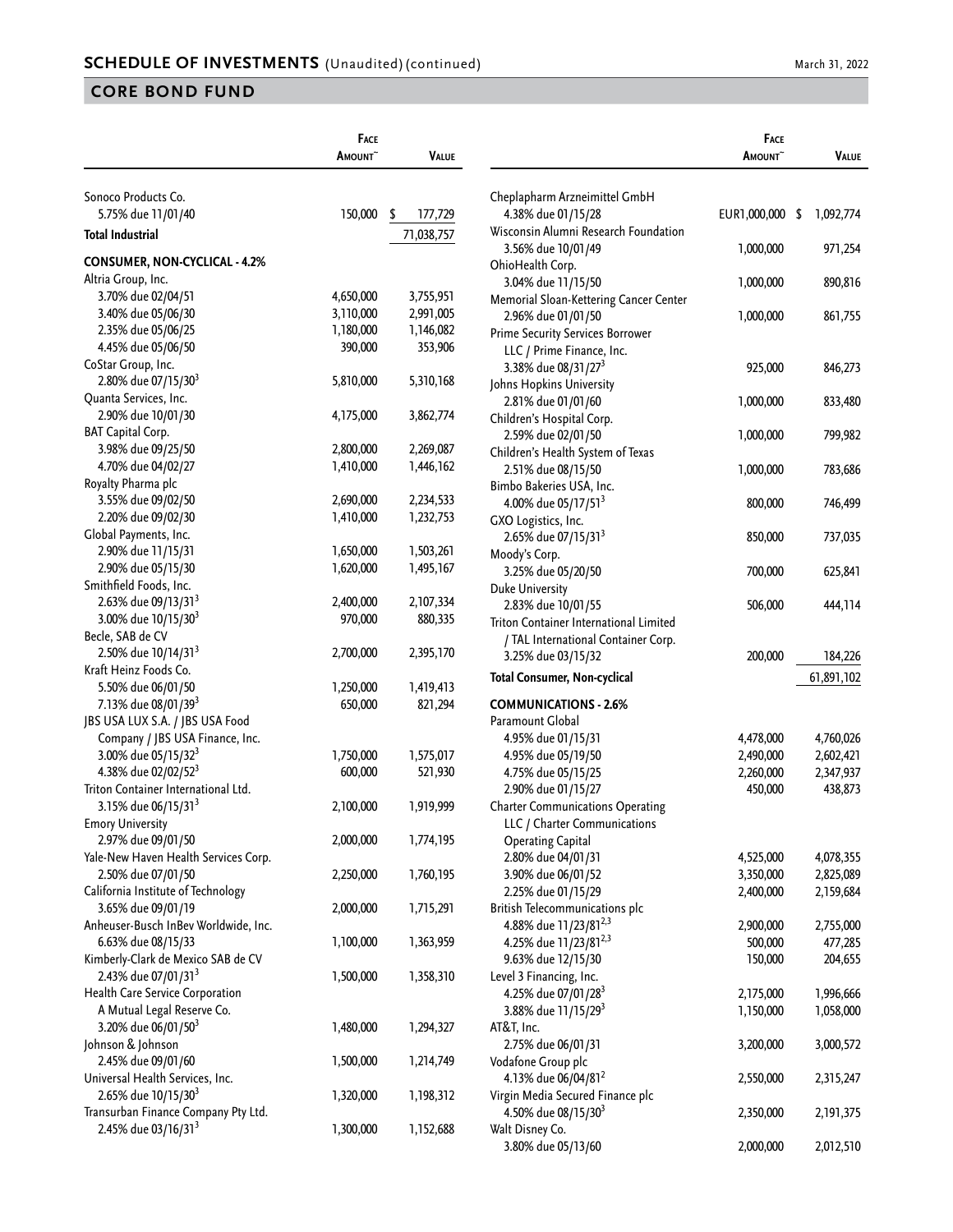|                                                       | <b>FACE</b>          |                 |
|-------------------------------------------------------|----------------------|-----------------|
|                                                       | <b>A</b> mount~      | VALUE           |
|                                                       |                      |                 |
| Amazon.com, Inc.                                      |                      |                 |
| 2.70% due 06/03/60                                    | 1,610,000            | \$<br>1,329,636 |
| VeriSign, Inc.                                        |                      |                 |
| 2.70% due 06/15/31                                    | 1,200,000            | 1,086,000       |
| <b>CSC Holdings LLC</b>                               |                      |                 |
| 4.13% due 12/01/30 <sup>3</sup>                       | 600,000              | 526,119         |
| Fox Corp.                                             |                      |                 |
| 3.05% due 04/07/25                                    | 450,000              | 449,766         |
| Altice France S.A.                                    |                      |                 |
| 5.13% due 01/15/29 <sup>3</sup>                       | 250,000              | 223,958         |
| Telenet Finance Luxembourg Notes SARL                 |                      |                 |
| 5.50% due 03/01/28                                    | 200,000              | 193,000         |
| <b>Total Communications</b>                           |                      | 39,032,174      |
|                                                       |                      |                 |
| <b>ENERGY - 2.2%</b>                                  |                      |                 |
| Galaxy Pipeline Assets Bidco Ltd.                     |                      |                 |
| 3.25% due 09/30/40 <sup>3</sup>                       | 6,250,000            | 5,642,157       |
| 2.94% due 09/30/40 <sup>3</sup>                       | 4,000,000            | 3,606,691       |
| <b>BP Capital Markets plc</b>                         |                      |                 |
| 4.88% $^{2,5}$                                        | 7,530,000            | 7,548,825       |
| Sabine Pass Liquefaction LLC                          |                      |                 |
| 4.50% due 05/15/30                                    | 4,190,000            | 4,381,766       |
| Qatar Energy                                          |                      |                 |
| 3.13% due 07/12/41 <sup>3</sup>                       | 2,375,000            | 2,160,898       |
| 3.30% due 07/12/51 <sup>3</sup>                       | 2,350,000            | 2,156,882       |
| Magellan Midstream Partners, LP                       |                      |                 |
| 3.95% due 03/01/50                                    | 2,000,000            | 1,891,888       |
| 3.25% due 06/01/30                                    | 1,500,000            | 1,460,050       |
| Valero Energy Corp.                                   |                      |                 |
| 2.15% due 09/15/27                                    | 950,000              | 888,416         |
| 4.00% due 04/01/29                                    | 500,000              | 509,983         |
| 2.85% due 04/15/25                                    | 184,000              | 181,798         |
| Midwest Connector Capital Company LLC                 |                      |                 |
| 4.63% due 04/01/29 <sup>3</sup>                       | 1,050,000            | 1,061,084       |
| NuStar Logistics, LP                                  |                      |                 |
| 6.38% due 10/01/30                                    | 700,000              | 709,478         |
| 6.00% due 06/01/26                                    | 200,000              | 202,249         |
| Cheniere Corpus Christi Holdings LLC                  |                      |                 |
| 2.74% due 12/31/39 <sup>3</sup>                       | 450,000              | 391,550         |
| Phillips 66                                           |                      |                 |
| 3.70% due 04/06/23                                    | 250,000              | 253,476         |
| <b>Total Energy</b>                                   |                      | 33,047,191      |
|                                                       |                      |                 |
| <b>TECHNOLOGY - 1.8%</b>                              |                      |                 |
| Broadcom, Inc.                                        |                      |                 |
| 4.15% due 11/15/30<br>2.45% due 02/15/31 <sup>3</sup> | 4,013,000            | 4,067,131       |
|                                                       | 3,700,000<br>217,000 | 3,300,689       |
| 3.19% due 11/15/36 <sup>3</sup>                       |                      | 188,375         |
| Workday, Inc.                                         |                      |                 |
| 3.80% due 04/01/32                                    | 3,650,000            | 3,643,055       |
| NetApp, Inc.                                          |                      |                 |
| 2.70% due 06/22/30                                    | 3,507,000            | 3,235,891       |
| Leidos, Inc.                                          |                      |                 |
| 2.30% due 02/15/31                                    | 2,350,000            | 2,037,097       |
| 3.63% due 05/15/25                                    | 600,000              | 599,850         |
| 4.38% due 05/15/30                                    | 200,000              | 202,231         |

|                                                                            | Face<br>AMOUNT <sup>~</sup> | VALUE           |
|----------------------------------------------------------------------------|-----------------------------|-----------------|
|                                                                            |                             |                 |
| CDW LLC / CDW Finance Corp.                                                |                             |                 |
| 3.57% due 12/01/31                                                         | 2,600,000                   | \$<br>2,408,770 |
| Citrix Systems, Inc.<br>1.25% due 03/01/26                                 | 2,300,000                   | 2,236,100       |
| Oracle Corp.                                                               |                             |                 |
| 3.95% due 03/25/51                                                         | 2,450,000                   | 2,141,827       |
| Apple, Inc.                                                                |                             |                 |
| 2.55% due 08/20/60                                                         | 1,550,000                   | 1,270,259       |
| CGI, Inc.                                                                  |                             |                 |
| 2.30% due 09/14/31 <sup>3</sup>                                            | 1,300,000                   | 1,133,856       |
| <b>Total Technology</b>                                                    |                             | 26,465,131      |
| UTILITIES - 1.1%                                                           |                             |                 |
| Cheniere Corpus Christi Holdings LLC                                       |                             |                 |
| 3.52% due 12/31/39 <sup>†††</sup>                                          | 6,700,000                   | 6, 143, 183     |
| Jersey Central Power & Light Co.                                           |                             |                 |
| 2.75% due 03/01/32 <sup>3</sup>                                            | 3,220,000                   | 2,998,429       |
| AES Corp.                                                                  |                             |                 |
| 3.95% due 07/15/30 <sup>3</sup><br>NRG Energy, Inc.                        | 1,760,000                   | 1,743,555       |
| 2.45% due 12/02/27 <sup>3</sup>                                            | 1,750,000                   | 1,614,031       |
| Arizona Public Service Co.                                                 |                             |                 |
| 3.35% due 05/15/50                                                         | 1,300,000                   | 1,130,935       |
| Enel Finance International N.V.                                            |                             |                 |
| 2.88% due 07/12/41 <sup>3</sup>                                            | 1,250,000                   | 1,030,103       |
| Alexander Funding Trust                                                    |                             |                 |
| 1.84% due 11/15/23 <sup>3</sup>                                            | 950,000                     | 920,817         |
| Xcel Energy, Inc.                                                          |                             |                 |
| 2.35% due 11/15/31                                                         | 690,000                     | 627,312         |
| <b>Total Utilities</b>                                                     |                             | 16,208,365      |
| BASIC MATERIALS - 1.0%                                                     |                             |                 |
| Newcrest Finance Pty Ltd.                                                  |                             |                 |
| 3.25% due 05/13/30 <sup>3</sup>                                            | 3,600,000                   | 3,442,720       |
| 4.20% due 05/13/50 <sup>3</sup>                                            | 3,235,000                   | 3,146,199       |
| Anglo American Capital plc<br>5.63% due 04/01/30 <sup>3</sup>              | 3,400,000                   | 3,747,453       |
| 3.95% due 09/10/50 <sup>3</sup>                                            | 970,000                     | 908,322         |
| 2.63% due 09/10/30 <sup>3</sup>                                            | 250,000                     | 226,678         |
| <b>WR Grace Holdings LLC</b>                                               |                             |                 |
| 4.88% due 06/15/27 <sup>3</sup>                                            | 1,241,000                   | 1,214,256       |
| Yamana Gold, Inc.                                                          |                             |                 |
| 2.63% due 08/15/31                                                         | 1,200,000                   | 1,074,886       |
| Reliance Steel & Aluminum Co.                                              |                             |                 |
| 2.15% due 08/15/30                                                         | 810,000                     | 726,081         |
| Corporation Nacional del Cobre de Chile<br>3.75% due 01/15/31 <sup>3</sup> | 680,000                     |                 |
| <b>Total Basic Materials</b>                                               |                             | 680,562         |
|                                                                            |                             | 15,167,157      |
| <b>Total Corporate Bonds</b>                                               |                             |                 |
| (Cost \$662,267,387)                                                       |                             | 618,026,267     |
|                                                                            |                             |                 |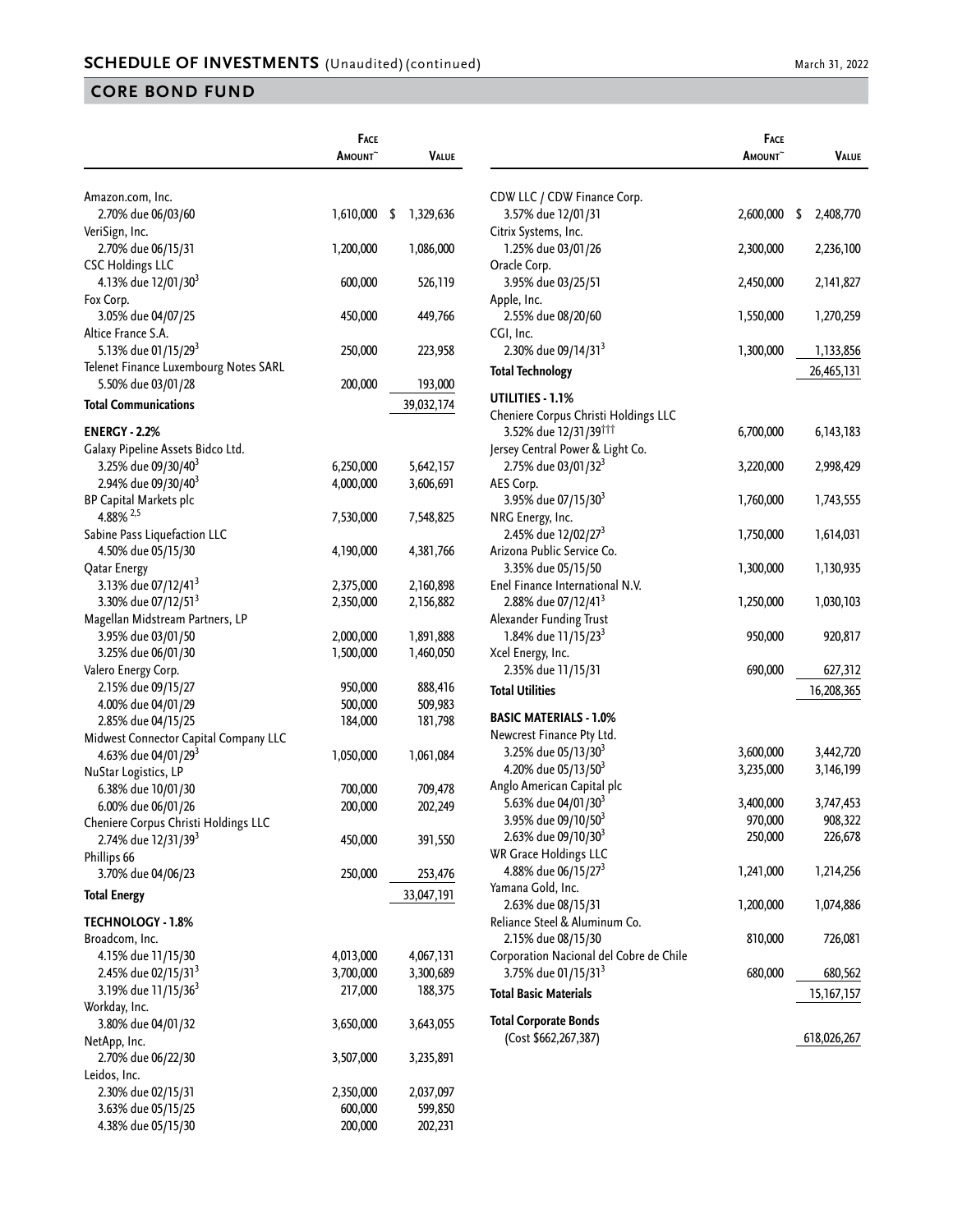|                                                             | FACE<br><b>AMOUNT</b> | <b>VALUE</b>    |                                                                    | FACE<br><b>A</b> MOUNT~ | <b>VALUE</b> |
|-------------------------------------------------------------|-----------------------|-----------------|--------------------------------------------------------------------|-------------------------|--------------|
| <b>ASSET-BACKED SECURITIES<sup>11</sup> - 25.4%</b>         |                       |                 | Dryden 36 Senior Loan Fund                                         |                         |              |
| <b>COLLATERALIZED LOAN OBLIGATIONS - 16.7%</b>              |                       |                 | 2020-36A, 2.29% (3 Month USD                                       |                         |              |
| LoanCore Issuer Ltd.                                        |                       |                 | LIBOR + 2.05%, Rate Floor:                                         |                         |              |
|                                                             |                       |                 | 2.05%) due 04/15/29 <sup><math>\diamond</math>,3</sup>             | 8,000,000               | \$7,916,810  |
| 2021-CRE5, 2.54% (1 Month USD                               |                       |                 |                                                                    |                         |              |
| $LIBOR + 2.35\%$ , Rate Floor:                              |                       |                 | AMMC CLO XIV Ltd.                                                  |                         |              |
| 2.35%) due 07/15/36 <sup><math>\diamond</math>,3</sup>      | 7,500,000             | 7,405,848<br>\$ | 2021-14A, 1.66% (3 Month USD                                       |                         |              |
| 2021-CRE4, 2.66% (30 Day                                    |                       |                 | LIBOR + 1.40%, Rate Floor:                                         |                         |              |
| Average SOFR + 2.61%, Rate                                  |                       |                 | 1.40%) due 07/25/29 <sup><math>\diamond</math>,3</sup>             | 8,000,000               | 7,912,712    |
| Floor: 2.50%) due 07/15/35 <sup><math>\diamond</math></sup> | 4,426,000             | 4,352,387       | MF1 Multifamily Housing                                            |                         |              |
| 2021-CRE6, 2.49% (1 Month USD                               |                       |                 | Mortgage Loan Trust                                                |                         |              |
| LIBOR + 2.30%, Rate Floor:                                  |                       |                 | 2021-FL6, 3.02% (1 Month USD                                       |                         |              |
| 2.30%) due 11/15/38 <sup><math>\diamond</math>,3</sup>      | 4,000,000             | 3,914,473       | $LIBOR + 2.55\%$ , Rate Floor:                                     |                         |              |
| 2021-CRE4, 1.86% (30 Day Average                            |                       |                 | 2.55%) due 07/16/36 <sup>6</sup>                                   | 4,000,000               | 3,936,384    |
| SOFR + 1.81%, Rate Floor:                                   |                       |                 | 2021-FL6, 2.32% (1 Month USD                                       |                         |              |
| 1.70%) due 07/15/35 $^{\diamond,3}$                         | 1,000,000             | 982,356         | LIBOR + 1.85%, Rate Floor:                                         |                         |              |
| 2018-CRE1, 1.53% (1 Month USD                               |                       |                 | 1.85%) due 07/16/36 <sup><math>\diamond</math>,3</sup>             | 3,400,000               | 3,349,201    |
| LIBOR + 1.13%, Rate Floor:                                  |                       |                 | Palmer Square Loan Funding Ltd.                                    |                         |              |
| 1.13%) due 05/15/28 <sup><math>\diamond</math>,3</sup>      | 279,871               | 279,753         | 2021-1A, 2.05% (3 Month USD                                        |                         |              |
| Octagon Investment Partners 49 Ltd.                         |                       |                 | LIBOR + 1.80%, Rate Floor:                                         |                         |              |
| 2021-5A, 1.79% (3 Month USD                                 |                       |                 | 1.80%) due 04/20/29 <sup>6,3</sup>                                 | 2,000,000               | 1,988,695    |
| LIBOR + 1.55%, Rate Floor:                                  |                       |                 | 2021-1A, 1.50% (3 Month USD                                        |                         |              |
| 1.55%) due 01/15/33 <sup><math>\diamond</math>,3</sup>      | 8,500,000             | 8,406,774       | LIBOR + 1.25%, Rate Floor:                                         |                         |              |
| 2021-5A, 2.29% (3 Month USD                                 |                       |                 | 1.25%) due 04/20/29 <sup><math>\diamond</math>,3</sup>             | 2,000,000               | 1,979,789    |
| LIBOR + 2.05%, Rate Floor:                                  |                       |                 | 2021-3A, 2.75% (3 Month USD                                        |                         |              |
| 2.05%) due 01/15/33 <sup><math>\diamond</math>,3</sup>      | 7,450,000             | 7,428,161       | LIBOR + 2.50%, Rate Floor:                                         |                         |              |
| Woodmont Trust                                              |                       |                 | 2.50%) due 07/20/29 <sup>6,3</sup>                                 | 2,000,000               | 1,933,198    |
| 2020-7A, 2.14% (3 Month USD                                 |                       |                 | 2021-2A, 2.88% (3 Month USD                                        |                         |              |
| $LIBOR + 1.90\%$ , Rate Floor:                              |                       |                 | $LIBOR + 2.40\%$ , Rate Floor:                                     |                         |              |
| 1.90%) due 01/15/32 <sup><math>\diamond</math>,3</sup>      | 12,000,000            | 12,049,950      | 2.40%) due 05/20/29 <sup><math>\diamond</math>,3</sup>             | 1,000,000               | 963,262      |
| 2020-7A, 2.84% (3 Month USD                                 |                       |                 | 2019-3A, 1.33% (3 Month USD                                        |                         |              |
| LIBOR + 2.60%, Rate Floor:                                  |                       |                 | LIBOR + 0.85%, Rate Floor:                                         |                         |              |
| 2.60%) due 01/15/32 <sup><math>\diamond</math>,3</sup>      | 3,750,000             | 3,778,550       | 0.85%) due 08/20/27 <sup><math>\diamond</math>,3</sup>             | 387,883                 | 386,281      |
| Cerberus Loan Funding XXX, LP                               |                       |                 | Golub Capital Partners CLO 33M Ltd.                                |                         |              |
| 2020-3A, 2.09% (3 Month USD                                 |                       |                 | 2021-33A, 2.36% (3 Month USD                                       |                         |              |
| LIBOR + 1.85%, Rate Floor:                                  |                       |                 | LIBOR + 1.86%, Rate Floor:                                         |                         |              |
| 1.85%) due 01/15/33 <sup><math>\diamond</math>,3</sup>      | 13,500,000            |                 | 1.86%) due 08/25/33 <sup><math>\diamond</math>,3</sup>             | 6,500,000               | 6,496,860    |
|                                                             |                       | 13,560,498      |                                                                    |                         |              |
| 2020-3A, 2.74% (3 Month USD<br>LIBOR + 2.50%, Rate Floor:   |                       |                 | Golub Capital Partners CLO 16 Ltd.<br>2021-16A, 1.87% (3 Month USD |                         |              |
| 2.50%) due 01/15/33 <sup>6,3</sup>                          |                       | 2,015,466       |                                                                    |                         |              |
|                                                             | 2,000,000             |                 | LIBOR + 1.61%, Rate Floor:                                         |                         |              |
| <b>LCCM Trust</b>                                           |                       |                 | 1.61%) due 07/25/33 <sup><math>\diamond</math>,3</sup>             | 4,000,000               | 3,981,824    |
| 2021-FL3, 1.85% (1 Month USD                                |                       |                 | 2021-16A, 2.06% (3 Month USD                                       |                         |              |
| LIBOR + 1.45%, Rate Floor:                                  |                       |                 | LIBOR + 1.80%, Rate Floor:                                         |                         |              |
| 1.45%) due 11/15/38 <sup><math>\diamond</math>,3</sup>      | 6,000,000             | 5,936,043       | 1.80%) due 07/25/33 <sup><math>\diamond</math>,3</sup>             | 2,000,000               | 2,009,261    |
| 2021-FL3, 2.20% (1 Month USD                                |                       |                 | MidOcean Credit CLO VII                                            |                         |              |
| LIBOR + 1.80%, Rate Floor:                                  |                       |                 | 2020-7A, 1.28% (3 Month USD                                        |                         |              |
| 1.80%) due 11/15/38 <sup>6,3</sup>                          | 3,950,000             | 3,890,736       | LIBOR + 1.04%, Rate Floor:                                         |                         |              |
| 2021-FL2, 2.55% (1 Month USD                                |                       |                 | 0.00%) due 07/15/29 <sup><math>\diamond</math>,3</sup>             | 2,823,462               | 2,810,172    |
| LIBOR + 2.15%, Rate Floor:                                  |                       |                 | 2020-7A, 1.84% (3 Month USD                                        |                         |              |
| 2.15%) due 12/13/38 <sup><math>\diamond</math>,3</sup>      | 3,100,000             | 3,063,777       | LIBOR + 1.60%, Rate Floor:                                         |                         |              |
| Madison Park Funding XLVIII Ltd.                            |                       |                 | 0.00%) due 07/15/29 $^{\circ}$ ,3                                  | 2,000,000               | 1,980,603    |
| 2021-48A, 2.25% (3 Month USD                                |                       |                 | 2020-7A, 1.69% (3 Month USD                                        |                         |              |
| LIBOR + 2.00%, Rate Floor:                                  |                       |                 | LIBOR + 1.45%, Rate Floor:                                         |                         |              |
| 2.00%) due 04/19/33 <sup>6,3</sup>                          | 4,000,000             | 3,984,900       | 0.00%) due 07/15/29 <sup><math>\diamond</math>,3</sup>             | 1,000,000               | 991,624      |
| 2021-48A, 1.70% (3 Month USD                                |                       |                 |                                                                    |                         |              |
| LIBOR + 1.45%, Rate Floor:                                  |                       |                 |                                                                    |                         |              |
| 1.45%) due 04/19/33 <sup><math>\diamond</math>,3</sup>      | 4,000,000             | 3,945,494       |                                                                    |                         |              |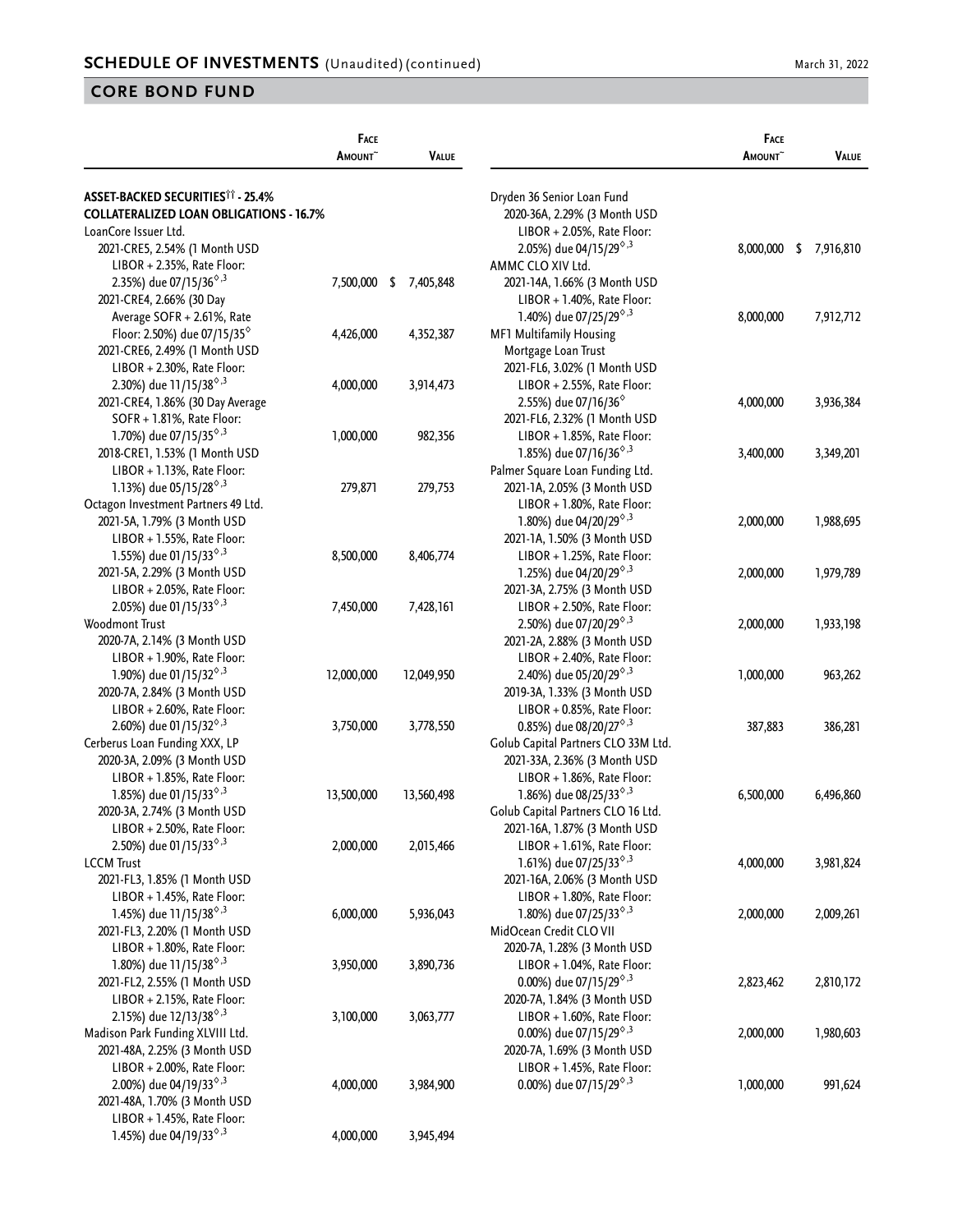|                                                                                       | FACE<br><b>A</b> MOUNT~ | <b>VALUE</b> |                                                                            | FACE<br>AMOUNT <sup>~</sup> | VALUE           |
|---------------------------------------------------------------------------------------|-------------------------|--------------|----------------------------------------------------------------------------|-----------------------------|-----------------|
|                                                                                       |                         |              |                                                                            |                             |                 |
| ABPCI Direct Lending Fund CLO II LLC                                                  |                         |              | Owl Rock CLO IV Ltd.<br>2021-4A, 2.08% (3 Month USD                        |                             |                 |
| 2021-1A, 1.85% (3 Month USD                                                           |                         |              |                                                                            |                             |                 |
| $LIBOR + 1.60\%$ , Rate Floor:                                                        |                         |              | $LIBOR + 1.60\%$ , Rate Floor:                                             |                             |                 |
| 1.60%) due 04/20/32 <sup><math>\diamond</math>,3</sup>                                | 5,500,000 \$            | 5,500,552    | 1.60%) due 08/20/33 <sup><math>\diamond</math>,3</sup>                     | 3,250,000                   | \$<br>3,252,883 |
| Cerberus Loan Funding XXXII, LP                                                       |                         |              | Fortress Credit Opportunities IX CLO Ltd.                                  |                             |                 |
| 2021-2A, 1.86% (3 Month USD                                                           |                         |              | 2021-9A, 1.92% (3 Month USD                                                |                             |                 |
| LIBOR + 1.62%, Rate Floor:                                                            |                         |              | LIBOR + 1.80%, Rate Floor:                                                 |                             |                 |
| 1.62%) due 04/22/33 <sup><math>\diamond</math>,3</sup>                                | 4,250,000               | 4,236,921    | 1.80%) due 10/15/33 <sup><math>\diamond</math>,3</sup>                     | 3,250,000                   | 3,246,139       |
| 2021-2A, 3.09% (3 Month USD                                                           |                         |              | ABPCI Direct Lending Fund CLO V Ltd.                                       |                             |                 |
| LIBOR + 2.85%, Rate Floor:                                                            |                         |              | 2021-5A, 1.75% (3 Month USD                                                |                             |                 |
| 2.85%) due 04/22/33 <sup>6,3</sup>                                                    | 1,250,000               | 1,245,108    | LIBOR + 1.50%, Rate Floor:                                                 |                             |                 |
| <b>KREF Funding V LLC</b>                                                             |                         |              | 1.50%) due 04/20/31 <sup><math>\diamond</math>,3</sup>                     | 3,250,000                   | 3,229,906       |
| 1.83% (1 Month USD LIBOR + 1.75%,                                                     |                         |              | Wellfleet CLO Ltd.                                                         |                             |                 |
| Rate Floor: 1.75%) due 06/25/26 <sup>6,111</sup>                                      | 5, 141, 223             | 5,109,190    | 2020-2A, 1.31% (3 Month USD                                                |                             |                 |
| 0.15% due 06/25/26 <sup>†††,7</sup>                                                   | 21,818,182              | 10,691       | LIBOR + 1.06%, Rate Floor:                                                 |                             |                 |
| Cerberus Loan Funding XXXI, LP                                                        |                         |              | 0.00%) due $10/20/29^{\diamond,3}$                                         | 3,105,071                   | 3,092,970       |
| 2021-1A, 1.74% (3 Month USD                                                           |                         |              | GoldenTree Loan Management US CLO 1 Ltd.                                   |                             |                 |
| LIBOR + 1.50%, Rate Floor:                                                            |                         |              | 2021-9A, 2.05% (3 Month USD                                                |                             |                 |
| 1.50%) due 04/15/32 <sup><math>\diamond</math>,3</sup>                                | 4,500,000               | 4,482,619    | LIBOR + 1.80%, Rate Floor:                                                 |                             |                 |
| THL Credit Lake Shore MM CLO I Ltd.                                                   |                         |              | 1.80%) due 01/20/33 <sup><math>\diamond</math>,3</sup>                     | 3,000,000                   | 2,926,270       |
| 2021-1A, 1.94% (3 Month USD                                                           |                         |              | Apres Static CLO Ltd.                                                      |                             |                 |
| LIBOR + 1.70%, Rate Floor:                                                            |                         |              | 2020-1A, 1.94% (3 Month USD                                                |                             |                 |
| 1.70%) due 04/15/33 <sup><math>\diamond</math>,3</sup>                                | 4,250,000               | 4,259,817    | LIBOR + 1.70%, Rate Floor:                                                 |                             |                 |
| <b>BXMT Ltd.</b>                                                                      |                         |              | 0.00%) due $10/15/28^{\diamond,3}$                                         | 2,000,000                   | 1,995,209       |
| 2020-FL2, 1.07% (30 Day Average                                                       |                         |              | Avery Point VI CLO Ltd.                                                    |                             |                 |
| SOFR + 1.01%, Rate Floor:                                                             |                         |              | 2021-6A, 2.12% (3 Month USD                                                |                             |                 |
| 0.90%) due 02/15/38 $^{\diamond,3}$                                                   | 4,250,000               | 4,209,833    | LIBOR + 1.80%, Rate Floor:                                                 |                             |                 |
| Venture XIV CLO Ltd.                                                                  |                         |              | 1.80%) due 08/05/27 <sup><math>\diamond</math>,3</sup>                     | 2,000,000                   | 1,985,474       |
| 2020-14A, 1.54% (3 Month USD                                                          |                         |              | <b>BRSP Ltd.</b>                                                           |                             |                 |
| LIBOR + 1.03%, Rate Floor:                                                            |                         |              | 2021-FL1, 2.60% (1 Month USD                                               |                             |                 |
| 1.03%) due 08/28/29 <sup><math>\diamond</math>,3</sup>                                | 4,136,923               | 4,114,150    | LIBOR + 2.15%, Rate Floor:                                                 |                             |                 |
| Golub Capital Partners CLO 36M Ltd.                                                   |                         |              | 2.15%) due 08/19/38 <sup><math>\diamond</math>,3</sup>                     | 2,000,000                   | 1,973,980       |
| 2018-36A, 1.62% (3 Month USD                                                          |                         |              | Magnetite XXIX Ltd.                                                        |                             |                 |
| LIBOR + 1.30%, Rate Floor:                                                            |                         |              | 2021-29A, 1.89% (3 Month USD                                               |                             |                 |
| 0.00%) due 02/05/31 $\textdegree$ ,3                                                  | 4,100,000               | 4,039,732    | LIBOR + 1.65%, Rate Floor:                                                 |                             |                 |
| <b>BSPDF Issuer Ltd.</b>                                                              |                         |              | 1.65%) due 01/15/34 <sup><math>\diamond</math>,3</sup>                     | 2,000,000                   | 1,970,393       |
| 2021-FL1, 2.44% (1 Month USD                                                          |                         |              | Fortress Credit Opportunities XI CLO Ltd.                                  |                             |                 |
| LIBOR + 2.25%, Rate Floor:                                                            |                         |              | 2018-11A, 1.54% (3 Month USD                                               |                             |                 |
| 2.25%) due 10/15/36 <sup>6,3</sup>                                                    | 4,000,000               | 3,906,925    | LIBOR + 1.30%, Rate Floor:                                                 |                             |                 |
| ABPCI Direct Lending Fund CLO I LLC                                                   |                         |              | 0.00%) due 04/15/31 <sup><math>\diamond</math>,3</sup>                     | 2,000,000                   | 1,968,680       |
| 2021-1A, 1.95% (3 Month USD                                                           |                         |              | ABPCI Direct Lending Fund IX LLC                                           |                             |                 |
| LIBOR + 1.70%, Rate Floor:                                                            |                         |              | 2021-9A, 2.07% (3 Month USD                                                |                             |                 |
| 1.70%) due 07/20/33 <sup><math>\diamond</math>,3</sup>                                | 3,750,000               | 3,765,473    | LIBOR + 1.80%, Rate Floor:                                                 |                             |                 |
| PFP Ltd.                                                                              |                         |              | 1.80%) due 11/18/31 <sup><math>\diamond</math>,3</sup>                     | 2,000,000                   | 1,967,274       |
| 2021-7, 2.83% (1 Month USD                                                            |                         |              | Cerberus Loan Funding XXXIII, LP                                           |                             |                 |
| LIBOR + 2.40%, Rate Floor:                                                            |                         |              | 2021-3A, 2.09% (3 Month USD                                                |                             |                 |
| 2.40%) due 04/14/38 <sup><math>\diamond</math>,3</sup>                                | 3,749,813               | 3,624,603    | LIBOR + 1.85%, Rate Floor:                                                 |                             |                 |
| Cerberus Loan Funding XXVI, LP                                                        |                         |              | 1.85%) due 07/23/33 <sup><math>\diamond</math>,3</sup>                     | 2,000,000                   | 1,966,452       |
| 2021-1A, 1.74% (3 Month USD                                                           |                         |              | <b>ACRES Commercial Realty Ltd.</b>                                        |                             |                 |
| LIBOR + 1.50%, Rate Floor:                                                            |                         |              | 2021-FL2, 2.19% (1 Month USD                                               |                             |                 |
| 1.50%) due 04/15/31 <sup><math>\diamond</math>,3</sup>                                | 3,500,000               | 3,482,225    | $LIBOR + 1.75\%$ , Rate Floor:                                             |                             |                 |
| ABPCI Direct Lending Fund CLO IV LLC                                                  |                         |              | 1.75%) due 01/15/37 <sup><math>\diamond</math></sup>                       | 2,000,000                   | 1,965,846       |
| 2.12% (3 Month USD LIBOR + 2.00%,<br>Rate Floor: 2.00%) due 07/06/29 <sup>6,111</sup> | 3,300,000               | 3,303,711    | Neuberger Berman Loan Advisers CLO 40 Ltd.<br>2021-40A, 1.99% (3 Month USD |                             |                 |
|                                                                                       |                         |              | LIBOR + 1.75%, Rate Floor:                                                 |                             |                 |
|                                                                                       |                         |              | 1.75%) due 04/16/33 <sup><math>\diamond</math>,3</sup>                     | 2,000,000                   | 1,953,171       |
|                                                                                       |                         |              |                                                                            |                             |                 |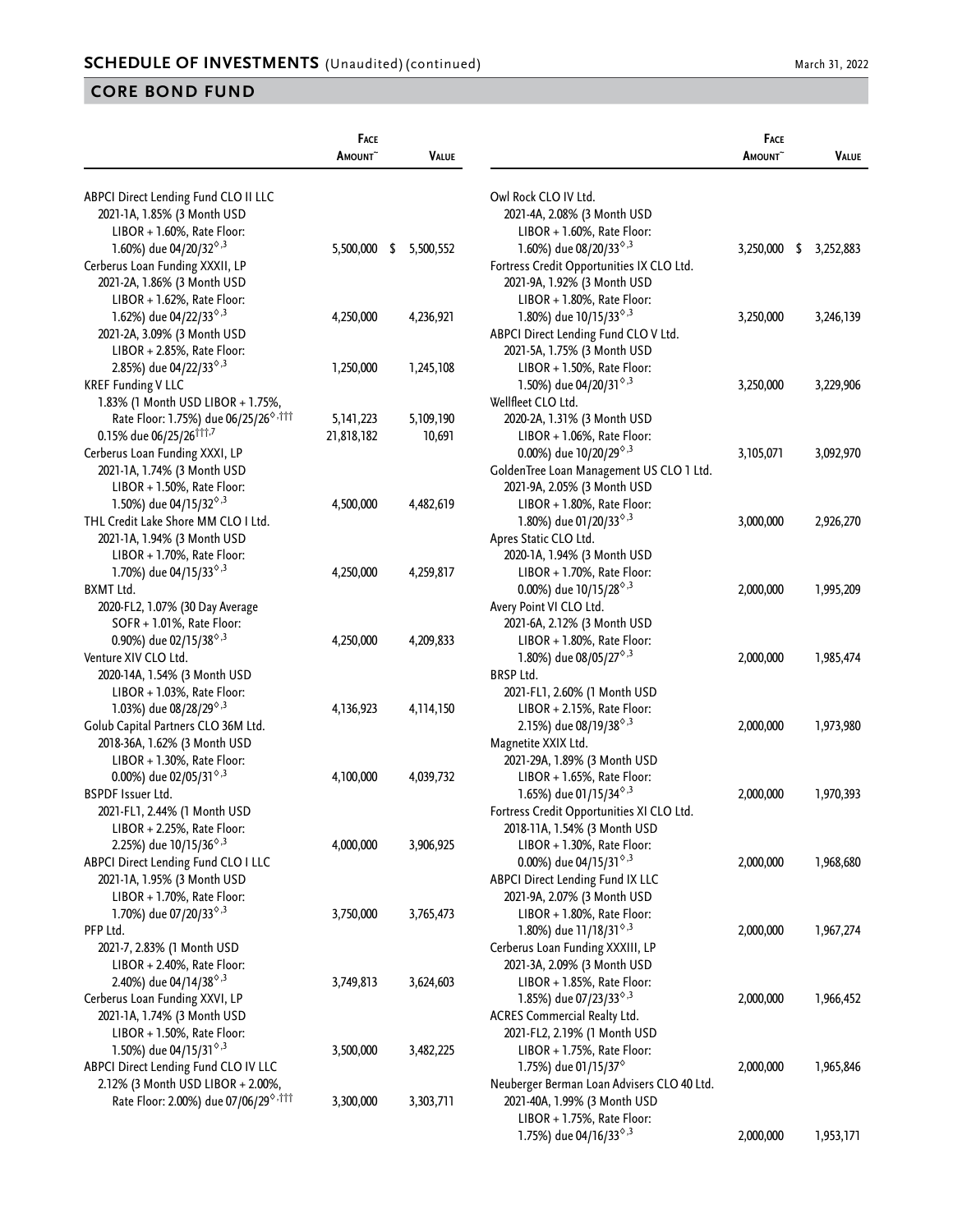| <b>FS Rialto</b><br>Northwoods Capital XII-B Ltd.<br>2021-FL3, 2.48% (1 Month USD<br>2018-12BA, 2.68% (3 Month USD<br>LIBOR + 2.05%, Rate Floor:<br>LIBOR + 1.85%, Rate Floor:<br>1.85%) due 06/15/31 <sup><math>\diamond</math>,3</sup><br>2.05%) due 11/16/36 <sup><math>\diamond</math>,3</sup><br>2,000,000<br>1,938,358<br>$1,000,000$ \$<br>992,335<br>-\$<br>Canyon Capital CLO Ltd.<br>NewStar Fairfield Fund CLO Ltd.<br>2018-1A, 1.80% (3 Month USD<br>2018-2A, 1.52% (3 Month USD<br>LIBOR + 1.50%, Rate Floor:<br>LIBOR + 1.27%, Rate Floor:<br>1.50%) due 01/30/31 <sup><math>\diamond</math>,3</sup><br>1.27%) due 04/20/30 <sup><math>\diamond</math>,3</sup><br>1,900,000<br>1,873,188<br>989,329<br>985,704<br>Diamond CLO Ltd.<br>Cerberus Loan Funding XXXVI, LP<br>2021-6A, 1.64% (3 Month USD<br>2021-1A, 1.71% (3 Month USD<br>LIBOR + 1.40%, Rate Floor:<br>LIBOR + 1.45%, Rate Floor:<br>1.45%) due 04/25/29 <sup><math>\diamond</math>,3</sup><br>1.40%) due 11/22/33 <sup><math>\diamond</math>,3</sup><br>1,500,000<br>1,499,311<br>983,919<br>978,701<br><b>BSPRT Issuer Ltd.</b><br>2018-1A, 1.76% (3 Month USD<br>LIBOR + 1.50%, Rate Floor:<br>2021-FL7, 2.70% (1 Month USD<br>1.50%) due 07/22/30 <sup><math>\diamond</math>,3</sup><br>LIBOR + 2.30%, Rate Floor:<br>4,160<br>4,159<br>Allegro CLO IX Ltd.<br>2.30%) due 12/15/38 <sup>°</sup><br>1,000,000<br>978,628<br><b>KREF</b><br>2018-3A, 1.41% (3 Month USD<br>LIBOR + 1.17%, Rate Floor:<br>2021-FL2, 2.44% (1 Month USD<br>1.17%) due 10/16/31 <sup><math>\diamond</math>,3</sup><br>LIBOR + 2.00%, Rate Floor:<br>1,500,000<br>1,493,118<br>OCP CLO Ltd.<br>2.00%) due 02/15/39 <sup><math>\diamond</math>,3</sup><br>1,000,000<br>967,080<br>Dryden 37 Senior Loan Fund<br>2020-4A, 1.71% (3 Month USD<br>2015-37A, due 01/15/31 <sup>3,8</sup><br>820,944<br>LIBOR + 1.45%, Rate Floor:<br>1,000,000<br>1.45%) due 04/24/29 <sup><math>\diamond</math>,3</sup><br>ACRE Commercial Mortgage Ltd.<br>1,500,000<br>1,490,595<br>2021-FL4, 3.07% (1 Month USD<br>Golub Capital Partners CLO 54M L.P<br>LIBOR + 2.60%, Rate Floor:<br>2021-54A, 2.17% (3 Month USD<br>LIBOR + 1.85%, Rate Floor:<br>2.60%) due 12/18/37 <sup><math>\diamond</math>,3</sup><br>773,000<br>757,027<br>1.85%) due 08/05/33 <sup>6,3</sup><br>1,487,562<br>Golub Capital Partners CLO 17 Ltd.<br>1,500,000<br>STWD Ltd.<br>2017-17A, 1.91% (3 Month USD<br>LIBOR + 1.65%, Rate Floor:<br>2019-FL1, 2.77% (1 Month Term<br>0.00%) due $10/25/30^{\circ.3}$<br>750,000<br>SOFR + 2.46%, Rate Floor:<br>750,103<br>2.35%) due 07/15/38 <sup><math>\diamond</math>,3</sup><br><b>GPMT Ltd.</b><br>1,459,000<br>1,415,704<br>Voya CLO Ltd.<br>2019-FL2, 1.47% (1 Month USD<br>LIBOR + 1.30%, Rate Floor:<br>2020-1A, 1.30% (3 Month USD<br>1.30%) due 02/22/36 <sup>°</sup><br>713,758<br>LIBOR + 1.06%, Rate Floor:<br>716,069<br>1.06%) due 04/15/31 <sup><math>\diamond</math>,3</sup><br>Newfleet CLO Ltd.<br>1,250,000<br>1,240,555<br>Marathon CLO V Ltd.<br>2018-1A, 1.20% (3 Month USD<br>2017-5A, 1.93% (3 Month USD<br>LIBOR + 0.95%, Rate Floor:<br>0.00%) due 04/20/28 $^{\diamond,3}$<br>LIBOR + 1.45%, Rate Floor:<br>563,266<br>561,730<br>0.00%) due 11/21/27 <sup><math>\diamond</math>,3</sup><br>1,000,000<br>Treman Park CLO Ltd.<br>996,920<br>2015-1A, due 10/20/28 <sup>3,8</sup><br>500,000<br>391,097<br>2017-5A, 1.35% (3 Month USD<br>KVK CLO Ltd.<br>LIBOR + 0.87%, Rate Floor:<br>0.00%) due 11/21/27 <sup><math>\diamond</math>,3</sup><br>229,760<br>229,336<br>2017-1A, 1.14% (3 Month USD<br>LIBOR + 0.90%, Rate Floor:<br>Denali Capital CLO XI Ltd.<br>0.00%) due 01/14/28 <sup><math>\diamond</math>,3</sup><br>131,608<br>131,517<br>2018-1A, 1.38% (3 Month USD<br>Halcyon Loan Advisors Funding Ltd.<br>LIBOR + 1.13%, Rate Floor:<br>2017-3A, 1.14% (3 Month USD<br>0.00%) due 10/20/28 <sup><math>\diamond</math>,3</sup><br>1,008,827<br>1,010,157<br>Owl Rock CLO I Ltd.<br>LIBOR + 0.90%, Rate Floor:<br>0.00%) due $10/18/27^{\diamond,3}$<br>89,896<br>2019-1A, 2.28% (3 Month USD<br>89,863<br>Babson CLO Ltd.<br>LIBOR + 1.80%, Rate Floor:<br>2014-IA, due 07/20/25 <sup>3,8</sup><br>650,000<br>1.80%) due 05/20/31 <sup><math>\diamond</math>,3</sup><br>1,000,000<br>1,000,506<br>65,260<br>Owl Rock CLO II Ltd.<br>Copper River CLO Ltd.<br>2007-1A, due 01/20/216,8<br>700,000<br>2021-2A, 1.80% (3 Month USD<br>140<br>LIBOR + 1.55%, Rate Floor:<br><b>Total Collateralized Loan Obligations</b><br>248,275,353 |                                                        | <b>FACE</b><br><b>AMOUNT</b> | <b>VALUE</b> | <b>FACE</b><br><b>AMOUNT</b> | <b>VALUE</b> |
|------------------------------------------------------------------------------------------------------------------------------------------------------------------------------------------------------------------------------------------------------------------------------------------------------------------------------------------------------------------------------------------------------------------------------------------------------------------------------------------------------------------------------------------------------------------------------------------------------------------------------------------------------------------------------------------------------------------------------------------------------------------------------------------------------------------------------------------------------------------------------------------------------------------------------------------------------------------------------------------------------------------------------------------------------------------------------------------------------------------------------------------------------------------------------------------------------------------------------------------------------------------------------------------------------------------------------------------------------------------------------------------------------------------------------------------------------------------------------------------------------------------------------------------------------------------------------------------------------------------------------------------------------------------------------------------------------------------------------------------------------------------------------------------------------------------------------------------------------------------------------------------------------------------------------------------------------------------------------------------------------------------------------------------------------------------------------------------------------------------------------------------------------------------------------------------------------------------------------------------------------------------------------------------------------------------------------------------------------------------------------------------------------------------------------------------------------------------------------------------------------------------------------------------------------------------------------------------------------------------------------------------------------------------------------------------------------------------------------------------------------------------------------------------------------------------------------------------------------------------------------------------------------------------------------------------------------------------------------------------------------------------------------------------------------------------------------------------------------------------------------------------------------------------------------------------------------------------------------------------------------------------------------------------------------------------------------------------------------------------------------------------------------------------------------------------------------------------------------------------------------------------------------------------------------------------------------------------------------------------------------------------------------------------------------------------------------------------------------------------------------------------------------------------------------------------------------------------------------------------------------------------------------------------------------------------------------------------------------------------------------------------------------------------------------------------------------------------------------------------------------------------------------------------------------------------------------------------------------------------------------------------------------------------------------------------------------------------------------------------------------------------------------------------------------------------------------------------------------------------------------------------------------------------|--------------------------------------------------------|------------------------------|--------------|------------------------------|--------------|
|                                                                                                                                                                                                                                                                                                                                                                                                                                                                                                                                                                                                                                                                                                                                                                                                                                                                                                                                                                                                                                                                                                                                                                                                                                                                                                                                                                                                                                                                                                                                                                                                                                                                                                                                                                                                                                                                                                                                                                                                                                                                                                                                                                                                                                                                                                                                                                                                                                                                                                                                                                                                                                                                                                                                                                                                                                                                                                                                                                                                                                                                                                                                                                                                                                                                                                                                                                                                                                                                                                                                                                                                                                                                                                                                                                                                                                                                                                                                                                                                                                                                                                                                                                                                                                                                                                                                                                                                                                                                                                                                          |                                                        |                              |              |                              |              |
|                                                                                                                                                                                                                                                                                                                                                                                                                                                                                                                                                                                                                                                                                                                                                                                                                                                                                                                                                                                                                                                                                                                                                                                                                                                                                                                                                                                                                                                                                                                                                                                                                                                                                                                                                                                                                                                                                                                                                                                                                                                                                                                                                                                                                                                                                                                                                                                                                                                                                                                                                                                                                                                                                                                                                                                                                                                                                                                                                                                                                                                                                                                                                                                                                                                                                                                                                                                                                                                                                                                                                                                                                                                                                                                                                                                                                                                                                                                                                                                                                                                                                                                                                                                                                                                                                                                                                                                                                                                                                                                                          |                                                        |                              |              |                              |              |
|                                                                                                                                                                                                                                                                                                                                                                                                                                                                                                                                                                                                                                                                                                                                                                                                                                                                                                                                                                                                                                                                                                                                                                                                                                                                                                                                                                                                                                                                                                                                                                                                                                                                                                                                                                                                                                                                                                                                                                                                                                                                                                                                                                                                                                                                                                                                                                                                                                                                                                                                                                                                                                                                                                                                                                                                                                                                                                                                                                                                                                                                                                                                                                                                                                                                                                                                                                                                                                                                                                                                                                                                                                                                                                                                                                                                                                                                                                                                                                                                                                                                                                                                                                                                                                                                                                                                                                                                                                                                                                                                          |                                                        |                              |              |                              |              |
|                                                                                                                                                                                                                                                                                                                                                                                                                                                                                                                                                                                                                                                                                                                                                                                                                                                                                                                                                                                                                                                                                                                                                                                                                                                                                                                                                                                                                                                                                                                                                                                                                                                                                                                                                                                                                                                                                                                                                                                                                                                                                                                                                                                                                                                                                                                                                                                                                                                                                                                                                                                                                                                                                                                                                                                                                                                                                                                                                                                                                                                                                                                                                                                                                                                                                                                                                                                                                                                                                                                                                                                                                                                                                                                                                                                                                                                                                                                                                                                                                                                                                                                                                                                                                                                                                                                                                                                                                                                                                                                                          |                                                        |                              |              |                              |              |
|                                                                                                                                                                                                                                                                                                                                                                                                                                                                                                                                                                                                                                                                                                                                                                                                                                                                                                                                                                                                                                                                                                                                                                                                                                                                                                                                                                                                                                                                                                                                                                                                                                                                                                                                                                                                                                                                                                                                                                                                                                                                                                                                                                                                                                                                                                                                                                                                                                                                                                                                                                                                                                                                                                                                                                                                                                                                                                                                                                                                                                                                                                                                                                                                                                                                                                                                                                                                                                                                                                                                                                                                                                                                                                                                                                                                                                                                                                                                                                                                                                                                                                                                                                                                                                                                                                                                                                                                                                                                                                                                          |                                                        |                              |              |                              |              |
|                                                                                                                                                                                                                                                                                                                                                                                                                                                                                                                                                                                                                                                                                                                                                                                                                                                                                                                                                                                                                                                                                                                                                                                                                                                                                                                                                                                                                                                                                                                                                                                                                                                                                                                                                                                                                                                                                                                                                                                                                                                                                                                                                                                                                                                                                                                                                                                                                                                                                                                                                                                                                                                                                                                                                                                                                                                                                                                                                                                                                                                                                                                                                                                                                                                                                                                                                                                                                                                                                                                                                                                                                                                                                                                                                                                                                                                                                                                                                                                                                                                                                                                                                                                                                                                                                                                                                                                                                                                                                                                                          |                                                        |                              |              |                              |              |
|                                                                                                                                                                                                                                                                                                                                                                                                                                                                                                                                                                                                                                                                                                                                                                                                                                                                                                                                                                                                                                                                                                                                                                                                                                                                                                                                                                                                                                                                                                                                                                                                                                                                                                                                                                                                                                                                                                                                                                                                                                                                                                                                                                                                                                                                                                                                                                                                                                                                                                                                                                                                                                                                                                                                                                                                                                                                                                                                                                                                                                                                                                                                                                                                                                                                                                                                                                                                                                                                                                                                                                                                                                                                                                                                                                                                                                                                                                                                                                                                                                                                                                                                                                                                                                                                                                                                                                                                                                                                                                                                          |                                                        |                              |              |                              |              |
|                                                                                                                                                                                                                                                                                                                                                                                                                                                                                                                                                                                                                                                                                                                                                                                                                                                                                                                                                                                                                                                                                                                                                                                                                                                                                                                                                                                                                                                                                                                                                                                                                                                                                                                                                                                                                                                                                                                                                                                                                                                                                                                                                                                                                                                                                                                                                                                                                                                                                                                                                                                                                                                                                                                                                                                                                                                                                                                                                                                                                                                                                                                                                                                                                                                                                                                                                                                                                                                                                                                                                                                                                                                                                                                                                                                                                                                                                                                                                                                                                                                                                                                                                                                                                                                                                                                                                                                                                                                                                                                                          |                                                        |                              |              |                              |              |
|                                                                                                                                                                                                                                                                                                                                                                                                                                                                                                                                                                                                                                                                                                                                                                                                                                                                                                                                                                                                                                                                                                                                                                                                                                                                                                                                                                                                                                                                                                                                                                                                                                                                                                                                                                                                                                                                                                                                                                                                                                                                                                                                                                                                                                                                                                                                                                                                                                                                                                                                                                                                                                                                                                                                                                                                                                                                                                                                                                                                                                                                                                                                                                                                                                                                                                                                                                                                                                                                                                                                                                                                                                                                                                                                                                                                                                                                                                                                                                                                                                                                                                                                                                                                                                                                                                                                                                                                                                                                                                                                          |                                                        |                              |              |                              |              |
|                                                                                                                                                                                                                                                                                                                                                                                                                                                                                                                                                                                                                                                                                                                                                                                                                                                                                                                                                                                                                                                                                                                                                                                                                                                                                                                                                                                                                                                                                                                                                                                                                                                                                                                                                                                                                                                                                                                                                                                                                                                                                                                                                                                                                                                                                                                                                                                                                                                                                                                                                                                                                                                                                                                                                                                                                                                                                                                                                                                                                                                                                                                                                                                                                                                                                                                                                                                                                                                                                                                                                                                                                                                                                                                                                                                                                                                                                                                                                                                                                                                                                                                                                                                                                                                                                                                                                                                                                                                                                                                                          |                                                        |                              |              |                              |              |
|                                                                                                                                                                                                                                                                                                                                                                                                                                                                                                                                                                                                                                                                                                                                                                                                                                                                                                                                                                                                                                                                                                                                                                                                                                                                                                                                                                                                                                                                                                                                                                                                                                                                                                                                                                                                                                                                                                                                                                                                                                                                                                                                                                                                                                                                                                                                                                                                                                                                                                                                                                                                                                                                                                                                                                                                                                                                                                                                                                                                                                                                                                                                                                                                                                                                                                                                                                                                                                                                                                                                                                                                                                                                                                                                                                                                                                                                                                                                                                                                                                                                                                                                                                                                                                                                                                                                                                                                                                                                                                                                          |                                                        |                              |              |                              |              |
|                                                                                                                                                                                                                                                                                                                                                                                                                                                                                                                                                                                                                                                                                                                                                                                                                                                                                                                                                                                                                                                                                                                                                                                                                                                                                                                                                                                                                                                                                                                                                                                                                                                                                                                                                                                                                                                                                                                                                                                                                                                                                                                                                                                                                                                                                                                                                                                                                                                                                                                                                                                                                                                                                                                                                                                                                                                                                                                                                                                                                                                                                                                                                                                                                                                                                                                                                                                                                                                                                                                                                                                                                                                                                                                                                                                                                                                                                                                                                                                                                                                                                                                                                                                                                                                                                                                                                                                                                                                                                                                                          |                                                        |                              |              |                              |              |
|                                                                                                                                                                                                                                                                                                                                                                                                                                                                                                                                                                                                                                                                                                                                                                                                                                                                                                                                                                                                                                                                                                                                                                                                                                                                                                                                                                                                                                                                                                                                                                                                                                                                                                                                                                                                                                                                                                                                                                                                                                                                                                                                                                                                                                                                                                                                                                                                                                                                                                                                                                                                                                                                                                                                                                                                                                                                                                                                                                                                                                                                                                                                                                                                                                                                                                                                                                                                                                                                                                                                                                                                                                                                                                                                                                                                                                                                                                                                                                                                                                                                                                                                                                                                                                                                                                                                                                                                                                                                                                                                          |                                                        |                              |              |                              |              |
|                                                                                                                                                                                                                                                                                                                                                                                                                                                                                                                                                                                                                                                                                                                                                                                                                                                                                                                                                                                                                                                                                                                                                                                                                                                                                                                                                                                                                                                                                                                                                                                                                                                                                                                                                                                                                                                                                                                                                                                                                                                                                                                                                                                                                                                                                                                                                                                                                                                                                                                                                                                                                                                                                                                                                                                                                                                                                                                                                                                                                                                                                                                                                                                                                                                                                                                                                                                                                                                                                                                                                                                                                                                                                                                                                                                                                                                                                                                                                                                                                                                                                                                                                                                                                                                                                                                                                                                                                                                                                                                                          |                                                        |                              |              |                              |              |
|                                                                                                                                                                                                                                                                                                                                                                                                                                                                                                                                                                                                                                                                                                                                                                                                                                                                                                                                                                                                                                                                                                                                                                                                                                                                                                                                                                                                                                                                                                                                                                                                                                                                                                                                                                                                                                                                                                                                                                                                                                                                                                                                                                                                                                                                                                                                                                                                                                                                                                                                                                                                                                                                                                                                                                                                                                                                                                                                                                                                                                                                                                                                                                                                                                                                                                                                                                                                                                                                                                                                                                                                                                                                                                                                                                                                                                                                                                                                                                                                                                                                                                                                                                                                                                                                                                                                                                                                                                                                                                                                          |                                                        |                              |              |                              |              |
|                                                                                                                                                                                                                                                                                                                                                                                                                                                                                                                                                                                                                                                                                                                                                                                                                                                                                                                                                                                                                                                                                                                                                                                                                                                                                                                                                                                                                                                                                                                                                                                                                                                                                                                                                                                                                                                                                                                                                                                                                                                                                                                                                                                                                                                                                                                                                                                                                                                                                                                                                                                                                                                                                                                                                                                                                                                                                                                                                                                                                                                                                                                                                                                                                                                                                                                                                                                                                                                                                                                                                                                                                                                                                                                                                                                                                                                                                                                                                                                                                                                                                                                                                                                                                                                                                                                                                                                                                                                                                                                                          |                                                        |                              |              |                              |              |
|                                                                                                                                                                                                                                                                                                                                                                                                                                                                                                                                                                                                                                                                                                                                                                                                                                                                                                                                                                                                                                                                                                                                                                                                                                                                                                                                                                                                                                                                                                                                                                                                                                                                                                                                                                                                                                                                                                                                                                                                                                                                                                                                                                                                                                                                                                                                                                                                                                                                                                                                                                                                                                                                                                                                                                                                                                                                                                                                                                                                                                                                                                                                                                                                                                                                                                                                                                                                                                                                                                                                                                                                                                                                                                                                                                                                                                                                                                                                                                                                                                                                                                                                                                                                                                                                                                                                                                                                                                                                                                                                          |                                                        |                              |              |                              |              |
|                                                                                                                                                                                                                                                                                                                                                                                                                                                                                                                                                                                                                                                                                                                                                                                                                                                                                                                                                                                                                                                                                                                                                                                                                                                                                                                                                                                                                                                                                                                                                                                                                                                                                                                                                                                                                                                                                                                                                                                                                                                                                                                                                                                                                                                                                                                                                                                                                                                                                                                                                                                                                                                                                                                                                                                                                                                                                                                                                                                                                                                                                                                                                                                                                                                                                                                                                                                                                                                                                                                                                                                                                                                                                                                                                                                                                                                                                                                                                                                                                                                                                                                                                                                                                                                                                                                                                                                                                                                                                                                                          |                                                        |                              |              |                              |              |
|                                                                                                                                                                                                                                                                                                                                                                                                                                                                                                                                                                                                                                                                                                                                                                                                                                                                                                                                                                                                                                                                                                                                                                                                                                                                                                                                                                                                                                                                                                                                                                                                                                                                                                                                                                                                                                                                                                                                                                                                                                                                                                                                                                                                                                                                                                                                                                                                                                                                                                                                                                                                                                                                                                                                                                                                                                                                                                                                                                                                                                                                                                                                                                                                                                                                                                                                                                                                                                                                                                                                                                                                                                                                                                                                                                                                                                                                                                                                                                                                                                                                                                                                                                                                                                                                                                                                                                                                                                                                                                                                          |                                                        |                              |              |                              |              |
|                                                                                                                                                                                                                                                                                                                                                                                                                                                                                                                                                                                                                                                                                                                                                                                                                                                                                                                                                                                                                                                                                                                                                                                                                                                                                                                                                                                                                                                                                                                                                                                                                                                                                                                                                                                                                                                                                                                                                                                                                                                                                                                                                                                                                                                                                                                                                                                                                                                                                                                                                                                                                                                                                                                                                                                                                                                                                                                                                                                                                                                                                                                                                                                                                                                                                                                                                                                                                                                                                                                                                                                                                                                                                                                                                                                                                                                                                                                                                                                                                                                                                                                                                                                                                                                                                                                                                                                                                                                                                                                                          |                                                        |                              |              |                              |              |
|                                                                                                                                                                                                                                                                                                                                                                                                                                                                                                                                                                                                                                                                                                                                                                                                                                                                                                                                                                                                                                                                                                                                                                                                                                                                                                                                                                                                                                                                                                                                                                                                                                                                                                                                                                                                                                                                                                                                                                                                                                                                                                                                                                                                                                                                                                                                                                                                                                                                                                                                                                                                                                                                                                                                                                                                                                                                                                                                                                                                                                                                                                                                                                                                                                                                                                                                                                                                                                                                                                                                                                                                                                                                                                                                                                                                                                                                                                                                                                                                                                                                                                                                                                                                                                                                                                                                                                                                                                                                                                                                          |                                                        |                              |              |                              |              |
|                                                                                                                                                                                                                                                                                                                                                                                                                                                                                                                                                                                                                                                                                                                                                                                                                                                                                                                                                                                                                                                                                                                                                                                                                                                                                                                                                                                                                                                                                                                                                                                                                                                                                                                                                                                                                                                                                                                                                                                                                                                                                                                                                                                                                                                                                                                                                                                                                                                                                                                                                                                                                                                                                                                                                                                                                                                                                                                                                                                                                                                                                                                                                                                                                                                                                                                                                                                                                                                                                                                                                                                                                                                                                                                                                                                                                                                                                                                                                                                                                                                                                                                                                                                                                                                                                                                                                                                                                                                                                                                                          |                                                        |                              |              |                              |              |
|                                                                                                                                                                                                                                                                                                                                                                                                                                                                                                                                                                                                                                                                                                                                                                                                                                                                                                                                                                                                                                                                                                                                                                                                                                                                                                                                                                                                                                                                                                                                                                                                                                                                                                                                                                                                                                                                                                                                                                                                                                                                                                                                                                                                                                                                                                                                                                                                                                                                                                                                                                                                                                                                                                                                                                                                                                                                                                                                                                                                                                                                                                                                                                                                                                                                                                                                                                                                                                                                                                                                                                                                                                                                                                                                                                                                                                                                                                                                                                                                                                                                                                                                                                                                                                                                                                                                                                                                                                                                                                                                          |                                                        |                              |              |                              |              |
|                                                                                                                                                                                                                                                                                                                                                                                                                                                                                                                                                                                                                                                                                                                                                                                                                                                                                                                                                                                                                                                                                                                                                                                                                                                                                                                                                                                                                                                                                                                                                                                                                                                                                                                                                                                                                                                                                                                                                                                                                                                                                                                                                                                                                                                                                                                                                                                                                                                                                                                                                                                                                                                                                                                                                                                                                                                                                                                                                                                                                                                                                                                                                                                                                                                                                                                                                                                                                                                                                                                                                                                                                                                                                                                                                                                                                                                                                                                                                                                                                                                                                                                                                                                                                                                                                                                                                                                                                                                                                                                                          |                                                        |                              |              |                              |              |
|                                                                                                                                                                                                                                                                                                                                                                                                                                                                                                                                                                                                                                                                                                                                                                                                                                                                                                                                                                                                                                                                                                                                                                                                                                                                                                                                                                                                                                                                                                                                                                                                                                                                                                                                                                                                                                                                                                                                                                                                                                                                                                                                                                                                                                                                                                                                                                                                                                                                                                                                                                                                                                                                                                                                                                                                                                                                                                                                                                                                                                                                                                                                                                                                                                                                                                                                                                                                                                                                                                                                                                                                                                                                                                                                                                                                                                                                                                                                                                                                                                                                                                                                                                                                                                                                                                                                                                                                                                                                                                                                          |                                                        |                              |              |                              |              |
|                                                                                                                                                                                                                                                                                                                                                                                                                                                                                                                                                                                                                                                                                                                                                                                                                                                                                                                                                                                                                                                                                                                                                                                                                                                                                                                                                                                                                                                                                                                                                                                                                                                                                                                                                                                                                                                                                                                                                                                                                                                                                                                                                                                                                                                                                                                                                                                                                                                                                                                                                                                                                                                                                                                                                                                                                                                                                                                                                                                                                                                                                                                                                                                                                                                                                                                                                                                                                                                                                                                                                                                                                                                                                                                                                                                                                                                                                                                                                                                                                                                                                                                                                                                                                                                                                                                                                                                                                                                                                                                                          |                                                        |                              |              |                              |              |
|                                                                                                                                                                                                                                                                                                                                                                                                                                                                                                                                                                                                                                                                                                                                                                                                                                                                                                                                                                                                                                                                                                                                                                                                                                                                                                                                                                                                                                                                                                                                                                                                                                                                                                                                                                                                                                                                                                                                                                                                                                                                                                                                                                                                                                                                                                                                                                                                                                                                                                                                                                                                                                                                                                                                                                                                                                                                                                                                                                                                                                                                                                                                                                                                                                                                                                                                                                                                                                                                                                                                                                                                                                                                                                                                                                                                                                                                                                                                                                                                                                                                                                                                                                                                                                                                                                                                                                                                                                                                                                                                          |                                                        |                              |              |                              |              |
|                                                                                                                                                                                                                                                                                                                                                                                                                                                                                                                                                                                                                                                                                                                                                                                                                                                                                                                                                                                                                                                                                                                                                                                                                                                                                                                                                                                                                                                                                                                                                                                                                                                                                                                                                                                                                                                                                                                                                                                                                                                                                                                                                                                                                                                                                                                                                                                                                                                                                                                                                                                                                                                                                                                                                                                                                                                                                                                                                                                                                                                                                                                                                                                                                                                                                                                                                                                                                                                                                                                                                                                                                                                                                                                                                                                                                                                                                                                                                                                                                                                                                                                                                                                                                                                                                                                                                                                                                                                                                                                                          |                                                        |                              |              |                              |              |
|                                                                                                                                                                                                                                                                                                                                                                                                                                                                                                                                                                                                                                                                                                                                                                                                                                                                                                                                                                                                                                                                                                                                                                                                                                                                                                                                                                                                                                                                                                                                                                                                                                                                                                                                                                                                                                                                                                                                                                                                                                                                                                                                                                                                                                                                                                                                                                                                                                                                                                                                                                                                                                                                                                                                                                                                                                                                                                                                                                                                                                                                                                                                                                                                                                                                                                                                                                                                                                                                                                                                                                                                                                                                                                                                                                                                                                                                                                                                                                                                                                                                                                                                                                                                                                                                                                                                                                                                                                                                                                                                          |                                                        |                              |              |                              |              |
|                                                                                                                                                                                                                                                                                                                                                                                                                                                                                                                                                                                                                                                                                                                                                                                                                                                                                                                                                                                                                                                                                                                                                                                                                                                                                                                                                                                                                                                                                                                                                                                                                                                                                                                                                                                                                                                                                                                                                                                                                                                                                                                                                                                                                                                                                                                                                                                                                                                                                                                                                                                                                                                                                                                                                                                                                                                                                                                                                                                                                                                                                                                                                                                                                                                                                                                                                                                                                                                                                                                                                                                                                                                                                                                                                                                                                                                                                                                                                                                                                                                                                                                                                                                                                                                                                                                                                                                                                                                                                                                                          |                                                        |                              |              |                              |              |
|                                                                                                                                                                                                                                                                                                                                                                                                                                                                                                                                                                                                                                                                                                                                                                                                                                                                                                                                                                                                                                                                                                                                                                                                                                                                                                                                                                                                                                                                                                                                                                                                                                                                                                                                                                                                                                                                                                                                                                                                                                                                                                                                                                                                                                                                                                                                                                                                                                                                                                                                                                                                                                                                                                                                                                                                                                                                                                                                                                                                                                                                                                                                                                                                                                                                                                                                                                                                                                                                                                                                                                                                                                                                                                                                                                                                                                                                                                                                                                                                                                                                                                                                                                                                                                                                                                                                                                                                                                                                                                                                          |                                                        |                              |              |                              |              |
|                                                                                                                                                                                                                                                                                                                                                                                                                                                                                                                                                                                                                                                                                                                                                                                                                                                                                                                                                                                                                                                                                                                                                                                                                                                                                                                                                                                                                                                                                                                                                                                                                                                                                                                                                                                                                                                                                                                                                                                                                                                                                                                                                                                                                                                                                                                                                                                                                                                                                                                                                                                                                                                                                                                                                                                                                                                                                                                                                                                                                                                                                                                                                                                                                                                                                                                                                                                                                                                                                                                                                                                                                                                                                                                                                                                                                                                                                                                                                                                                                                                                                                                                                                                                                                                                                                                                                                                                                                                                                                                                          |                                                        |                              |              |                              |              |
|                                                                                                                                                                                                                                                                                                                                                                                                                                                                                                                                                                                                                                                                                                                                                                                                                                                                                                                                                                                                                                                                                                                                                                                                                                                                                                                                                                                                                                                                                                                                                                                                                                                                                                                                                                                                                                                                                                                                                                                                                                                                                                                                                                                                                                                                                                                                                                                                                                                                                                                                                                                                                                                                                                                                                                                                                                                                                                                                                                                                                                                                                                                                                                                                                                                                                                                                                                                                                                                                                                                                                                                                                                                                                                                                                                                                                                                                                                                                                                                                                                                                                                                                                                                                                                                                                                                                                                                                                                                                                                                                          |                                                        |                              |              |                              |              |
|                                                                                                                                                                                                                                                                                                                                                                                                                                                                                                                                                                                                                                                                                                                                                                                                                                                                                                                                                                                                                                                                                                                                                                                                                                                                                                                                                                                                                                                                                                                                                                                                                                                                                                                                                                                                                                                                                                                                                                                                                                                                                                                                                                                                                                                                                                                                                                                                                                                                                                                                                                                                                                                                                                                                                                                                                                                                                                                                                                                                                                                                                                                                                                                                                                                                                                                                                                                                                                                                                                                                                                                                                                                                                                                                                                                                                                                                                                                                                                                                                                                                                                                                                                                                                                                                                                                                                                                                                                                                                                                                          |                                                        |                              |              |                              |              |
|                                                                                                                                                                                                                                                                                                                                                                                                                                                                                                                                                                                                                                                                                                                                                                                                                                                                                                                                                                                                                                                                                                                                                                                                                                                                                                                                                                                                                                                                                                                                                                                                                                                                                                                                                                                                                                                                                                                                                                                                                                                                                                                                                                                                                                                                                                                                                                                                                                                                                                                                                                                                                                                                                                                                                                                                                                                                                                                                                                                                                                                                                                                                                                                                                                                                                                                                                                                                                                                                                                                                                                                                                                                                                                                                                                                                                                                                                                                                                                                                                                                                                                                                                                                                                                                                                                                                                                                                                                                                                                                                          |                                                        |                              |              |                              |              |
|                                                                                                                                                                                                                                                                                                                                                                                                                                                                                                                                                                                                                                                                                                                                                                                                                                                                                                                                                                                                                                                                                                                                                                                                                                                                                                                                                                                                                                                                                                                                                                                                                                                                                                                                                                                                                                                                                                                                                                                                                                                                                                                                                                                                                                                                                                                                                                                                                                                                                                                                                                                                                                                                                                                                                                                                                                                                                                                                                                                                                                                                                                                                                                                                                                                                                                                                                                                                                                                                                                                                                                                                                                                                                                                                                                                                                                                                                                                                                                                                                                                                                                                                                                                                                                                                                                                                                                                                                                                                                                                                          |                                                        |                              |              |                              |              |
|                                                                                                                                                                                                                                                                                                                                                                                                                                                                                                                                                                                                                                                                                                                                                                                                                                                                                                                                                                                                                                                                                                                                                                                                                                                                                                                                                                                                                                                                                                                                                                                                                                                                                                                                                                                                                                                                                                                                                                                                                                                                                                                                                                                                                                                                                                                                                                                                                                                                                                                                                                                                                                                                                                                                                                                                                                                                                                                                                                                                                                                                                                                                                                                                                                                                                                                                                                                                                                                                                                                                                                                                                                                                                                                                                                                                                                                                                                                                                                                                                                                                                                                                                                                                                                                                                                                                                                                                                                                                                                                                          |                                                        |                              |              |                              |              |
|                                                                                                                                                                                                                                                                                                                                                                                                                                                                                                                                                                                                                                                                                                                                                                                                                                                                                                                                                                                                                                                                                                                                                                                                                                                                                                                                                                                                                                                                                                                                                                                                                                                                                                                                                                                                                                                                                                                                                                                                                                                                                                                                                                                                                                                                                                                                                                                                                                                                                                                                                                                                                                                                                                                                                                                                                                                                                                                                                                                                                                                                                                                                                                                                                                                                                                                                                                                                                                                                                                                                                                                                                                                                                                                                                                                                                                                                                                                                                                                                                                                                                                                                                                                                                                                                                                                                                                                                                                                                                                                                          |                                                        |                              |              |                              |              |
|                                                                                                                                                                                                                                                                                                                                                                                                                                                                                                                                                                                                                                                                                                                                                                                                                                                                                                                                                                                                                                                                                                                                                                                                                                                                                                                                                                                                                                                                                                                                                                                                                                                                                                                                                                                                                                                                                                                                                                                                                                                                                                                                                                                                                                                                                                                                                                                                                                                                                                                                                                                                                                                                                                                                                                                                                                                                                                                                                                                                                                                                                                                                                                                                                                                                                                                                                                                                                                                                                                                                                                                                                                                                                                                                                                                                                                                                                                                                                                                                                                                                                                                                                                                                                                                                                                                                                                                                                                                                                                                                          |                                                        |                              |              |                              |              |
|                                                                                                                                                                                                                                                                                                                                                                                                                                                                                                                                                                                                                                                                                                                                                                                                                                                                                                                                                                                                                                                                                                                                                                                                                                                                                                                                                                                                                                                                                                                                                                                                                                                                                                                                                                                                                                                                                                                                                                                                                                                                                                                                                                                                                                                                                                                                                                                                                                                                                                                                                                                                                                                                                                                                                                                                                                                                                                                                                                                                                                                                                                                                                                                                                                                                                                                                                                                                                                                                                                                                                                                                                                                                                                                                                                                                                                                                                                                                                                                                                                                                                                                                                                                                                                                                                                                                                                                                                                                                                                                                          |                                                        |                              |              |                              |              |
|                                                                                                                                                                                                                                                                                                                                                                                                                                                                                                                                                                                                                                                                                                                                                                                                                                                                                                                                                                                                                                                                                                                                                                                                                                                                                                                                                                                                                                                                                                                                                                                                                                                                                                                                                                                                                                                                                                                                                                                                                                                                                                                                                                                                                                                                                                                                                                                                                                                                                                                                                                                                                                                                                                                                                                                                                                                                                                                                                                                                                                                                                                                                                                                                                                                                                                                                                                                                                                                                                                                                                                                                                                                                                                                                                                                                                                                                                                                                                                                                                                                                                                                                                                                                                                                                                                                                                                                                                                                                                                                                          |                                                        |                              |              |                              |              |
|                                                                                                                                                                                                                                                                                                                                                                                                                                                                                                                                                                                                                                                                                                                                                                                                                                                                                                                                                                                                                                                                                                                                                                                                                                                                                                                                                                                                                                                                                                                                                                                                                                                                                                                                                                                                                                                                                                                                                                                                                                                                                                                                                                                                                                                                                                                                                                                                                                                                                                                                                                                                                                                                                                                                                                                                                                                                                                                                                                                                                                                                                                                                                                                                                                                                                                                                                                                                                                                                                                                                                                                                                                                                                                                                                                                                                                                                                                                                                                                                                                                                                                                                                                                                                                                                                                                                                                                                                                                                                                                                          |                                                        |                              |              |                              |              |
|                                                                                                                                                                                                                                                                                                                                                                                                                                                                                                                                                                                                                                                                                                                                                                                                                                                                                                                                                                                                                                                                                                                                                                                                                                                                                                                                                                                                                                                                                                                                                                                                                                                                                                                                                                                                                                                                                                                                                                                                                                                                                                                                                                                                                                                                                                                                                                                                                                                                                                                                                                                                                                                                                                                                                                                                                                                                                                                                                                                                                                                                                                                                                                                                                                                                                                                                                                                                                                                                                                                                                                                                                                                                                                                                                                                                                                                                                                                                                                                                                                                                                                                                                                                                                                                                                                                                                                                                                                                                                                                                          |                                                        |                              |              |                              |              |
|                                                                                                                                                                                                                                                                                                                                                                                                                                                                                                                                                                                                                                                                                                                                                                                                                                                                                                                                                                                                                                                                                                                                                                                                                                                                                                                                                                                                                                                                                                                                                                                                                                                                                                                                                                                                                                                                                                                                                                                                                                                                                                                                                                                                                                                                                                                                                                                                                                                                                                                                                                                                                                                                                                                                                                                                                                                                                                                                                                                                                                                                                                                                                                                                                                                                                                                                                                                                                                                                                                                                                                                                                                                                                                                                                                                                                                                                                                                                                                                                                                                                                                                                                                                                                                                                                                                                                                                                                                                                                                                                          |                                                        |                              |              |                              |              |
|                                                                                                                                                                                                                                                                                                                                                                                                                                                                                                                                                                                                                                                                                                                                                                                                                                                                                                                                                                                                                                                                                                                                                                                                                                                                                                                                                                                                                                                                                                                                                                                                                                                                                                                                                                                                                                                                                                                                                                                                                                                                                                                                                                                                                                                                                                                                                                                                                                                                                                                                                                                                                                                                                                                                                                                                                                                                                                                                                                                                                                                                                                                                                                                                                                                                                                                                                                                                                                                                                                                                                                                                                                                                                                                                                                                                                                                                                                                                                                                                                                                                                                                                                                                                                                                                                                                                                                                                                                                                                                                                          |                                                        |                              |              |                              |              |
|                                                                                                                                                                                                                                                                                                                                                                                                                                                                                                                                                                                                                                                                                                                                                                                                                                                                                                                                                                                                                                                                                                                                                                                                                                                                                                                                                                                                                                                                                                                                                                                                                                                                                                                                                                                                                                                                                                                                                                                                                                                                                                                                                                                                                                                                                                                                                                                                                                                                                                                                                                                                                                                                                                                                                                                                                                                                                                                                                                                                                                                                                                                                                                                                                                                                                                                                                                                                                                                                                                                                                                                                                                                                                                                                                                                                                                                                                                                                                                                                                                                                                                                                                                                                                                                                                                                                                                                                                                                                                                                                          |                                                        |                              |              |                              |              |
|                                                                                                                                                                                                                                                                                                                                                                                                                                                                                                                                                                                                                                                                                                                                                                                                                                                                                                                                                                                                                                                                                                                                                                                                                                                                                                                                                                                                                                                                                                                                                                                                                                                                                                                                                                                                                                                                                                                                                                                                                                                                                                                                                                                                                                                                                                                                                                                                                                                                                                                                                                                                                                                                                                                                                                                                                                                                                                                                                                                                                                                                                                                                                                                                                                                                                                                                                                                                                                                                                                                                                                                                                                                                                                                                                                                                                                                                                                                                                                                                                                                                                                                                                                                                                                                                                                                                                                                                                                                                                                                                          |                                                        |                              |              |                              |              |
|                                                                                                                                                                                                                                                                                                                                                                                                                                                                                                                                                                                                                                                                                                                                                                                                                                                                                                                                                                                                                                                                                                                                                                                                                                                                                                                                                                                                                                                                                                                                                                                                                                                                                                                                                                                                                                                                                                                                                                                                                                                                                                                                                                                                                                                                                                                                                                                                                                                                                                                                                                                                                                                                                                                                                                                                                                                                                                                                                                                                                                                                                                                                                                                                                                                                                                                                                                                                                                                                                                                                                                                                                                                                                                                                                                                                                                                                                                                                                                                                                                                                                                                                                                                                                                                                                                                                                                                                                                                                                                                                          |                                                        |                              |              |                              |              |
|                                                                                                                                                                                                                                                                                                                                                                                                                                                                                                                                                                                                                                                                                                                                                                                                                                                                                                                                                                                                                                                                                                                                                                                                                                                                                                                                                                                                                                                                                                                                                                                                                                                                                                                                                                                                                                                                                                                                                                                                                                                                                                                                                                                                                                                                                                                                                                                                                                                                                                                                                                                                                                                                                                                                                                                                                                                                                                                                                                                                                                                                                                                                                                                                                                                                                                                                                                                                                                                                                                                                                                                                                                                                                                                                                                                                                                                                                                                                                                                                                                                                                                                                                                                                                                                                                                                                                                                                                                                                                                                                          |                                                        |                              |              |                              |              |
|                                                                                                                                                                                                                                                                                                                                                                                                                                                                                                                                                                                                                                                                                                                                                                                                                                                                                                                                                                                                                                                                                                                                                                                                                                                                                                                                                                                                                                                                                                                                                                                                                                                                                                                                                                                                                                                                                                                                                                                                                                                                                                                                                                                                                                                                                                                                                                                                                                                                                                                                                                                                                                                                                                                                                                                                                                                                                                                                                                                                                                                                                                                                                                                                                                                                                                                                                                                                                                                                                                                                                                                                                                                                                                                                                                                                                                                                                                                                                                                                                                                                                                                                                                                                                                                                                                                                                                                                                                                                                                                                          |                                                        |                              |              |                              |              |
|                                                                                                                                                                                                                                                                                                                                                                                                                                                                                                                                                                                                                                                                                                                                                                                                                                                                                                                                                                                                                                                                                                                                                                                                                                                                                                                                                                                                                                                                                                                                                                                                                                                                                                                                                                                                                                                                                                                                                                                                                                                                                                                                                                                                                                                                                                                                                                                                                                                                                                                                                                                                                                                                                                                                                                                                                                                                                                                                                                                                                                                                                                                                                                                                                                                                                                                                                                                                                                                                                                                                                                                                                                                                                                                                                                                                                                                                                                                                                                                                                                                                                                                                                                                                                                                                                                                                                                                                                                                                                                                                          |                                                        |                              |              |                              |              |
|                                                                                                                                                                                                                                                                                                                                                                                                                                                                                                                                                                                                                                                                                                                                                                                                                                                                                                                                                                                                                                                                                                                                                                                                                                                                                                                                                                                                                                                                                                                                                                                                                                                                                                                                                                                                                                                                                                                                                                                                                                                                                                                                                                                                                                                                                                                                                                                                                                                                                                                                                                                                                                                                                                                                                                                                                                                                                                                                                                                                                                                                                                                                                                                                                                                                                                                                                                                                                                                                                                                                                                                                                                                                                                                                                                                                                                                                                                                                                                                                                                                                                                                                                                                                                                                                                                                                                                                                                                                                                                                                          |                                                        |                              |              |                              |              |
|                                                                                                                                                                                                                                                                                                                                                                                                                                                                                                                                                                                                                                                                                                                                                                                                                                                                                                                                                                                                                                                                                                                                                                                                                                                                                                                                                                                                                                                                                                                                                                                                                                                                                                                                                                                                                                                                                                                                                                                                                                                                                                                                                                                                                                                                                                                                                                                                                                                                                                                                                                                                                                                                                                                                                                                                                                                                                                                                                                                                                                                                                                                                                                                                                                                                                                                                                                                                                                                                                                                                                                                                                                                                                                                                                                                                                                                                                                                                                                                                                                                                                                                                                                                                                                                                                                                                                                                                                                                                                                                                          |                                                        |                              |              |                              |              |
|                                                                                                                                                                                                                                                                                                                                                                                                                                                                                                                                                                                                                                                                                                                                                                                                                                                                                                                                                                                                                                                                                                                                                                                                                                                                                                                                                                                                                                                                                                                                                                                                                                                                                                                                                                                                                                                                                                                                                                                                                                                                                                                                                                                                                                                                                                                                                                                                                                                                                                                                                                                                                                                                                                                                                                                                                                                                                                                                                                                                                                                                                                                                                                                                                                                                                                                                                                                                                                                                                                                                                                                                                                                                                                                                                                                                                                                                                                                                                                                                                                                                                                                                                                                                                                                                                                                                                                                                                                                                                                                                          |                                                        |                              |              |                              |              |
|                                                                                                                                                                                                                                                                                                                                                                                                                                                                                                                                                                                                                                                                                                                                                                                                                                                                                                                                                                                                                                                                                                                                                                                                                                                                                                                                                                                                                                                                                                                                                                                                                                                                                                                                                                                                                                                                                                                                                                                                                                                                                                                                                                                                                                                                                                                                                                                                                                                                                                                                                                                                                                                                                                                                                                                                                                                                                                                                                                                                                                                                                                                                                                                                                                                                                                                                                                                                                                                                                                                                                                                                                                                                                                                                                                                                                                                                                                                                                                                                                                                                                                                                                                                                                                                                                                                                                                                                                                                                                                                                          | 1.55%) due 04/20/33 <sup><math>\diamond</math>,3</sup> | 1,000,000                    | 995,288      |                              |              |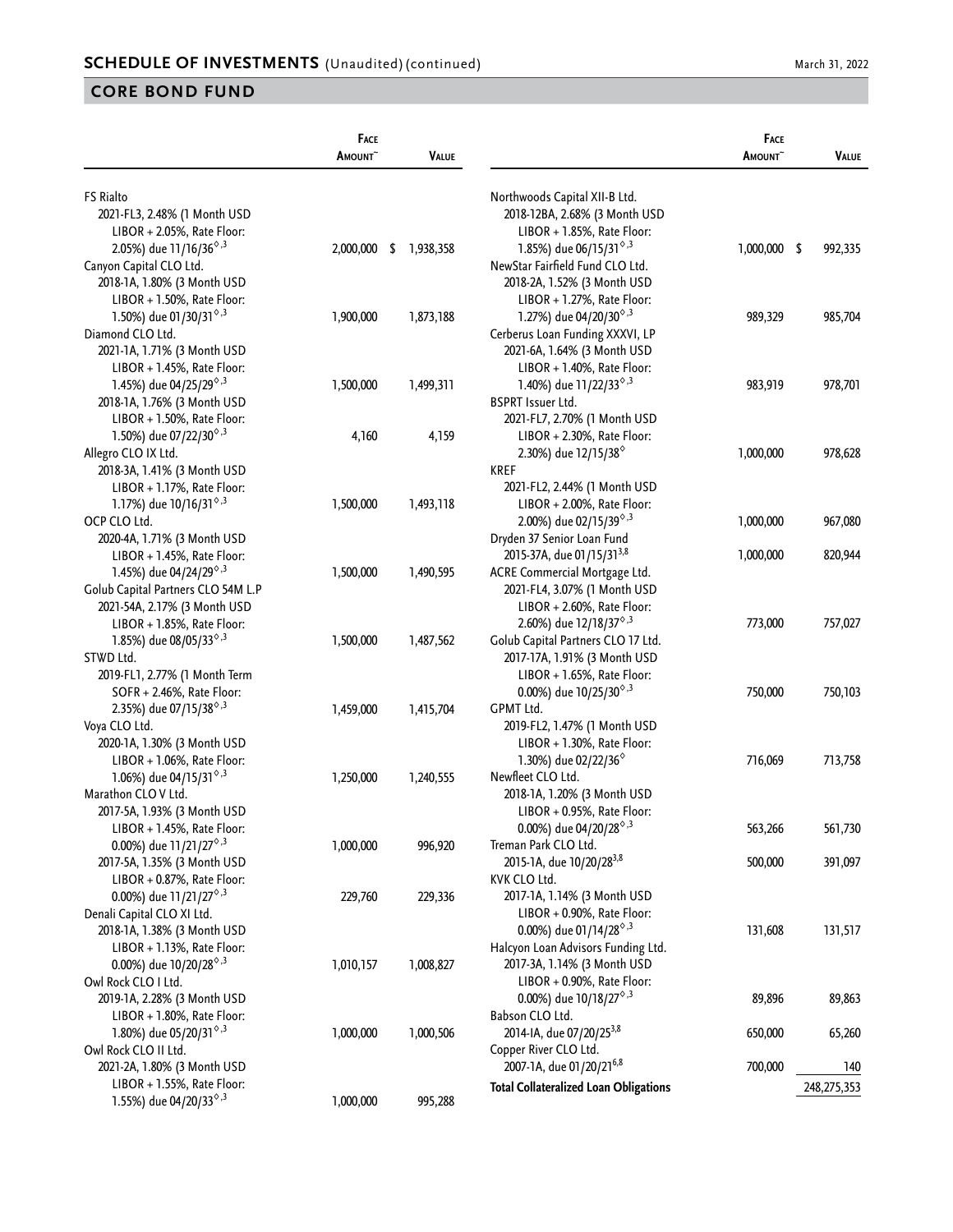|                                           | <b>FACE</b>   |                 |
|-------------------------------------------|---------------|-----------------|
|                                           | <b>AMOUNT</b> | Value           |
|                                           |               |                 |
| <b>WHOLE BUSINESS - 2.2%</b>              |               |                 |
| Domino's Pizza Master Issuer LLC          |               |                 |
| 2017-1A, 4.12% due 07/25/47 <sup>3</sup>  | 6,720,000     | \$<br>6,663,996 |
| 2021-1A, 3.15% due 04/25/51 <sup>3</sup>  | 992,500       | 905,412         |
| Arbys Funding LLC                         |               |                 |
| 2020-1A, 3.24% due 07/30/50 <sup>3</sup>  | 6,648,750     | 6,341,990       |
| <b>DB Master Finance LLC</b>              |               |                 |
| 2019-1A, 4.35% due 05/20/49 <sup>3</sup>  | 3,656,250     | 3,652,926       |
| 2021-1A, 2.79% due 11/20/513              | 1,995,000     | 1,786,967       |
| Taco Bell Funding LLC                     |               |                 |
| 2016-1A, 4.97% due 05/25/46 <sup>3</sup>  | 3,571,875     | 3,631,983       |
| 2021-1A, 2.29% due 08/25/51 <sup>3</sup>  | 1,426,425     | 1,271,858       |
| ServiceMaster Funding LLC                 |               |                 |
| 2020-1, 2.84% due 01/30/51 <sup>3</sup>   | 3,960,000     | 3,585,677       |
| SERVPRO Master Issuer LLC                 |               |                 |
| 2021-1A, 2.39% due 04/25/51 <sup>3</sup>  | 3,473,750     | 3,123,638       |
| Wendy's Funding LLC                       |               |                 |
| 2019-1A, 3.78% due 06/15/49 <sup>3</sup>  | 1,343,220     | 1,326,111       |
| Wingstop Funding LLC                      |               |                 |
| 2022-1A, 3.73% due 03/05/52 <sup>3</sup>  | 1,000,000     | 957,477         |
| <b>Total Whole Business</b>               |               | 33,248,035      |
| TRANSPORT-AIRCRAFT - 2.0%                 |               |                 |
| <b>AASET Trust</b>                        |               |                 |
| 2021-1A, 2.95% due 11/16/41 <sup>3</sup>  | 4,548,710     | 3,761,469       |
| 2020-1A, 3.35% due 01/16/40 <sup>3</sup>  | 1,569,606     | 1,380,246       |
| 2017-1A, 3.97% due 05/16/42 <sup>3</sup>  | 328,921       | 277,719         |
| Castlelake Aircraft Structured Trust      |               |                 |
| 2021-1A, 3.47% due 01/15/46 <sup>3</sup>  | 4,459,086     | 4,126,217       |
| AASET US Ltd.                             |               |                 |
| 2018-2A, 4.45% due 11/18/38 <sup>3</sup>  | 3,145,485     | 2,712,525       |
| Navigator Aircraft ABS Ltd.               |               |                 |
| 2021-1, 2.77% due 11/15/46 <sup>3</sup>   | 2,937,500     | 2,705,116       |
| Lunar Structured Aircraft Portfolio Notes |               |                 |
| 2021-1, 2.64% due 10/15/46 <sup>3</sup>   | 2,302,682     | 2,108,873       |
| Sprite Ltd.                               |               |                 |
| 2021-1, 3.75% due 11/15/46 <sup>3</sup>   | 2,181,825     | 2,010,026       |
| MACH 1 Cayman Ltd.                        |               |                 |
| 2019-1, 3.47% due 10/15/39 <sup>3</sup>   | 2,140,374     | 1,985,093       |
| Falcon Aerospace Ltd.                     |               |                 |
| 2019-1, 3.60% due 09/15/39 <sup>3</sup>   | 1,543,082     | 1,391,394       |
| 2017-1, 4.58% due 02/15/42 <sup>3</sup>   | 322,581       | 312,260         |
| Sapphire Aviation Finance II Ltd.         |               |                 |
| 2020-1A, 3.23% due 03/15/40 <sup>3</sup>  | 1,881,891     | 1,697,170       |
| MAPS Ltd.                                 |               |                 |
| 2018-1A, 4.21% due 05/15/43 <sup>3</sup>  | 1,602,984     | 1,498,912       |
| Sapphire Aviation Finance I Ltd.          |               |                 |
| 2018-1A, 4.25% due 03/15/40 <sup>3</sup>  | 1,552,171     | 1,330,462       |
| Castlelake Aircraft Securitization Trust  |               |                 |
| 2018-1, 4.13% due 06/15/43 <sup>3</sup>   | 873,983       | 806,077         |
| <b>WAVE LLC</b>                           |               |                 |
| 2019-1, 3.60% due 09/15/44 <sup>3</sup>   | 858,586       | 756,965         |

|                                                                               | <b>FACE</b><br><b>A</b> MOUNT | Value         |
|-------------------------------------------------------------------------------|-------------------------------|---------------|
|                                                                               |                               |               |
| Raspro Trust                                                                  |                               |               |
| 2005-1A, 1.18% (3 Month USD                                                   |                               |               |
| LIBOR + 0.93%, Rate Floor:                                                    |                               |               |
| 0.93%) due 03/23/24 <sup>6,3</sup>                                            | 219,914                       | \$<br>218,875 |
| <b>Total Transport-Aircraft</b>                                               |                               | 29,079,399    |
| <b>FINANCIAL - 1.3%</b>                                                       |                               |               |
| Strategic Partners Fund VIII LP                                               |                               |               |
| 3.45% (1 Month USD LIBOR + 3.00%,                                             |                               |               |
| Rate Floor: 3.00%) due 03/10/25 <sup>°,†††</sup>                              | 3,500,000                     | 3,498,205     |
| 2.95% (1 Month USD LIBOR + 2.50%,                                             |                               |               |
| Rate Floor: 2.50%) due 03/10/25 <sup>6,†††</sup>                              | 1,300,000                     | 1,299,238     |
| <b>Madison Avenue Secured</b>                                                 |                               |               |
| <b>Funding Trust Series</b>                                                   |                               |               |
| 2021-1, 1.96% (1 Month USD                                                    |                               |               |
| LIBOR + 1.50%, Rate Floor:                                                    |                               |               |
| 1.50%) due 01/17/23 <sup><math>\diamond</math>,†††,3</sup>                    | 4,250,000                     | 4,250,000     |
| HarbourVest Structured                                                        |                               |               |
| Solutions IV Holdings, LP<br>2.58% (3 Month USD LIBOR + 2.45%,                |                               |               |
| Rate Floor: 2.45%) due 09/15/26 <sup>6,111</sup>                              | 1,831,749                     | 1,831,520     |
| 2.45% (3 Month EURIBOR + 2.45%,                                               |                               |               |
| Rate Floor: 2.45%) due 09/15/26 <sup>6,†††</sup>                              | EUR1,000,000                  | 1,104,830     |
| <b>Station Place Securitization Trust</b>                                     |                               |               |
| 2021-SP1, 1.93% (1 Month USD                                                  |                               |               |
| LIBOR + 1.75%, Rate Floor:                                                    |                               |               |
| 1.75%) due 08/17/22 <sup>6,†††,3</sup>                                        | 2,000,000                     | 2,000,000     |
| <b>KKR Core Holding Company LLC</b>                                           |                               |               |
| 4.00% due 08/12/31 <sup>111</sup>                                             | 2,022,366                     | 1,914,287     |
| Aesf Vi Verdi, LP                                                             |                               |               |
| 2.15% (3 Month EURIBOR + 2.15%,                                               |                               |               |
| Rate Floor: 2.15%) due 11/25/24 <sup>6,†††</sup>                              | EUR1,027,157                  | 1,135,101     |
| Nassau LLC                                                                    |                               |               |
| 2019-1, 3.98% due 08/15/34 <sup>3</sup>                                       | 885,933                       | 870,379       |
| Lightning A                                                                   |                               |               |
| 5.50% due 03/01/37 <sup>†††</sup>                                             | 748,000                       | 748,000       |
| Thunderbird A<br>5.50% due 03/01/37 <sup>†††</sup>                            | 680,000                       |               |
|                                                                               |                               | 680,000       |
| <b>Total Financial</b>                                                        |                               | 19,331,560    |
| NET LEASE - 1.1%                                                              |                               |               |
| CARS-DB4, LP                                                                  |                               |               |
| 2020-1A, 3.81% due 02/15/50 <sup>3</sup>                                      | 2,241,094                     | 2,219,505     |
| 2020-1A, 4.95% due 02/15/50 <sup>3</sup>                                      | 1,500,000                     | 1,472,102     |
| <b>CMFT Net Lease Master Issuer LLC</b>                                       |                               |               |
| 2021-1, 3.44% due 07/20/51 <sup>3</sup>                                       | 3,570,000                     | 3,259,738     |
| <b>STORE Master Funding I-VII</b><br>2016-1A, 3.96% due 10/20/46 <sup>3</sup> |                               |               |
| Oak Street Investment Grade                                                   | 2,597,298                     | 2,554,681     |
| Net Lease Fund Series                                                         |                               |               |
| 2020-1A, 2.26% due 11/20/50 <sup>3</sup>                                      | 2,500,000                     | 2,334,985     |
| Capital Automotive REIT                                                       |                               |               |
| 2020-1A, 3.48% due 02/15/50 <sup>3</sup>                                      | 1,245,052                     | 1,208,376     |
| 2021-1A, 2.76% due 08/15/51 <sup>3</sup>                                      | 1,000,000                     | 913,581       |
| <b>STORE Master Funding LLC</b>                                               |                               |               |
| 2014-1A, 5.00% due 04/20/44 <sup>3</sup>                                      | 1,441,250                     | 1,443,142     |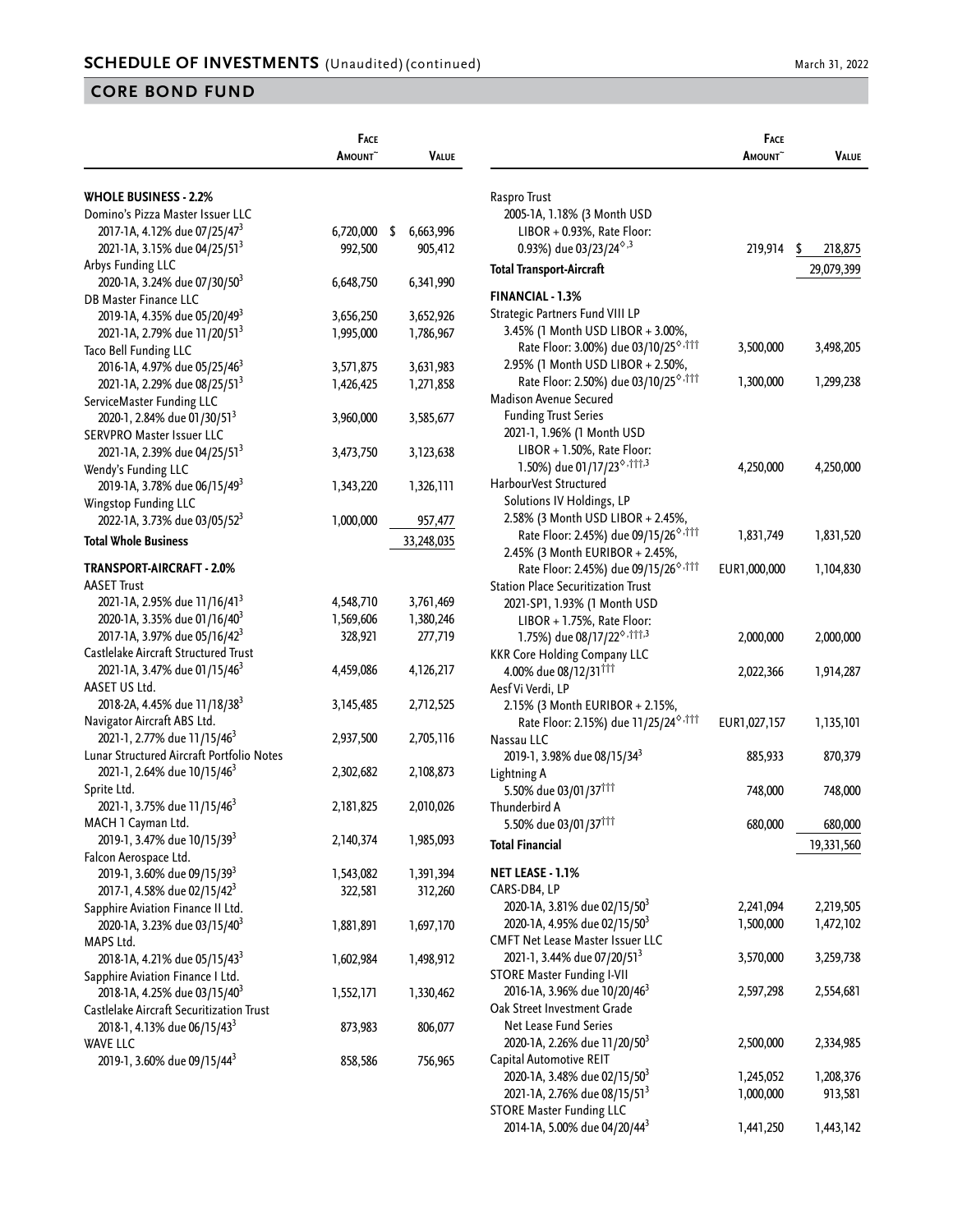|                                                      | FACE                |              |                                                                     | FACE                |                 |
|------------------------------------------------------|---------------------|--------------|---------------------------------------------------------------------|---------------------|-----------------|
|                                                      | AMOUNT <sup>~</sup> | <b>VALUE</b> |                                                                     | AMOUNT <sup>~</sup> | Value           |
| CF Hippolyta LLC                                     |                     |              | 2.11% due 10/01/50                                                  | 1,850,443           | 1,551,991<br>S. |
| 2020-1, 2.60% due 07/15/60 <sup>3</sup>              | 844,102 \$          | 776,274      | 2.27% due 02/01/51                                                  | 1,718,319           | 1,468,015       |
| 2020-1, 2.28% due 07/15/60 <sup>3</sup>              | 690,378             | 651,094      | 2.06% due 09/01/36                                                  | 1,600,000           | 1,420,727       |
| <b>Total Net Lease</b>                               |                     |              | 2.39% due 02/01/51                                                  | 1,430,623           | 1,243,657       |
|                                                      |                     | 16,833,478   | 1.88% due 01/01/36                                                  | 1,310,000           | 1,117,928       |
| <b>COLLATERALIZED DEBT OBLIGATIONS - 1.1%</b>        |                     |              | 2.58% due 10/01/51                                                  | 1,192,354           | 1,060,814       |
| Anchorage Credit Funding 4 Ltd.                      |                     |              | 4.24% due 08/01/48                                                  | 1,000,000           | 1,058,125       |
| 2021-4A, 2.72% due 04/27/39 <sup>3</sup>             | 7,250,000           | 7,065,869    | 3.83% due 05/01/49                                                  | 1,000,000           | 1,055,003       |
| 2021-4A, 3.12% due 04/27/39 <sup>3</sup>             | 1,500,000           | 1,468,921    | 3.74% due 02/01/30                                                  | 1,000,000           | 1,051,907       |
| Anchorage Credit Funding Ltd.                        |                     |              | 4.27% due 12/01/33                                                  | 950,042             | 1,044,170       |
| 2021-13A, 2.88% due 07/27/39 <sup>3</sup>            | 2,500,000           | 2,452,104    | 3.61% due 04/01/39                                                  | 1,000,000           | 1,033,826       |
| 2021-13A, 3.15% due 07/27/39 <sup>3</sup>            | 2,000,000           | 1,959,840    | 2.99% due 01/01/40                                                  | 1,000,000           | 967,333         |
| Anchorage Credit Funding 3 Ltd.                      |                     |              | 3.46% due 08/01/49                                                  | 958,502             | 961,083         |
| 2021-3A, 2.87% due 01/28/39 <sup>3</sup>             | 3,750,000           | 3,559,574    | 2.79% due 01/01/32                                                  | 965,019             | 945,653         |
| <b>Total Collateralized Debt Obligations</b>         |                     | 16,506,308   | 3.11% due 04/01/30                                                  | 930,368             | 941,312         |
|                                                      |                     |              | 2.68% due 04/01/50                                                  | 963,449             | 876,459         |
| <b>TRANSPORT-CONTAINER - 0.5%</b>                    |                     |              | 2.27% due 10/01/41                                                  | 1,000,000           | 851,553         |
| Textainer Marine Containers VII Ltd.                 |                     |              | 4.07% due 05/01/49                                                  | 768,563             | 828,044         |
| 2020-1A, 2.73% due 08/21/45 <sup>3</sup>             | 3,892,531           | 3,770,757    | 2.10% due 07/01/50                                                  | 968,434             | 812,919         |
| MC Ltd.                                              |                     |              | 1.76% due 08/01/40                                                  | 1,000,000           | 807,536         |
| 2021-1, 2.63% due 11/05/35 <sup>3</sup>              | 3,899,178           | 3,665,251    | due 12/25/43 <sup>9</sup>                                           | 941,889             | 798,481         |
| <b>Total Transport-Container</b>                     |                     | 7,436,008    | 4.37% due 10/01/48                                                  | 716,640             | 789,196         |
| <b>INFRASTRUCTURE - 0.2%</b>                         |                     |              | 4.25% due 05/01/48                                                  | 632,655             | 651,096         |
| VB-S1 Issuer LLC - VBTEL                             |                     |              | 3.94% due 10/01/36                                                  | 332,125             | 346,196         |
| 2022-1A, 4.29% due 02/15/52 <sup>3</sup>             | 2,500,000           | 2,435,023    | Freddie Mac Seasoned Credit                                         |                     |                 |
|                                                      |                     |              | Risk Transfer Trust                                                 |                     |                 |
| <b>INSURANCE - 0.1%</b>                              |                     |              | 2.00% due 05/25/60                                                  | 3,728,835           | 3,492,498       |
| <b>JGWPT XXV LLC</b>                                 |                     |              | 2.00% due 11/25/59                                                  | 1,438,999           | 1,351,398       |
| 2012-1A, 4.21% due 02/16/65 <sup>3</sup>             | 1,669,710           | 1,742,467    | Fannie Mae-Aces                                                     |                     |                 |
| DIVERSIFIED PAYMENT RIGHTS - 0.1%                    |                     |              | 1.46% (WAC) due 03/25/35 <sup><math>\diamond</math>,7</sup>         | 23,503,332          | 2,760,699       |
| Bib Merchant Voucher Receivables Ltd.                |                     |              | Freddie Mac                                                         |                     |                 |
| 4.18% due 04/07/28 <sup>†††</sup>                    | 966,328             | 938,211      | 1.98% due 05/01/50                                                  | 1,371,649           | 1,118,939       |
|                                                      |                     |              | 4.00% due 01/15/46                                                  | 403,176             | 404,880         |
| <b>SINGLE FAMILY RESIDENCE - 0.1%</b>                |                     |              | FARM Mortgage Trust                                                 |                     |                 |
| Home Partners of America Trust                       |                     |              | 2.18% (WAC) due 01/25/51 $\textdegree{3}$                           | 937,599             | 869,028         |
| 2021-3, 2.80% due 01/17/41 <sup>3</sup>              | 991,597             | 929,909      | <b>Total Government Agency</b>                                      |                     | 78,058,329      |
| <b>Total Asset-Backed Securities</b>                 |                     |              | <b>COMMERCIAL MORTGAGE BACKED SECURITIES - 3.2%</b>                 |                     |                 |
| (Cost \$386,164,710)                                 |                     | 376,755,751  | GS Mortgage Securities Trust                                        |                     |                 |
| <b>COLLATERALIZED MORTGAGE OBLIGATIONSTT - 11.2%</b> |                     |              | 2020-GSA2, 2.34% due 12/12/53                                       | 8,000,000           | 7,016,282       |
| <b>GOVERNMENT AGENCY - 5.3%</b>                      |                     |              | 2020-GC45, 0.67% (WAC) due 02/13/53 <sup>°,7</sup>                  | 18,939,858          | 771,621         |
| Fannie Mae                                           |                     |              | 2019-GC42, 0.81% (WAC) due 09/01/52 <sup>6,7</sup>                  | 14,904,824          | 703,025         |
| 2.81% due 05/01/51                                   | 8,250,000           | 7,508,712    | JP Morgan Chase Commercial                                          |                     |                 |
| 2.17% due 03/01/51                                   | 8,347,000           | 6,950,494    | Mortgage Securities Trust                                           |                     |                 |
| 2.24% due 01/01/51                                   | 5,857,099           | 4,989,944    | 2021-NYAH, 2.24% (1 Month                                           |                     |                 |
| 2.00% due 09/01/50                                   | 5,006,538           | 4,135,057    | USD LIBOR + 1.84%, Rate                                             |                     |                 |
| 2.36% due 08/01/50                                   | 4,500,000           | 3,979,301    | Floor: 1.84%) due 06/15/38 <sup><math>\diamond</math>,3</sup>       | 4,000,000           | 3,879,410       |
| 2.78% due 05/01/51                                   | 2,716,468           | 2,488,244    | 2016-JP3, 3.44% (WAC) due 08/15/49 <sup><math>\diamond</math></sup> | 4,000,000           | 3,730,409       |
| 2.20% due 11/01/27                                   | 2,546,284           | 2,470,402    | <b>DBGS Mortgage Trust</b>                                          |                     |                 |
| 2.59% due 06/01/51                                   | 2,467,396           | 2,206,559    | 2018-C1, 4.63% (WAC) due 10/15/51 <sup>6</sup>                      | 7,000,000           | 7,234,492       |
| 4.17% due 02/01/49                                   | 2,000,000           | 2,187,061    | CD Mortgage Trust                                                   |                     |                 |
| 3.09% due 10/01/29                                   | 2,000,000           | 2,017,508    | 2017-CD4, 3.95% (WAC) due 05/10/50 <sup>°</sup>                     | 4,750,000           | 4,692,276       |
| 2.81% due 09/01/39                                   | 2,000,000           | 1,901,899    | 2016-CD1, 1.37% (WAC) due 08/10/49 <sup>6,7</sup>                   | 2,148,705           | 97,914          |
| 2.32% due 02/01/51                                   | 2,062,535           | 1,774,258    | KKR Industrial Portfolio Trust                                      |                     |                 |
| 2.40% due 03/01/40                                   | 2,000,000           | 1,768,424    | 2021-KDIP, 1.65% (1 Month USD                                       |                     |                 |
|                                                      |                     |              | LIBOR + 1.25%, Rate Floor:                                          |                     |                 |
|                                                      |                     |              | 1.25%) due 12/15/37 <sup><math>\diamond</math>,3</sup>              | 3,450,000           | 3,363,328       |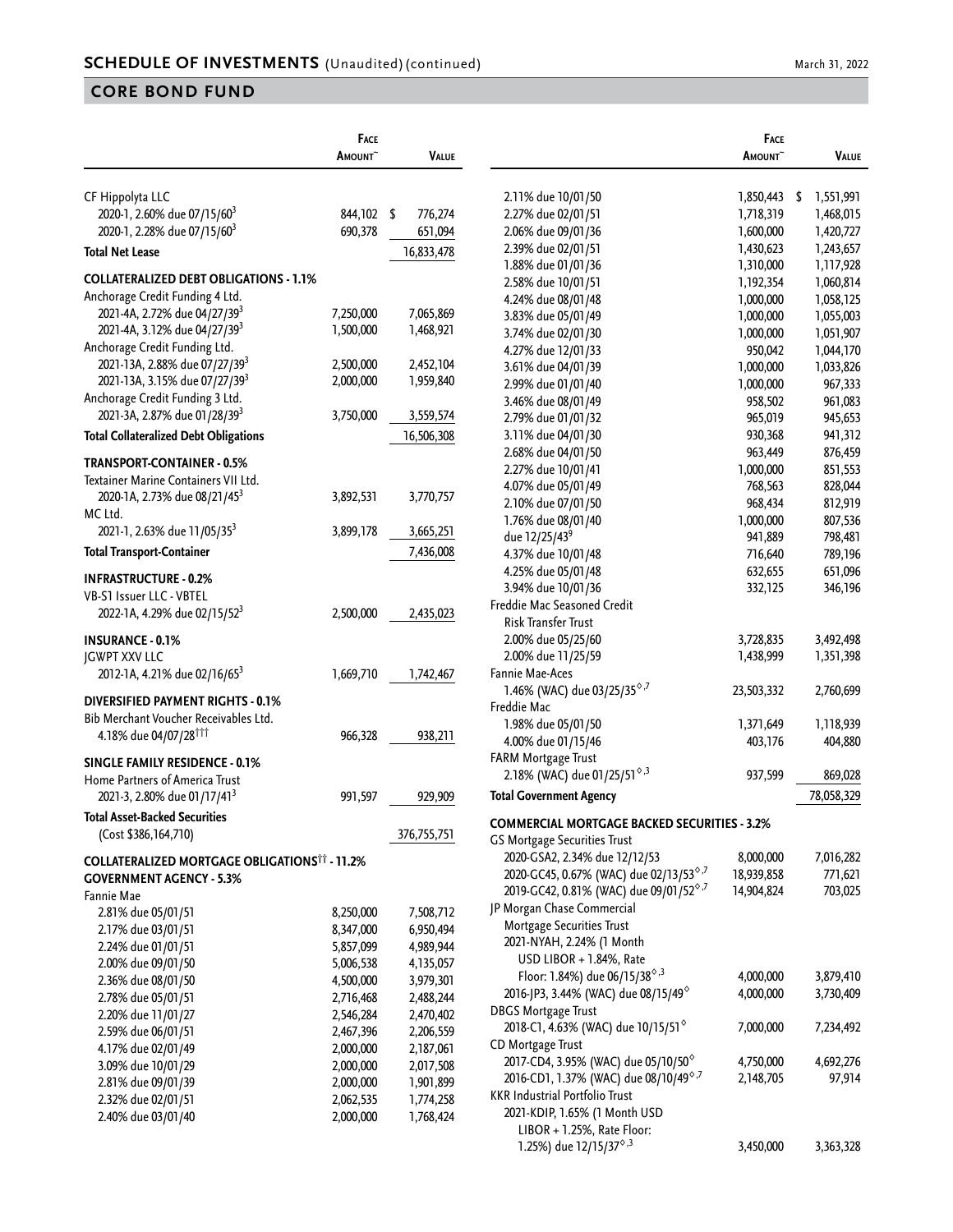|                                                                     | FACE          |                 |                                                                        | <b>FACE</b>   |                 |
|---------------------------------------------------------------------|---------------|-----------------|------------------------------------------------------------------------|---------------|-----------------|
|                                                                     | <b>AMOUNT</b> | <b>VALUE</b>    |                                                                        | <b>AMOUNT</b> | VALUE           |
|                                                                     |               |                 | <b>PRPM LLC</b>                                                        |               |                 |
| BX Commercial Mortgage Trust<br>2021-VOLT, 2.40% (1 Month USD       |               |                 | 2021-RPL2, 2.93% (WAC) due 10/25/51 <sup><math>\diamond</math>,3</sup> | 2,472,000     | \$<br>2,304,884 |
| LIBOR + 2.00%, Rate Floor:                                          |               |                 | Imperial Fund Mortgage Trust                                           |               |                 |
| 2.00%) due 09/15/36 <sup><math>\diamond</math>,3</sup>              | 3,450,000     | \$<br>3,319,010 | 2022-NQM2, 4.02% (WAC) due 03/25/67 <sup>6,3</sup>                     | 1,000,000     | 987,353         |
| <b>SMRT</b>                                                         |               |                 | 2022-NQM2, 4.20% (WAC) due 03/25/67 <sup>6,3</sup>                     | 1,000,000     | 986,912         |
| 2022-MINI, 2.25% (1 Month                                           |               |                 | Starwood Mortgage Residential Trust                                    |               |                 |
| Term SOFR + 1.95%, Rate                                             |               |                 | 2020-1, 2.56% (WAC) due 02/25/50 <sup><math>\diamond</math>,3</sup>    | 924,890       | 904,687         |
| Floor: 1.95%) due 01/15/24 <sup><math>\diamond</math>,3</sup>       | 2,000,000     | 1,963,692       | 2020-1, 2.41% (WAC) due 02/25/50 <sup><math>\diamond</math>,3</sup>    | 924,890       | 904,491         |
| GS Mortgage Securities Corporation Trust                            |               |                 | <b>CSMC Trust</b>                                                      |               |                 |
|                                                                     |               |                 | 2018-RPL9, 3.85% (WAC) due 09/25/57 <sup><math>\diamond</math>,3</sup> |               | 1,105,541       |
| 2020-DUNE, 1.75% (1 Month                                           |               |                 |                                                                        | 1,096,947     |                 |
| USD LIBOR + 1.35%, Rate                                             |               |                 | 2020-NQM1, 1.72% due 05/25/65 <sup>3,10</sup>                          | 335,269       | 328,104         |
| Floor: 1.35%) due 12/15/36 <sup>6,3</sup>                           | 1,000,000     | 990,708         | SPS Servicer Advance Receivables Trust                                 |               |                 |
| 2020-UPTN, 3.25% (WAC) due 02/10/37 <sup>6,3</sup>                  | 1,000,000     | 936,878         | 2020-T2, 1.83% due 11/15/55 <sup>3</sup>                               | 1,250,000     | 1,168,793       |
| Life Mortgage Trust                                                 |               |                 | American Home Mortgage Investment Trust                                |               |                 |
| 2021-BMR, 1.80% (1 Month USD                                        |               |                 | 2007-1, 2.08% due 05/25/47 <sup>7</sup>                                | 6,726,381     | 1,055,319       |
| LIBOR + 1.40%, Rate Floor:                                          |               |                 | <b>BRAVO Residential Funding Trust</b>                                 |               |                 |
| 1.40%) due 03/15/38 $^{\diamond,3}$                                 | 1,965,940     | 1,899,501       | 2021-HE1, 1.60% (30 Day Average                                        |               |                 |
| <b>BENCHMARK Mortgage Trust</b>                                     |               |                 | SOFR + 1.50%, Rate Floor:                                              |               |                 |
| 2019-B14, 0.78% (WAC) due 12/15/62 <sup>6,7</sup>                   | 19,817,647    | 793,752         | 0.00%) due 01/25/70 <sup><math>\diamond</math>,3</sup>                 | 1,000,000     | 992,819         |
| 2018-B6, 0.41% (WAC) due 10/10/51 <sup>6,7</sup>                    | 29,452,709    | 542,852         | Verus Securitization Trust                                             |               |                 |
| Citigroup Commercial Mortgage Trust                                 |               |                 | 2019-4, 2.85% due 11/25/59 <sup>3,10</sup>                             | 948,289       | 947,177         |
| 2019-GC43, 0.63% (WAC) due 11/10/52 <sup>°,7</sup>                  | 19,916,612    | 766,907         | Securitized Asset-Backed                                               |               |                 |
| 2016-GC37, 1.69% (WAC) due 04/10/49 <sup>6,7</sup>                  | 3, 103, 452   | 164,304         | Receivables LLC Trust                                                  |               |                 |
| 2016-C2, 1.74% (WAC) due 08/10/49 <sup>6,/</sup>                    | 2,381,774     | 139,970         | 2006-HE2, 0.61% (1 Month USD                                           |               |                 |
| 2016-P5, 1.38% (WAC) due 10/10/49 <sup>6,7</sup>                    | 1,603,558     | 80,195          | LIBOR + 0.30%, Rate Floor:                                             |               |                 |
| <b>COMM Mortgage Trust</b>                                          |               |                 | 0.30%) due 07/25/36 <sup>°</sup>                                       | 1,491,560     | 765,929         |
| 2015-CR24, 0.75% (WAC) due 08/10/48 <sup>6,7</sup>                  | 42,680,337    | 894,029         | <b>MFRA Trust</b>                                                      |               |                 |
| 2015-CR26, 0.92% (WAC) due 10/10/48 <sup>6,7</sup>                  | 8,852,244     | 229,554         | 2021-INV1, 2.29% (WAC) due 01/25/56 <sup><math>\diamond</math>,3</sup> | 700,000       | 641,895         |
| Extended Stay America Trust                                         |               |                 | New Residential Mortgage Loan Trust                                    |               |                 |
| 2021-ESH, 2.65% (1 Month USD                                        |               |                 | 2019-6A, 3.50% (WAC) due 09/25/59 <sup><math>\diamond</math>,3</sup>   | 581,022       | 576,374         |
| LIBOR + 2.25%, Rate Floor:                                          |               |                 | Angel Oak Mortgage Trust                                               |               |                 |
| 2.25%) due 07/15/38 <sup>6,3</sup>                                  | 1,093,271     | 1,076,800       | 2020-1, 2.77% (WAC) due 12/25/59 <sup>6,3</sup>                        | 568,476       | 567,188         |
| <b>CSAIL Commercial Mortgage Trust</b>                              |               |                 | <b>RALI Series Trust</b>                                               |               |                 |
| 2019-C15, 1.04% (WAC) due 03/15/52 <sup>6,7</sup>                   | 12,169,734    | 642,544         | 2006-QO2, 0.90% (1 Month                                               |               |                 |
| SG Commercial Mortgage Securities Trust                             |               |                 | USD LIBOR + 0.44%, Rate                                                |               |                 |
| 2016-C5, 1.90% (WAC) due 10/10/48 <sup>6,/</sup>                    | 8,841,038     | 475,427         | Floor: 0.44%) due 02/25/46 <sup>%</sup>                                | 1,515,315     | 376,837         |
| <b>UBS Commercial Mortgage Trust</b>                                |               |                 | Residential Mortgage Loan Trust                                        |               |                 |
| 2017-C2, 1.05% (WAC) due 08/15/50 <sup>6,7</sup>                    | 10,158,902    | 411,714         | 2020-1, 2.68% (WAC) due 01/26/60 <sup>6,3</sup>                        | 335,634       | 325,302         |
| Morgan Stanley Capital I Trust                                      |               |                 | GS Mortgage-Backed Securities Trust                                    |               |                 |
| 2016-UB11, 1.50% (WAC) due 08/15/49 <sup>6,7</sup>                  | 6,651,995     | 314,240         | 2020-NQM1, 1.79% (WAC) due 09/27/60 <sup>6,3</sup>                     | 324,087       | 315,478         |
| JPMDB Commercial Mortgage Securities Trust                          |               |                 | MASTR Adjustable Rate Mortgages Trust                                  |               |                 |
| 2016-C2, 1.55% (WAC) due 06/15/49 <sup>6,7</sup>                    | 7,078,405     | 305,142         | 2003-5, 3.26% (WAC) due 11/25/33 <sup>6</sup>                          | 247,033       | 229,150         |
| Wells Fargo Commercial Mortgage Trust                               |               |                 | Washington Mutual Mortgage Pass-                                       |               |                 |
| 2016-NXS5, 1.43% (WAC) due 01/15/59 <sup>6,7</sup>                  | 3,737,631     | 158,446         | Through Certificates WMALT Series Trust                                |               |                 |
| 2016-C37, 0.81% (WAC) due 12/15/49 <sup>6,7</sup>                   | 2,757,590     | 81,393          | 2006-AR9, 0.98% (1 Year CMT                                            |               |                 |
| <b>CFCRE Commercial Mortgage Trust</b>                              |               |                 | Rate + 0.84%, Rate Floor:                                              |               |                 |
| 2016-C3, 0.99% (WAC) due 01/10/48 <sup>6,7</sup>                    | 5,504,127     | 174,272         | 0.84%) due 11/25/46 <sup>°</sup>                                       | 263,129       | 227,903         |
|                                                                     |               |                 | <b>UCFC Manufactured Housing Contract</b>                              |               |                 |
| <b>Total Commercial Mortgage</b>                                    |               |                 | 1997-2, 7.38% due 10/15/28                                             | 52,066        | 51,473          |
| <b>Backed Securities</b>                                            |               | 47,850,087      | <b>Total Residential Mortgage-Backed Securities</b>                    |               | 23,712,629      |
| <b>RESIDENTIAL MORTGAGE-</b>                                        |               |                 |                                                                        |               |                 |
| <b>BACKED SECURITIES - 1.6%</b>                                     |               |                 | <b>MILITARY HOUSING - 1.1%</b>                                         |               |                 |
| Mill City Mortgage Loan Trust                                       |               |                 | Freddie Mac Military Housing Bonds                                     |               |                 |
| 2021-NMR1, 2.50% (WAC) due 11/25/60 <sup>6,3</sup>                  | 4,800,000     | 4,383,721       | <b>Resecuritization Trust Certificates</b>                             |               |                 |
| <b>COLT Mortgage Loan Trust</b>                                     |               |                 | 2015-R1, 4.66% (WAC) due 11/25/55 <sup><math>\diamond</math>,3</sup>   | 4,501,166     | 4,796,790       |
| 2021-2, 2.38% (WAC) due 08/25/66 <sup><math>\diamond</math>,3</sup> | 4,000,000     | 3,565,299       | 2015-R1, 4.44% (WAC) due 11/25/52 <sup>6,3</sup>                       | 2,869,768     | 3,011,917       |

|                                                                        | <b>A</b> MOUNT~ | VALUE           |
|------------------------------------------------------------------------|-----------------|-----------------|
|                                                                        |                 |                 |
| PRPM LLC                                                               |                 |                 |
| 2021-RPL2, 2.93% (WAC) due 10/25/51 <sup><math>\diamond</math>,3</sup> | 2,472,000       | \$<br>2,304,884 |
| Imperial Fund Mortgage Trust                                           |                 |                 |
| 2022-NQM2, 4.02% (WAC) due 03/25/67 <sup>6,3</sup>                     | 1,000,000       | 987,353         |
| 2022-NQM2, 4.20% (WAC) due 03/25/67 <sup>6,3</sup>                     | 1,000,000       | 986,912         |
| Starwood Mortgage Residential Trust                                    |                 |                 |
| 2020-1, 2.56% (WAC) due 02/25/50 <sup><math>\diamond</math>,3</sup>    | 924,890         | 904,687         |
| 2020-1, 2.41% (WAC) due 02/25/50 <sup><math>\diamond</math>,3</sup>    | 924,890         | 904,491         |
| <b>CSMC Trust</b>                                                      |                 |                 |
| 2018-RPL9, 3.85% (WAC) due 09/25/57 <sup>6,3</sup>                     | 1,096,947       | 1,105,541       |
| 2020-NQM1, 1.72% due 05/25/65 <sup>3,10</sup>                          | 335,269         | 328,104         |
| SPS Servicer Advance Receivables Trust                                 |                 |                 |
| 2020-T2, 1.83% due 11/15/55 <sup>3</sup>                               | 1,250,000       | 1,168,793       |
| American Home Mortgage Investment Trust                                |                 |                 |
| 2007-1, 2.08% due 05/25/47 <sup>7</sup>                                | 6,726,381       | 1,055,319       |
| <b>BRAVO Residential Funding Trust</b>                                 |                 |                 |
| 2021-HE1, 1.60% (30 Day Average                                        |                 |                 |
| SOFR + 1.50%, Rate Floor:                                              |                 |                 |
| 0.00%) due 01/25/70 <sup>6,3</sup>                                     | 1,000,000       | 992,819         |
| Verus Securitization Trust                                             |                 |                 |
| 2019-4, 2.85% due 11/25/59 <sup>3,10</sup>                             | 948,289         | 947,177         |
| Securitized Asset-Backed                                               |                 |                 |
| Receivables LLC Trust                                                  |                 |                 |
| 2006-HE2, 0.61% (1 Month USD                                           |                 |                 |
| LIBOR + 0.30%, Rate Floor:                                             |                 |                 |
| 0.30%) due 07/25/36 <sup>°</sup>                                       | 1,491,560       | 765,929         |
| MFRA Trust                                                             |                 |                 |
| 2021-INV1, 2.29% (WAC) due 01/25/56 <sup>6,3</sup>                     | 700,000         | 641,895         |
| New Residential Mortgage Loan Trust                                    |                 |                 |
| 2019-6A, 3.50% (WAC) due 09/25/59 <sup>6,3</sup>                       | 581,022         | 576,374         |
| Angel Oak Mortgage Trust                                               |                 |                 |
| 2020-1, 2.77% (WAC) due 12/25/59 <sup>6,3</sup>                        | 568,476         | 567,188         |
| <b>RALI Series Trust</b>                                               |                 |                 |
| 2006-QO2, 0.90% (1 Month                                               |                 |                 |
| USD LIBOR + 0.44%, Rate                                                |                 |                 |
| Floor: 0.44%) due 02/25/46 <sup>6</sup>                                | 1,515,315       | 376,837         |
| Residential Mortgage Loan Trust                                        |                 |                 |
| 2020-1, 2.68% (WAC) due 01/26/60 <sup>6,3</sup>                        | 335,634         | 325,302         |
| GS Mortgage-Backed Securities Trust                                    |                 |                 |
| 2020-NQM1, 1.79% (WAC) due 09/27/60 <sup>6,3</sup>                     | 324,087         | 315,478         |
| MASTR Adjustable Rate Mortgages Trust                                  |                 |                 |
| 2003-5, 3.26% (WAC) due 11/25/33 <sup>6</sup>                          | 247,033         | 229,150         |
| Washington Mutual Mortgage Pass-                                       |                 |                 |
| Through Certificates WMALT Series Trust                                |                 |                 |
| 2006-AR9, 0.98% (1 Year CMT                                            |                 |                 |
| Rate + 0.84%, Rate Floor:                                              |                 |                 |
| 0.84%) due 11/25/46 <sup>°</sup>                                       | 263,129         | 227,903         |
| <b>UCFC Manufactured Housing Contract</b>                              |                 |                 |
| 1997-2, 7.38% due 10/15/28                                             | 52,066          | 51,473          |
| <b>Total Residential Mortgage-Backed Securities</b>                    |                 | 23,712,629      |
| <b>MILITARY HOUSING - 1.1%</b>                                         |                 |                 |
| Freddie Mac Military Housing Bonds                                     |                 |                 |
| Resecuritization Trust Certificates                                    |                 |                 |

**Face**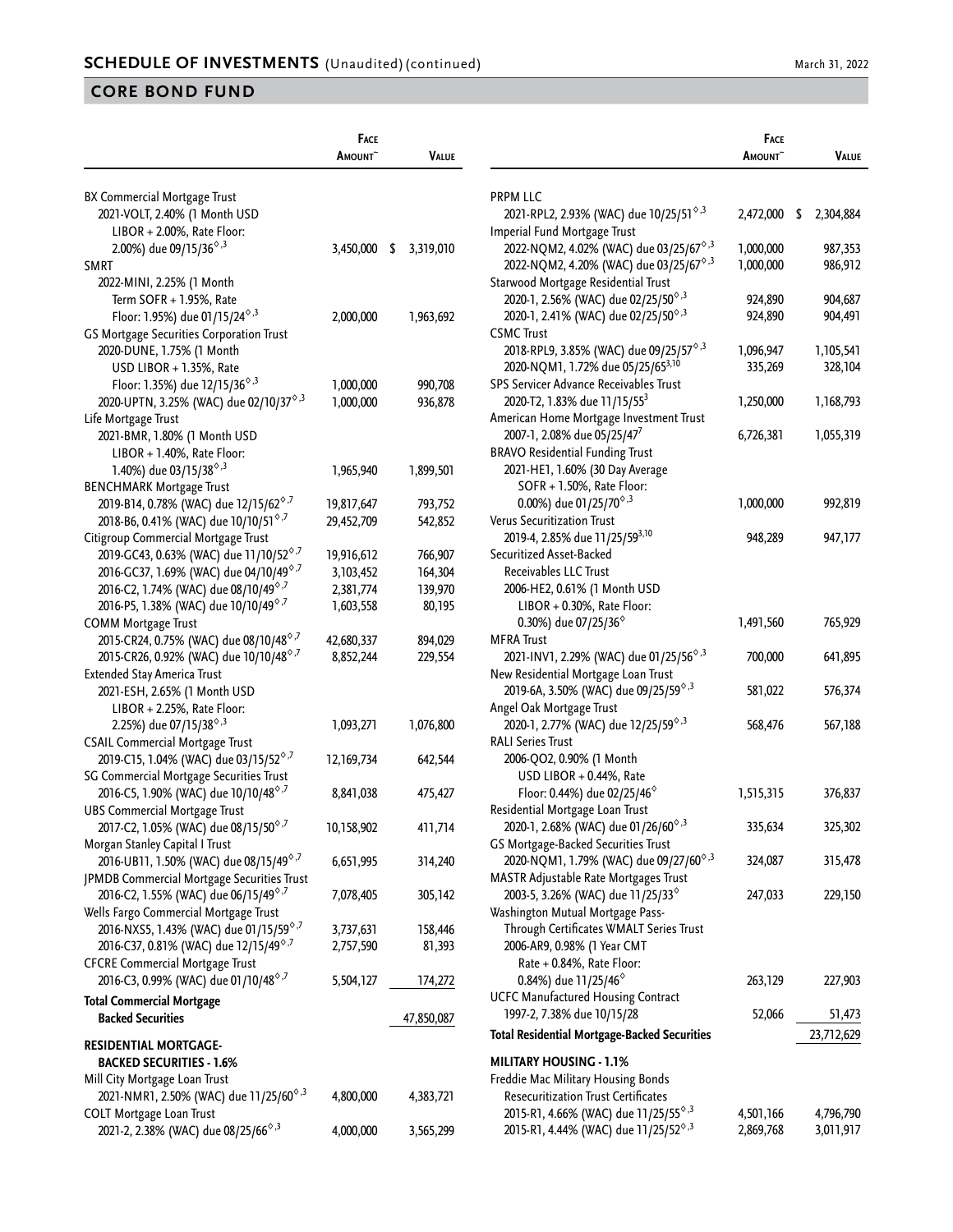**Face**

|                                                       | <b>FACE</b>     |                 |
|-------------------------------------------------------|-----------------|-----------------|
|                                                       | <b>A</b> mount~ | VALUE           |
|                                                       |                 |                 |
| Freddie Mac Military Housing Bonds                    |                 |                 |
| <b>Resecuritization Trust Certificates</b>            |                 |                 |
| 2015-R1, 4.66% (WAC) due 11/25/55 <sup>6,†††,3</sup>  | 2,505,804       | \$<br>2,762,842 |
| 2015-R1, 0.70% (WAC)                                  |                 |                 |
| due 11/25/55 <sup>6, 111, 3,7</sup>                   | 10,255,233      | 776,091         |
| <b>Capmark Military Housing Trust</b>                 |                 |                 |
| 2006-RILY, 6.15% due 07/10/51 <sup>111,3</sup>        | 2,280,442       | 2,493,156       |
| 2007-ROBS, 6.06% due 10/10/52 <sup>†††,3</sup>        | 459,089         | 499,882         |
| 2007-AETC, 5.75% due 02/10/52 <sup>†††,3</sup>        | 270,642         | 285,631         |
| GMAC Commercial Mortgage Asset Corp.                  |                 |                 |
| 2007-HCKM, 6.11% due 08/10/52 <sup>†††,3</sup>        | 1,443,729       | 1,572,091       |
| <b>Total Military Housing</b>                         |                 | 16,198,400      |
|                                                       |                 |                 |
| <b>Total Collateralized Mortgage Obligations</b>      |                 |                 |
| (Cost \$181,321,310)                                  |                 | 165,819,445     |
| <b>U.S. GOVERNMENT SECURITIES<sup>11</sup> - 7.7%</b> |                 |                 |
| U.S. Treasury Notes                                   |                 |                 |
| 1.88% due 02/15/32 <sup>11</sup>                      | 87,000,000      | 83,547,188      |
|                                                       |                 |                 |
| U.S. Treasury Bonds                                   | 20,000,000      |                 |
| 1.88% due 11/15/51                                    |                 | 17,543,750      |
| 2.00% due 08/15/51                                    | 15,000,000      | 13,532,812      |
| <b>Total U.S. Government Securities</b>               |                 |                 |
| (Cost \$121,087,152)                                  |                 | 114,623,750     |
| <b>SENIOR FLOATING RATE INTERESTS TO - 3.5%</b>       |                 |                 |
| <b>INDUSTRIAL - 1.1%</b>                              |                 |                 |
| Mileage Plus Holdings LLC                             |                 |                 |
| 6.25% (3 Month USD LIBOR + 5.25%,                     |                 |                 |
| Rate Floor: 6.25%) due 06/21/27                       | 8,450,000       | 8,756,313       |
| Standard Industries, Inc.                             |                 |                 |
|                                                       |                 |                 |
| 3.79% (1 Month USD LIBOR + 2.50%,                     |                 |                 |
| Rate Floor: 3.00%) due 09/22/28                       | 2,551,000       | 2,543,347       |
| SkyMiles IP Ltd.                                      |                 |                 |
| 4.75% (3 Month USD LIBOR + 3.75%,                     |                 |                 |
| Rate Floor: 4.75%) due 10/20/27                       | 1,700,000       | 1,752,853       |
| Berry Global, Inc.                                    |                 |                 |
| 2.07% (1 Month USD LIBOR + 1.75%,                     |                 |                 |
| Rate Floor: 1.75%) due 07/01/26                       | 1,429,766       | 1,407,648       |
| Air Canada                                            |                 |                 |
| 4.25% (1 Month USD LIBOR + 3.50%,                     |                 |                 |
| Rate Floor: 4.25%) due 08/11/28                       | 1,350,000       | 1,335,933       |
| Service Logic Acquisition, Inc.                       |                 |                 |
| 4.75% (3 Month USD LIBOR + 4.00%,                     |                 |                 |
| Rate Floor: 4.75%) due 10/29/27                       | 779,882         | 770,780         |
| <b>Total Industrial</b>                               |                 | 16,566,874      |
|                                                       |                 |                 |
| <b>CONSUMER, CYCLICAL - 0.9%</b>                      |                 |                 |
| Murphy Oil USA, Inc.                                  |                 |                 |
| 2.25% (1 Month USD LIBOR + 1.75%,                     |                 |                 |
| Rate Floor: 2.25%) due 01/31/28 <sup>111</sup>        | 7,940,000       | 7,940,000       |
| Amaya Holdings BV                                     |                 |                 |
| 2.50% (3 Month EURIBOR + 2.50%,                       |                 |                 |
| Rate Floor: 2.50%) due 07/21/26                       | EUR4,000,000    | 4,344,849       |
| Stars Group (Amaya)                                   |                 |                 |
| 3.26% (3 Month USD LIBOR + 2.25%,                     |                 |                 |
| Rate Floor: 2.25%) due 07/21/26                       | 995,000         | 986,085         |

|                                                                                                                                                                                                          | <b>FACE</b><br>Amount~     | VALUE                       |
|----------------------------------------------------------------------------------------------------------------------------------------------------------------------------------------------------------|----------------------------|-----------------------------|
|                                                                                                                                                                                                          |                            |                             |
| Hilton Worldwide Finance LLC<br>2.21% (1 Month USD LIBOR + 1.75%,<br>Rate Floor: 1.75%) due 06/22/26<br><b>Total Consumer, Cyclical</b>                                                                  | 383,663                    | \$<br>379,300<br>13,650,234 |
| <b>TECHNOLOGY - 0.4%</b>                                                                                                                                                                                 |                            |                             |
| Datix Bidco Ltd.<br>4.96% (6 Month GBP LIBOR + 4.50%,<br>Rate Floor: 4.50%) due 04/28/25 <sup>111</sup><br>Valkyr Purchaser, LLC<br>4.75% (3 Month USD LIBOR + 4.00%,<br>Rate Floor: 4.75%) due 11/05/27 | GBP 2,900,000<br>1,584,000 | 3,792,893<br>1,580,040      |
| <b>Total Technology</b>                                                                                                                                                                                  |                            | 5,372,933                   |
| <b>CONSUMER, NON-CYCLICAL - 0.3%</b><br>Packaging Coordinators Midco, Inc.<br>4.76% (3 Month USD LIBOR + 3.75%,                                                                                          |                            |                             |
| Rate Floor: 4.50%) due 11/30/27<br>Southern Veterinary Partners LLC<br>5.00% (6 Month USD LIBOR + 4.00%,                                                                                                 | 2,227,500                  | 2,213,110                   |
| Rate Floor: 5.00%) due 10/05/27<br>HAH Group Holding Co. LLC<br>6.00% (3 Month USD LIBOR + 5.00%,                                                                                                        | 1,482,152                  | 1,469,184                   |
| Rate Floor: 6.00%) due 10/29/27                                                                                                                                                                          | 1,138,825                  | 1,121,742                   |
| <b>Total Consumer, Non-cyclical</b>                                                                                                                                                                      |                            | 4,804,036                   |
| <b>BASIC MATERIALS - 0.3%</b><br>Univar Netherlands Holding BV<br>2.21% (1 Month USD LIBOR + 1.75%,<br>Rate Floor: 1.75%) due 06/03/28<br>UTILITIES - 0.2%                                               | 4, 193, 313                | 4,155,321                   |
| Hamilton Projects Acquiror LLC<br>5.51% (3 Month USD LIBOR + 4.50%,<br>Rate Floor: 5.50%) due 06/17/27                                                                                                   | 3,061,153                  | 2,997,389                   |
| <b>FINANCIAL - 0.2%</b>                                                                                                                                                                                  |                            |                             |
| Nexus Buyer LLC<br>4.21% (1 Month USD LIBOR + 3.75%,<br>Rate Floor: 3.75%) due 11/09/26<br>Cross Financial Corp.<br>4.81% (3 Month USD LIBOR + 4.00%,                                                    | 886,398                    | 876,869                     |
| Rate Floor: 4.75%) due 09/15/27<br>Alliant Holdings Intermediate LLC                                                                                                                                     | 792,015                    | 785,418                     |
| 3.71% (1 Month USD LIBOR + 3.25%,<br>Rate Floor: 3.25%) due 05/09/25                                                                                                                                     | 491,071                    | 485,110                     |
| <b>Total Financial</b>                                                                                                                                                                                   |                            | 2,147,397                   |
| <b>ENERGY - 0.1%</b>                                                                                                                                                                                     |                            |                             |
| Venture Global Calcasieu Pass LLC<br>2.83% (1 Month USD LIBOR + 2.38%,<br>Rate Floor: 2.38%) due 08/19/26 <sup>†††</sup><br>DT Midstream, Inc.                                                           | 751,444                    | 747,687                     |
| 2.50% (6 Month USD LIBOR + 2.00%,                                                                                                                                                                        |                            |                             |
| Rate Floor: 2.50%) due 06/26/28<br><b>Total Energy</b>                                                                                                                                                   | 497,500                    | 496,186<br>1,243,873        |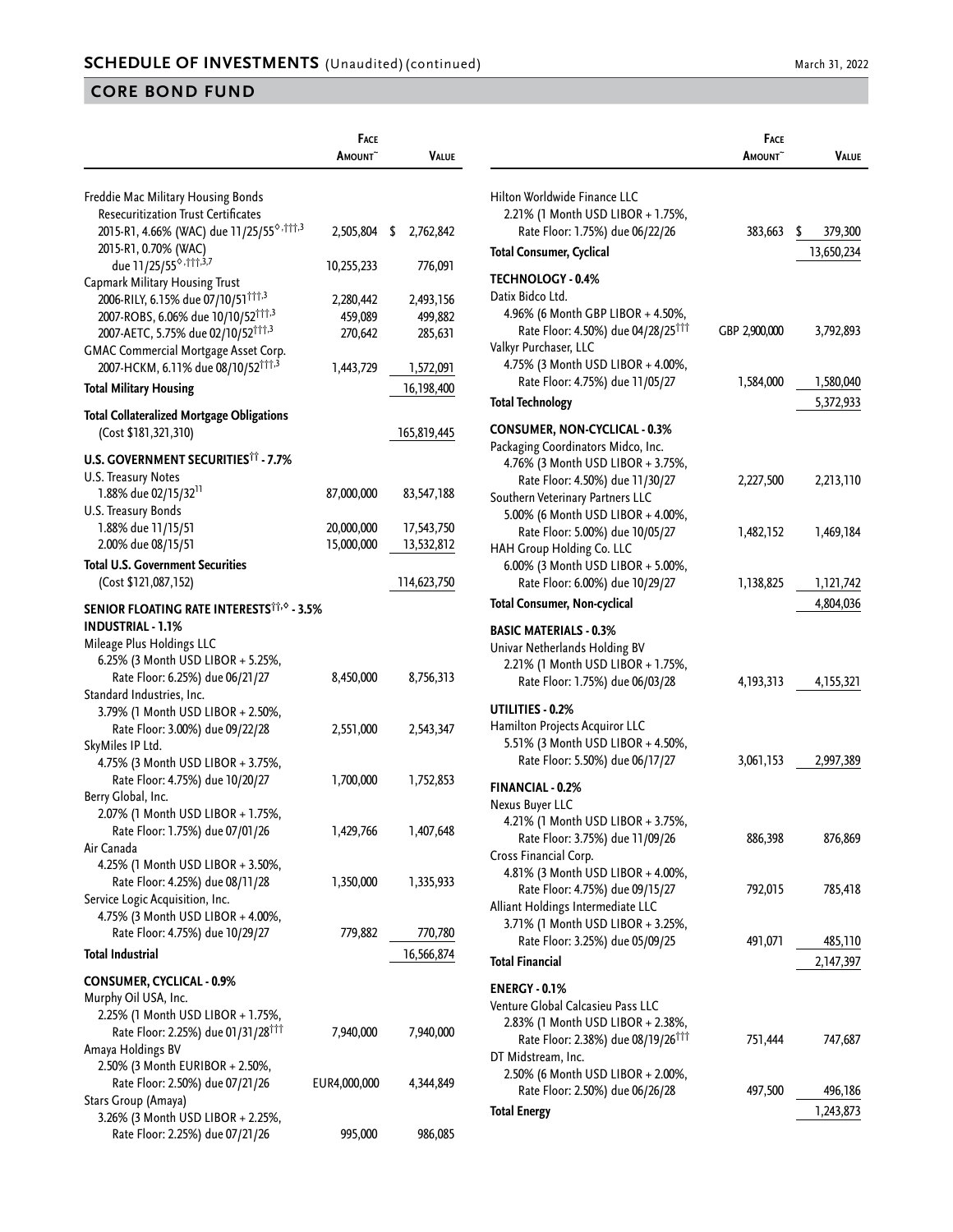|                                                                    | FACE           |                    |
|--------------------------------------------------------------------|----------------|--------------------|
|                                                                    | <b>A</b> MOUNT | Value              |
| <b>COMMUNICATIONS - 0.0%</b>                                       |                |                    |
| Radiate Holdco LLC                                                 |                |                    |
| 4.00% (3 Month USD LIBOR + 3.25%,                                  |                |                    |
| Rate Floor: 4.00%) due 09/25/26                                    | 163,972        | \$<br>162,395      |
|                                                                    |                |                    |
| <b>Total Senior Floating Rate Interests</b><br>(Cost \$51,683,438) |                | 51,100,452         |
| FEDERAL AGENCY BONDS <sup>11</sup> - 1.9%                          |                |                    |
| Tennessee Valley Authority Principal Strips                        |                |                    |
| due 06/15/389,12                                                   | 9,400,000      | 5,556,500          |
| due 01/15/489,12                                                   | 9,700,000      | 4,024,346          |
| due 01/15/389,12                                                   | 4,000,000      | 2,400,372          |
| due 06/15/359,12                                                   | 1,583,000      | 1,049,212          |
| due 12/15/429,12                                                   | 1,600,000      | 797,586            |
| Federal Farm Credit Bank                                           |                |                    |
| 3.51% due 06/11/40                                                 | 3,300,000      | 3,488,513          |
| 2.70% due 01/30/45                                                 | 1,053,000      | 971,267            |
| 2.88% due 10/01/40                                                 | 350,000        | 338,173            |
| Tennessee Valley Authority                                         |                |                    |
| 4.25% due 09/15/65                                                 | 2,450,000      | 2,978,235          |
| 5.38% due 04/01/56                                                 | 600,000        | 857,927            |
| United States International Development Finance Corp.              |                |                    |
| 1.63% due 11/20/37                                                 | 4,000,000      | 3,575,207          |
| Freddie Mac                                                        |                |                    |
| due 01/02/34 <sup>12</sup>                                         | 1,850,000      | 1,319,083          |
| due 09/15/36 <sup>12</sup>                                         | 300,000        | 195,325            |
| due 11/15/38 <sup>12</sup>                                         | 250,000        | 148,685            |
| U.S. International Development Finance Corp.                       |                |                    |
| due 01/17/26 <sup>12</sup>                                         | 800,000        | 828,434            |
| Fannie Mae Principal Strips                                        |                |                    |
| due 08/06/389,12                                                   | 250,000        | 150,211            |
| <b>Total Federal Agency Bonds</b>                                  |                |                    |
| (Cost \$31,485,606)                                                |                | 28,679,076         |
| <b>MUNICIPAL BONDS<sup>11</sup> - 1.0%</b>                         |                |                    |
| <b>TEXAS - 0.3%</b>                                                |                |                    |
| Tarrant County Cultural Education                                  |                |                    |
| Facilities Finance Corp. Revenue Bonds                             |                |                    |
| 3.29% due 09/01/40                                                 | 2,100,000      | 1,960,844          |
| 2.78% due 09/01/34                                                 | 700,000        | 661,344            |
| 2.69% due 09/01/33                                                 | 500,000        | 474,649            |
| 2.57% due 09/01/32<br>2.41% due 09/01/31                           | 475,000        | 450,303<br>424,963 |
| Grand Parkway Transportation                                       | 450,000        |                    |
| Corp. Revenue Bonds                                                |                |                    |
| 3.31% due 10/01/49                                                 | 1,500,000      | 1,344,312          |
| Dallas/Fort Worth International                                    |                |                    |
| Airport Revenue Bonds                                              |                |                    |
| 2.92% due 11/01/50                                                 | 1,000,000      | 897,823            |
| <b>Total Texas</b>                                                 |                |                    |
|                                                                    |                | 6,214,238          |
| NEW YORK - 0.3%                                                    |                |                    |
| Westchester County Local                                           |                |                    |
| Development Corp. Revenue Bonds                                    |                |                    |
| 3.85% due 11/01/50                                                 | 2,700,000      | 2,503,460          |

|                                                                                                                                                                                    | Face                   |                        |
|------------------------------------------------------------------------------------------------------------------------------------------------------------------------------------|------------------------|------------------------|
|                                                                                                                                                                                    | AMOUNT <sup>~</sup>    | Value                  |
| Port Authority of New York &<br>New Jersey Revenue Bonds                                                                                                                           |                        |                        |
| 3.14% due 02/15/51                                                                                                                                                                 | 1,370,000              | \$<br>1,231,236        |
| <b>Total New York</b>                                                                                                                                                              |                        | 3,734,696              |
| <b>IDAHO - 0.1%</b><br><b>Boise State University Revenue Bonds</b><br>3.06% due 04/01/40                                                                                           | 1,150,000              | 1,069,444              |
| <b>CALIFORNIA - 0.1%</b><br>California Statewide Communities<br>Development Authority Revenue Bonds<br>2.68% due 02/01/39                                                          | 1,200,000              | 1,050,550              |
| MISSISSIPPI - 0.1%<br><b>Medical Center Educational</b><br><b>Building Corp. Revenue Bonds</b><br>2.92% due 06/01/41                                                               | 1,000,000              | 877,890                |
| ALABAMA - 0.1%<br>Auburn University Revenue Bonds<br>2.68% due 06/01/50                                                                                                            | 1,000,000              | 830,230                |
| OHIO - 0.0%<br>County of Franklin Ohio Revenue Bonds<br>2.88% due 11/01/50                                                                                                         | 1,000,000              | 799,511                |
| <b>ILLINOIS - 0.0%</b><br>State of Illinois General Obligation Unlimited<br>5.65% due 12/01/38<br>Cook County School District No. 155<br>Calumet City General Obligation Unlimited | 472,222                | 533,463                |
| 5.30% due 12/01/22                                                                                                                                                                 | 5,000                  | 5,079                  |
| <b>Total Illinois</b>                                                                                                                                                              |                        | 538,542                |
| <b>Total Municipal Bonds</b><br>(Cost \$16,719,475)                                                                                                                                |                        | 15,115,101             |
| <b>FOREIGN GOVERNMENT DEBT<sup>11</sup> - 0.3%</b><br>Panama Government International Bond                                                                                         |                        |                        |
| 4.50% due 01/19/63<br>4.50% due 04/16/50                                                                                                                                           | 2,600,000<br>1,450,000 | 2,494,076<br>1,432,093 |
| Bermuda Government International Bond<br>3.38% due 08/20/50 <sup>3</sup>                                                                                                           | 500,000                | 438,900                |
| <b>Total Foreign Government Debt</b><br>(Cost \$4,709,245)                                                                                                                         |                        | 4,365,069              |
| <b>SENIOR FIXED RATE INTERESTS<sup>TTT</sup> - 0.2%</b><br><b>INDUSTRIAL - 0.2%</b><br><b>CTL Logistics</b>                                                                        |                        |                        |
| 2.65% due 10/10/42                                                                                                                                                                 | 3,642,781              | 3,264,088              |
| <b>Total Senior Fixed Rate Interests</b><br>(Cost \$3,642,782)                                                                                                                     |                        | 3,264,088              |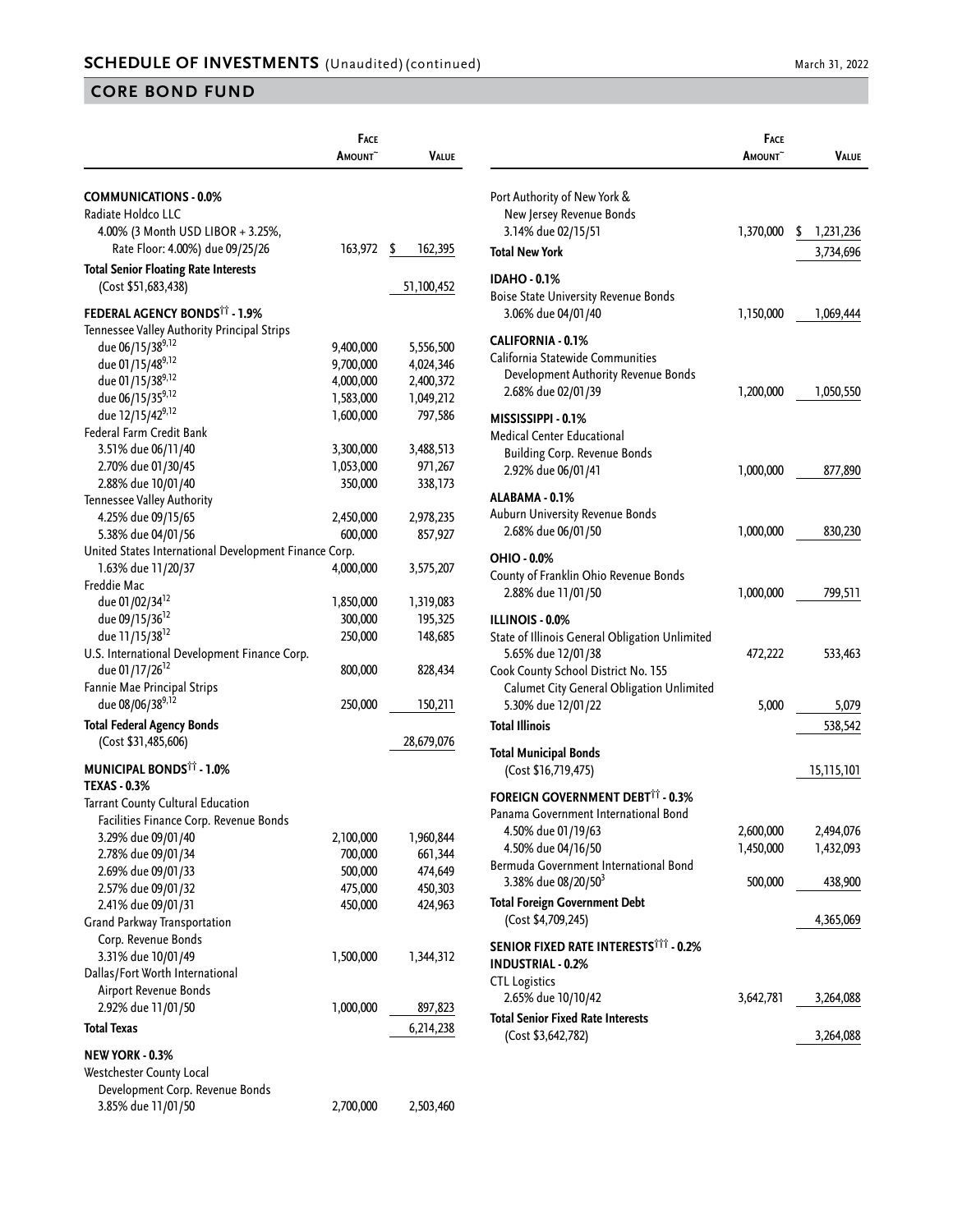| <b>NOTIONAL</b><br><b>VALUE</b> | <b>VALUE</b>       |                                                                          | <b>CONTRACTS</b>                                                                          |   | VALUE                  |
|---------------------------------|--------------------|--------------------------------------------------------------------------|-------------------------------------------------------------------------------------------|---|------------------------|
|                                 |                    | LISTED OPTIONS WRITTEN <sup>†</sup> - 0.0%<br>Call Options on:           |                                                                                           |   |                        |
|                                 |                    | Figs, Inc. Expiring December<br>2022 with strike price of \$55.00        |                                                                                           |   |                        |
|                                 |                    | Figs, Inc. Expiring December<br>2022 with strike price of \$50.00        |                                                                                           |   | (450)                  |
| 55,700,000                      | 7,241              | (Notional Value \$19,368)                                                | 9                                                                                         |   | (607)                  |
| 120,600,000                     | 6,030              | (Premiums received \$18,995)<br>Other Assets & Liabilities, net - (0.5)% |                                                                                           |   | (1,057)<br>(6,888,803) |
| 47,400,000                      | 2,370              | Total Net Assets - 100.0%                                                |                                                                                           |   | \$1,485,910,160        |
|                                 | 74,817             |                                                                          |                                                                                           |   |                        |
|                                 | \$455,200,000<br>S | 59,176                                                                   | <b>Equity Options</b><br>(Notional Value \$19,368)<br><b>Total Listed Options Written</b> | 9 | \$                     |

#### **Forward Foreign Currency Exchange Contracts††**

(Cost \$1,584,483,269) 1,492,800,020

| Counterparty              | Currencv | Type | Ouantitv  | Contract<br>Amount | <b>Settlement</b><br>Date | Unrealized<br>Appreciation<br>(Depreciation) |
|---------------------------|----------|------|-----------|--------------------|---------------------------|----------------------------------------------|
| JPMorgan Chase Bank, N.A. | EUR      | Sell | 030,000   | 1,146,246 USD      | 06/30/22                  | 2,385                                        |
| Barclays Bank plc         | GBP      | Sell | 2,941,000 | 3,831,495 USD      | 04/14/22                  | (31,708)                                     |
| Bank of America, N.A.     | EUR      | Sell | 5,917,000 | 6,462,044 USD      | 04/14/22                  | (87, 448)                                    |
|                           |          |      |           |                    |                           | (116, 771)                                   |